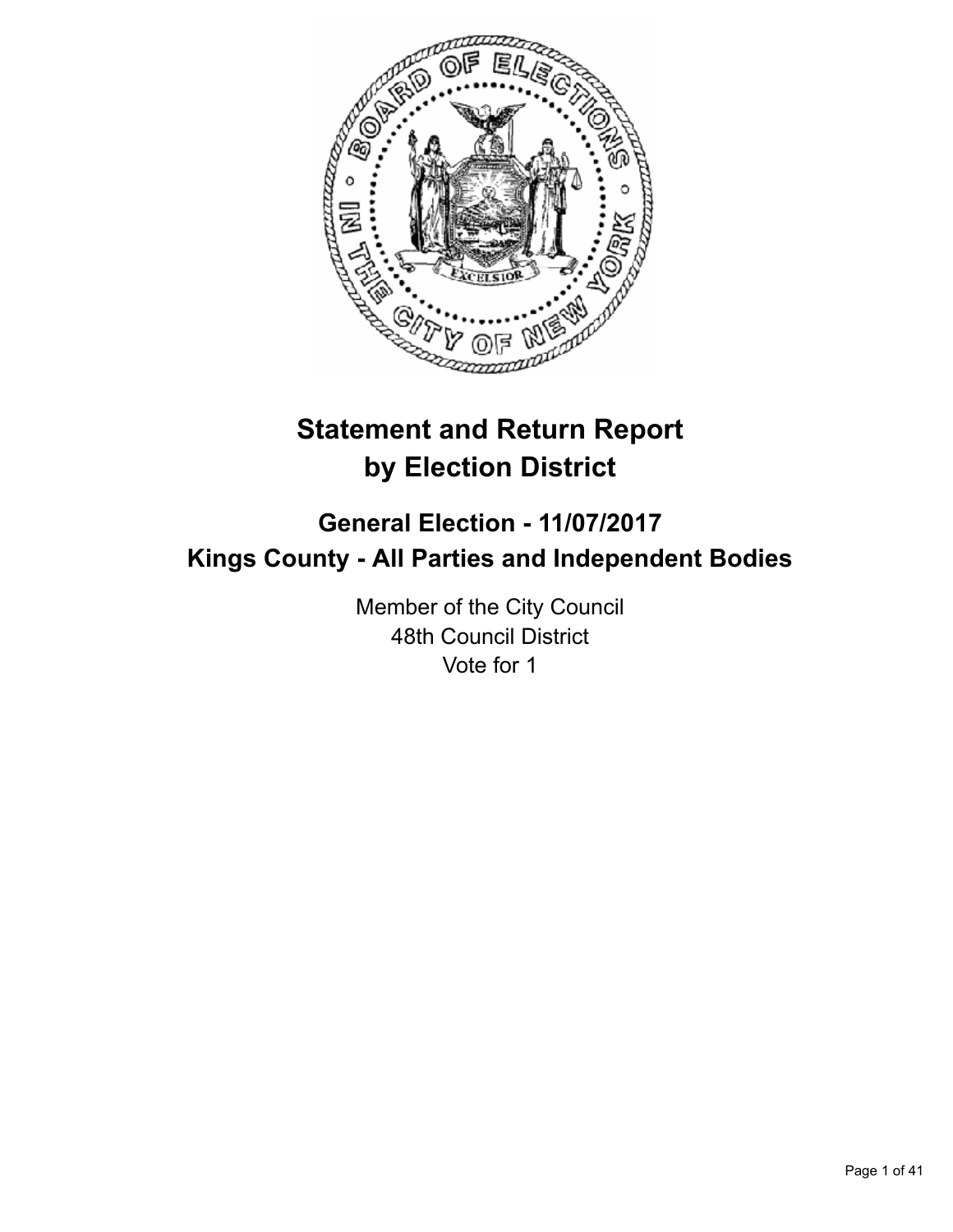

| <b>PUBLIC COUNTER</b>                                    | 165 |
|----------------------------------------------------------|-----|
| <b>MANUALLY COUNTED EMERGENCY</b>                        | 0   |
| ABSENTEE / MILITARY                                      | 3   |
| <b>AFFIDAVIT</b>                                         | 0   |
| <b>Total Ballots</b>                                     | 168 |
| Less - Inapplicable Federal/Special Presidential Ballots | 0   |
| <b>Total Applicable Ballots</b>                          | 168 |
| CHAIM M. DEUTSCH (DEMOCRATIC)                            | 126 |
| STEVEN SAPERSTEIN (REPUBLICAN)                           | 26  |
| STEVEN SAPERSTEIN (CONSERVATIVE)                         | 5   |
| STEVEN SAPERSTEIN (REFORM)                               | 1   |
| <b>Total Votes</b>                                       | 158 |
| Unrecorded                                               | 10  |

# **002/41**

| <b>PUBLIC COUNTER</b>                                    | 207 |
|----------------------------------------------------------|-----|
| <b>MANUALLY COUNTED EMERGENCY</b>                        | 0   |
| ABSENTEE / MILITARY                                      | 7   |
| AFFIDAVIT                                                | 3   |
| <b>Total Ballots</b>                                     | 217 |
| Less - Inapplicable Federal/Special Presidential Ballots | 0   |
| <b>Total Applicable Ballots</b>                          | 217 |
| CHAIM M. DEUTSCH (DEMOCRATIC)                            | 163 |
| STEVEN SAPERSTEIN (REPUBLICAN)                           | 34  |
| STEVEN SAPERSTEIN (CONSERVATIVE)                         | 8   |
| STEVEN SAPERSTEIN (REFORM)                               | 1   |
| NAHEL SZKELANY (WRITE-IN)                                |     |
| <b>Total Votes</b>                                       | 207 |
| Unrecorded                                               | 10  |

| PUBLIC COUNTER                                           | 233 |
|----------------------------------------------------------|-----|
| <b>MANUALLY COUNTED EMERGENCY</b>                        | 0   |
| ABSENTEE / MILITARY                                      | 3   |
| AFFIDAVIT                                                | 1   |
| <b>Total Ballots</b>                                     | 237 |
| Less - Inapplicable Federal/Special Presidential Ballots | 0   |
| <b>Total Applicable Ballots</b>                          | 237 |
| CHAIM M. DEUTSCH (DEMOCRATIC)                            | 168 |
| STEVEN SAPERSTEIN (REPUBLICAN)                           | 44  |
| STEVEN SAPERSTEIN (CONSERVATIVE)                         | 9   |
| STEVEN SAPERSTEIN (REFORM)                               | 2   |
| ALEXI SHALOM (WRITE-IN)                                  |     |
| <b>Total Votes</b>                                       | 224 |
| Unrecorded                                               | 13  |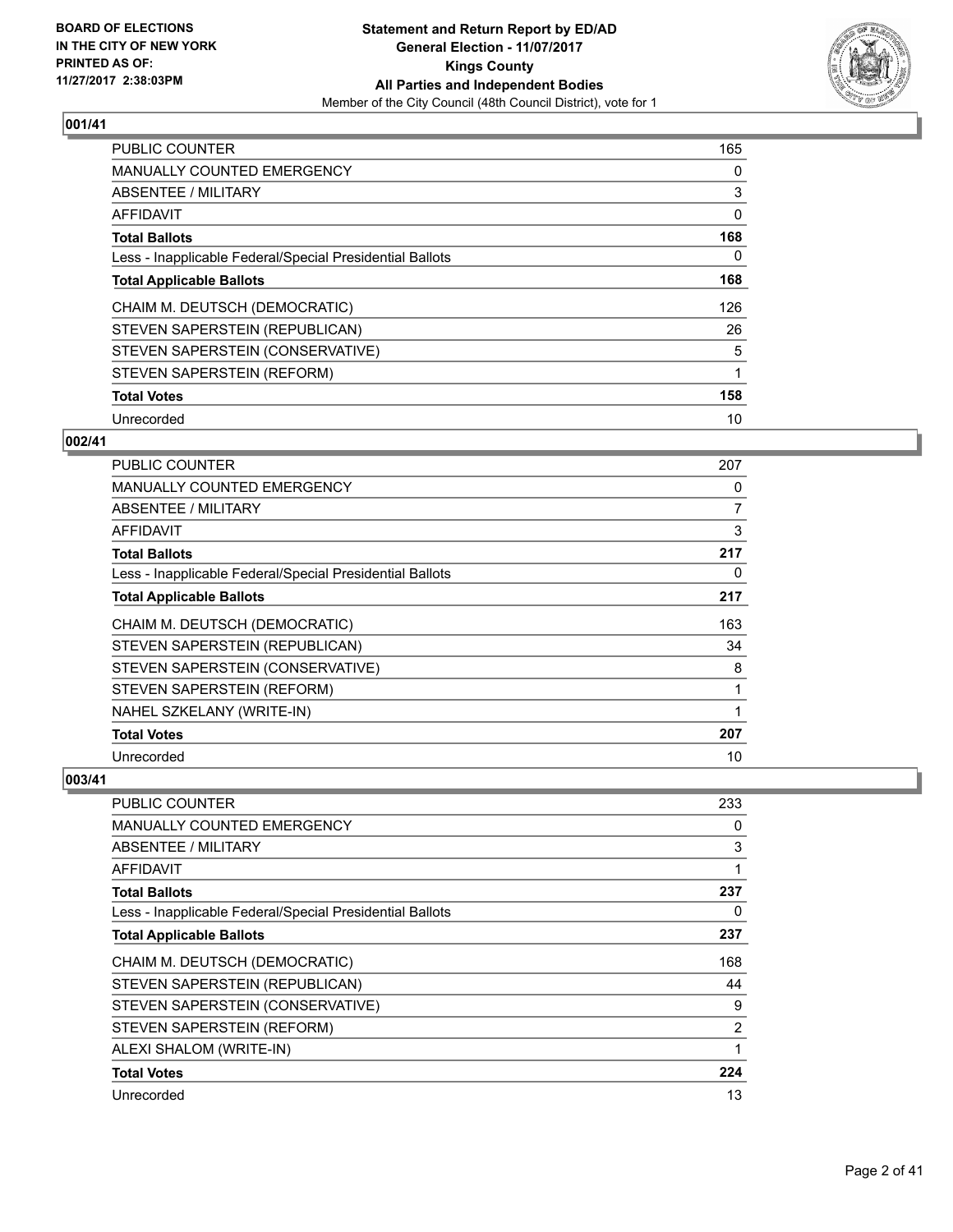

| <b>PUBLIC COUNTER</b>                                    | 155            |
|----------------------------------------------------------|----------------|
| <b>MANUALLY COUNTED EMERGENCY</b>                        | 0              |
| ABSENTEE / MILITARY                                      | 10             |
| AFFIDAVIT                                                | 4              |
| <b>Total Ballots</b>                                     | 169            |
| Less - Inapplicable Federal/Special Presidential Ballots | 0              |
| <b>Total Applicable Ballots</b>                          | 169            |
|                                                          |                |
| CHAIM M. DEUTSCH (DEMOCRATIC)                            | 94             |
| STEVEN SAPERSTEIN (REPUBLICAN)                           | 54             |
| STEVEN SAPERSTEIN (CONSERVATIVE)                         | 9              |
| STEVEN SAPERSTEIN (REFORM)                               | $\overline{2}$ |
| WILLIAM DUMONT (WRITE-IN)                                |                |
| <b>Total Votes</b>                                       | 160            |

# **005/41**

| PUBLIC COUNTER                                           | 189 |
|----------------------------------------------------------|-----|
| <b>MANUALLY COUNTED EMERGENCY</b>                        | 0   |
| ABSENTEE / MILITARY                                      | 2   |
| AFFIDAVIT                                                | 2   |
| <b>Total Ballots</b>                                     | 193 |
| Less - Inapplicable Federal/Special Presidential Ballots | 0   |
| <b>Total Applicable Ballots</b>                          | 193 |
| CHAIM M. DEUTSCH (DEMOCRATIC)                            | 151 |
| STEVEN SAPERSTEIN (REPUBLICAN)                           | 32  |
| STEVEN SAPERSTEIN (CONSERVATIVE)                         | 6   |
| STEVEN SAPERSTEIN (REFORM)                               | 1   |
| <b>Total Votes</b>                                       | 190 |
| Unrecorded                                               | 3   |

| PUBLIC COUNTER                                           | 184 |
|----------------------------------------------------------|-----|
| <b>MANUALLY COUNTED EMERGENCY</b>                        | 0   |
| ABSENTEE / MILITARY                                      |     |
| AFFIDAVIT                                                | 3   |
| <b>Total Ballots</b>                                     | 188 |
| Less - Inapplicable Federal/Special Presidential Ballots | 0   |
| <b>Total Applicable Ballots</b>                          | 188 |
| CHAIM M. DEUTSCH (DEMOCRATIC)                            | 116 |
| STEVEN SAPERSTEIN (REPUBLICAN)                           | 62  |
| STEVEN SAPERSTEIN (CONSERVATIVE)                         | 2   |
| STEVEN SAPERSTEIN (REFORM)                               |     |
| <b>Total Votes</b>                                       | 181 |
| Unrecorded                                               | 7   |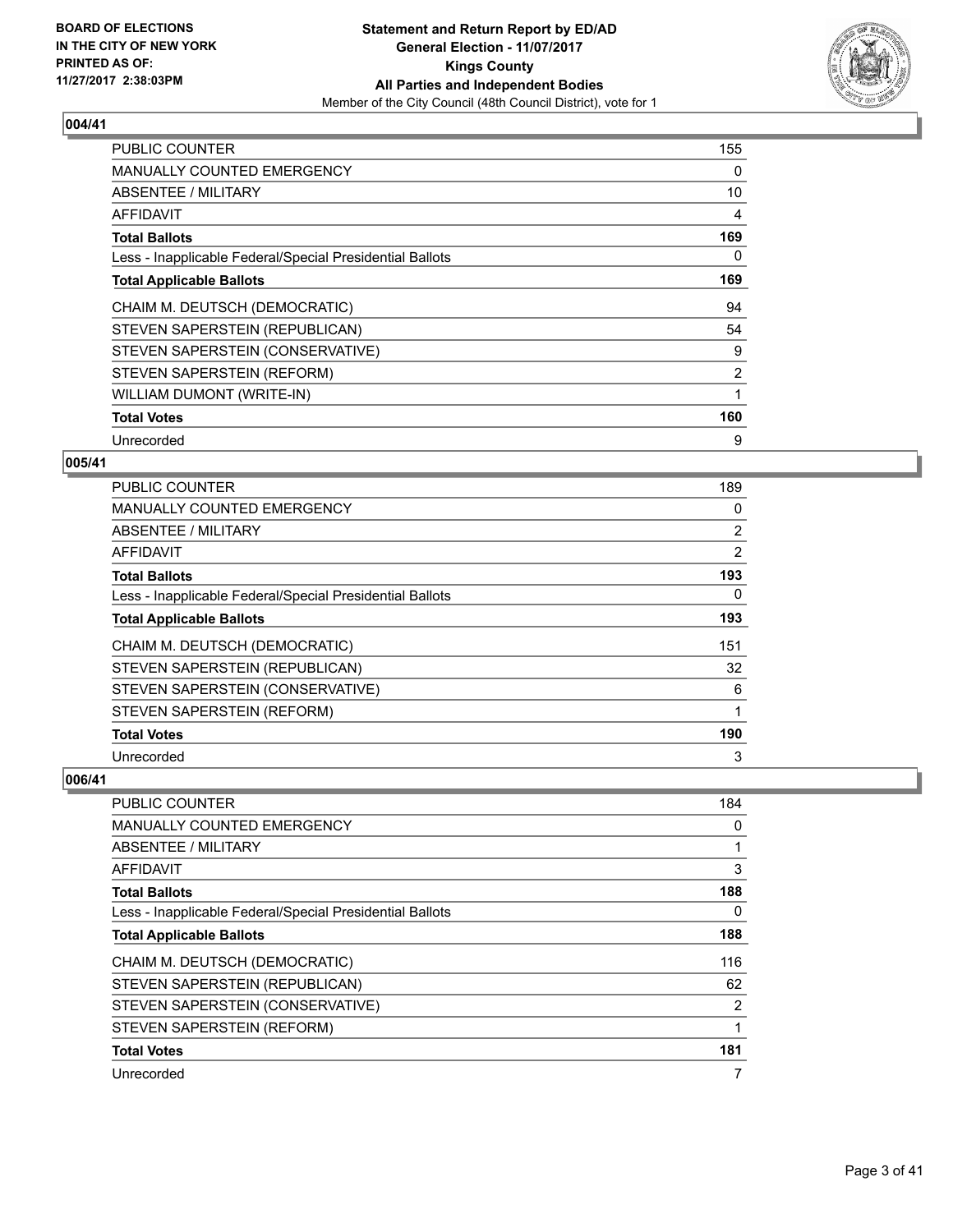

| <b>PUBLIC COUNTER</b>                                    | 227 |
|----------------------------------------------------------|-----|
| <b>MANUALLY COUNTED EMERGENCY</b>                        | 0   |
| ABSENTEE / MILITARY                                      | 2   |
| AFFIDAVIT                                                | 0   |
| <b>Total Ballots</b>                                     | 229 |
| Less - Inapplicable Federal/Special Presidential Ballots | 0   |
| <b>Total Applicable Ballots</b>                          | 229 |
| CHAIM M. DEUTSCH (DEMOCRATIC)                            | 146 |
| STEVEN SAPERSTEIN (REPUBLICAN)                           | 57  |
| STEVEN SAPERSTEIN (CONSERVATIVE)                         | 10  |
| STEVEN SAPERSTEIN (REFORM)                               | 4   |
| BRIAN CUNNINGHAM (WRITE-IN)                              |     |
| <b>Total Votes</b>                                       | 218 |
| Unrecorded                                               | 11  |

# **008/41**

| <b>PUBLIC COUNTER</b>                                    | 206            |
|----------------------------------------------------------|----------------|
| <b>MANUALLY COUNTED EMERGENCY</b>                        | 0              |
| ABSENTEE / MILITARY                                      | $\overline{7}$ |
| AFFIDAVIT                                                | 2              |
| <b>Total Ballots</b>                                     | 215            |
| Less - Inapplicable Federal/Special Presidential Ballots | 0              |
| <b>Total Applicable Ballots</b>                          | 215            |
| CHAIM M. DEUTSCH (DEMOCRATIC)                            | 148            |
| STEVEN SAPERSTEIN (REPUBLICAN)                           | 52             |
| STEVEN SAPERSTEIN (CONSERVATIVE)                         | 7              |
| STEVEN SAPERSTEIN (REFORM)                               |                |
| <b>KEVIN MEARS (WRITE-IN)</b>                            |                |
| <b>Total Votes</b>                                       | 209            |
| Unrecorded                                               | 6              |

| <b>PUBLIC COUNTER</b>                                    | 195            |
|----------------------------------------------------------|----------------|
| <b>MANUALLY COUNTED EMERGENCY</b>                        | 0              |
| ABSENTEE / MILITARY                                      | $\overline{2}$ |
| AFFIDAVIT                                                | 1              |
| <b>Total Ballots</b>                                     | 198            |
| Less - Inapplicable Federal/Special Presidential Ballots | 0              |
| <b>Total Applicable Ballots</b>                          | 198            |
| CHAIM M. DEUTSCH (DEMOCRATIC)                            | 130            |
| STEVEN SAPERSTEIN (REPUBLICAN)                           | 50             |
| STEVEN SAPERSTEIN (CONSERVATIVE)                         | 9              |
| STEVEN SAPERSTEIN (REFORM)                               | 2              |
| <b>Total Votes</b>                                       | 191            |
| Unrecorded                                               | 7              |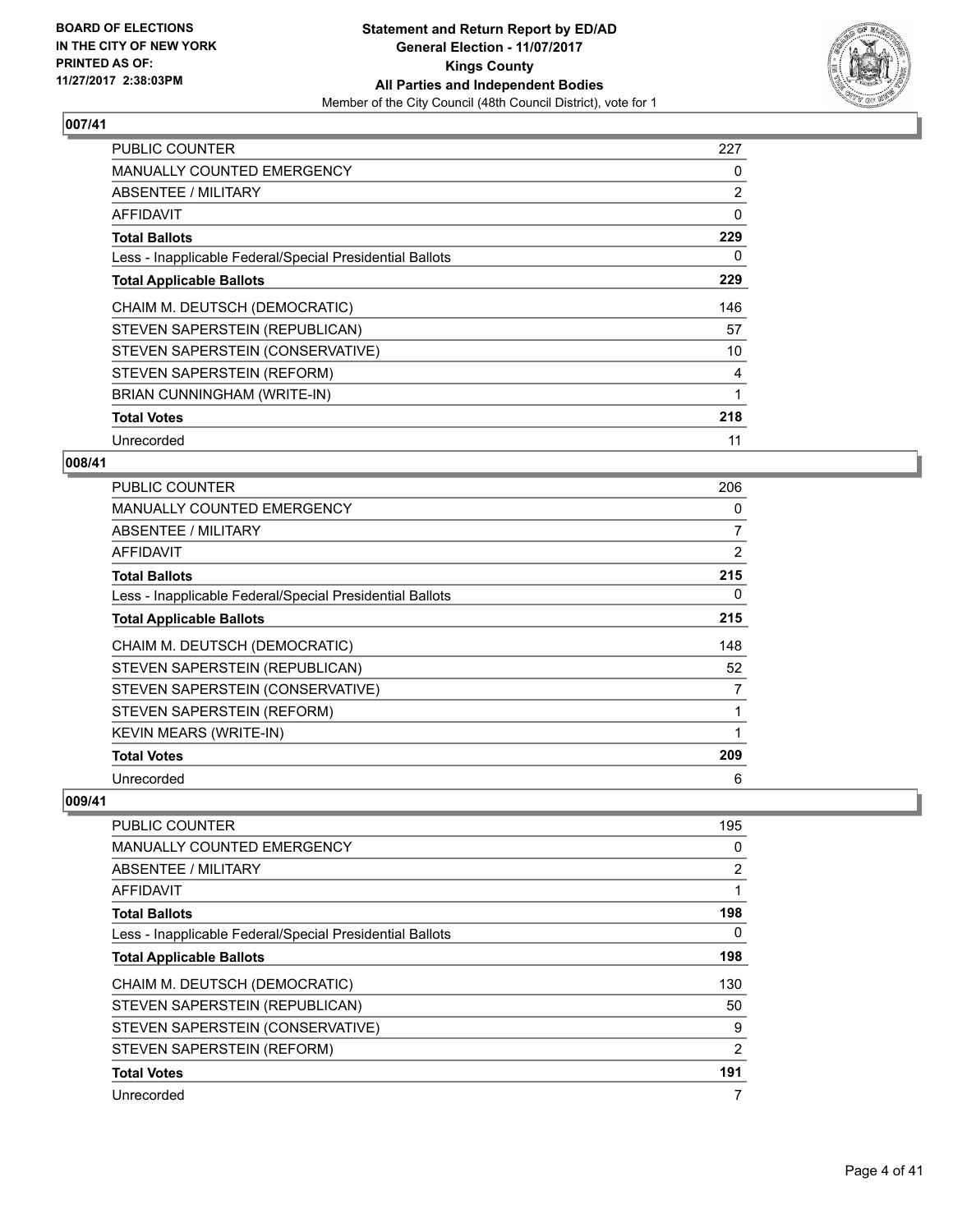

| <b>PUBLIC COUNTER</b>                                    | 149 |
|----------------------------------------------------------|-----|
| <b>MANUALLY COUNTED EMERGENCY</b>                        | 0   |
| ABSENTEE / MILITARY                                      | 3   |
| AFFIDAVIT                                                | 2   |
| <b>Total Ballots</b>                                     | 154 |
| Less - Inapplicable Federal/Special Presidential Ballots | 0   |
| <b>Total Applicable Ballots</b>                          | 154 |
| CHAIM M. DEUTSCH (DEMOCRATIC)                            | 93  |
| STEVEN SAPERSTEIN (REPUBLICAN)                           | 46  |
| STEVEN SAPERSTEIN (CONSERVATIVE)                         | 7   |
| STEVEN SAPERSTEIN (REFORM)                               | 0   |
| EDDIE PAULINO (WRITE-IN)                                 | 1   |
| <b>Total Votes</b>                                       | 147 |
| Unrecorded                                               | 7   |

# **035/41**

| PUBLIC COUNTER                                           | 230 |
|----------------------------------------------------------|-----|
| MANUALLY COUNTED EMERGENCY                               | 0   |
| ABSENTEE / MILITARY                                      | 3   |
| AFFIDAVIT                                                | 0   |
| <b>Total Ballots</b>                                     | 233 |
| Less - Inapplicable Federal/Special Presidential Ballots | 0   |
| <b>Total Applicable Ballots</b>                          | 233 |
| CHAIM M. DEUTSCH (DEMOCRATIC)                            | 128 |
| STEVEN SAPERSTEIN (REPUBLICAN)                           | 83  |
| STEVEN SAPERSTEIN (CONSERVATIVE)                         | 10  |
| STEVEN SAPERSTEIN (REFORM)                               | 2   |
| <b>Total Votes</b>                                       | 223 |
| Unrecorded                                               | 10  |

| PUBLIC COUNTER                                           | 99             |
|----------------------------------------------------------|----------------|
| MANUALLY COUNTED EMERGENCY                               | 0              |
| ABSENTEE / MILITARY                                      | $\overline{2}$ |
| AFFIDAVIT                                                | 2              |
| <b>Total Ballots</b>                                     | 103            |
| Less - Inapplicable Federal/Special Presidential Ballots | 0              |
| <b>Total Applicable Ballots</b>                          | 103            |
| CHAIM M. DEUTSCH (DEMOCRATIC)                            | 39             |
| STEVEN SAPERSTEIN (REPUBLICAN)                           | 46             |
| STEVEN SAPERSTEIN (CONSERVATIVE)                         | 8              |
| STEVEN SAPERSTEIN (REFORM)                               |                |
| <b>Total Votes</b>                                       | 94             |
| Unrecorded                                               | 9              |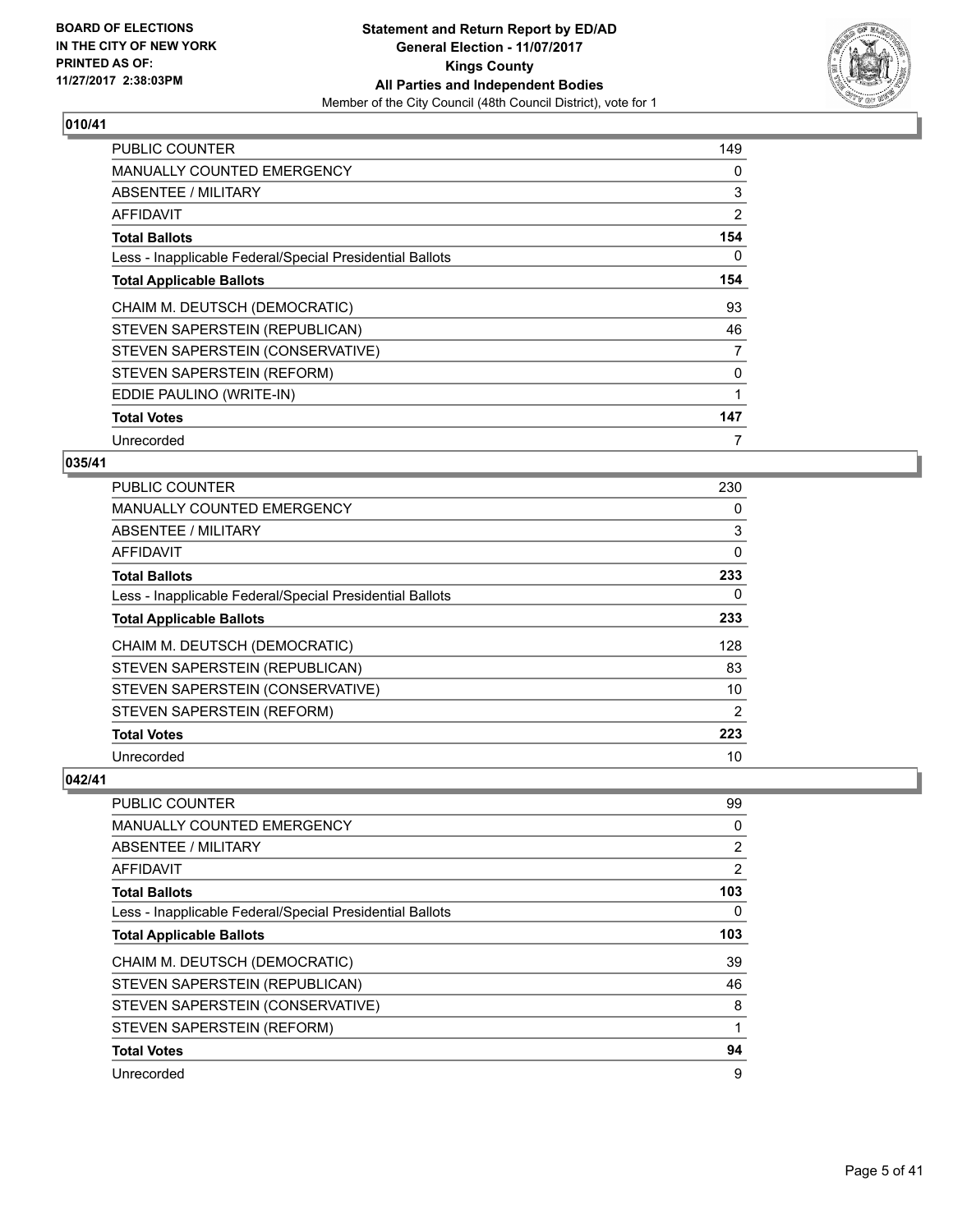

| <b>PUBLIC COUNTER</b>                                    | 89 |
|----------------------------------------------------------|----|
| MANUALLY COUNTED EMERGENCY                               | 0  |
| <b>ABSENTEE / MILITARY</b>                               | 3  |
| AFFIDAVIT                                                | 2  |
| <b>Total Ballots</b>                                     | 94 |
| Less - Inapplicable Federal/Special Presidential Ballots | 0  |
| <b>Total Applicable Ballots</b>                          | 94 |
| CHAIM M. DEUTSCH (DEMOCRATIC)                            | 48 |
| STEVEN SAPERSTEIN (REPUBLICAN)                           | 36 |
| STEVEN SAPERSTEIN (CONSERVATIVE)                         |    |
| STEVEN SAPERSTEIN (REFORM)                               | 0  |
| UNATTRIBUTABLE WRITE-IN (WRITE-IN)                       | 2  |
| <b>Total Votes</b>                                       | 87 |
| Unrecorded                                               | 7  |

# **057/41**

| <b>PUBLIC COUNTER</b>                                    | 153 |
|----------------------------------------------------------|-----|
| <b>MANUALLY COUNTED EMERGENCY</b>                        | 0   |
| ABSENTEE / MILITARY                                      | 3   |
| AFFIDAVIT                                                | 3   |
| <b>Total Ballots</b>                                     | 159 |
| Less - Inapplicable Federal/Special Presidential Ballots | 0   |
| <b>Total Applicable Ballots</b>                          | 159 |
| CHAIM M. DEUTSCH (DEMOCRATIC)                            | 92  |
| STEVEN SAPERSTEIN (REPUBLICAN)                           | 46  |
| STEVEN SAPERSTEIN (CONSERVATIVE)                         | 7   |
| STEVEN SAPERSTEIN (REFORM)                               | 1   |
| LEW FIDLER (WRITE-IN)                                    |     |
| <b>Total Votes</b>                                       | 147 |
| Unrecorded                                               | 12  |

| <b>PUBLIC COUNTER</b>                                    | 178 |
|----------------------------------------------------------|-----|
| <b>MANUALLY COUNTED EMERGENCY</b>                        | 0   |
| ABSENTEE / MILITARY                                      | 4   |
| AFFIDAVIT                                                | 0   |
| <b>Total Ballots</b>                                     | 182 |
| Less - Inapplicable Federal/Special Presidential Ballots | 0   |
| <b>Total Applicable Ballots</b>                          | 182 |
| CHAIM M. DEUTSCH (DEMOCRATIC)                            | 137 |
| STEVEN SAPERSTEIN (REPUBLICAN)                           | 35  |
| STEVEN SAPERSTEIN (CONSERVATIVE)                         | 3   |
| STEVEN SAPERSTEIN (REFORM)                               | 3   |
| <b>Total Votes</b>                                       | 178 |
| Unrecorded                                               | 4   |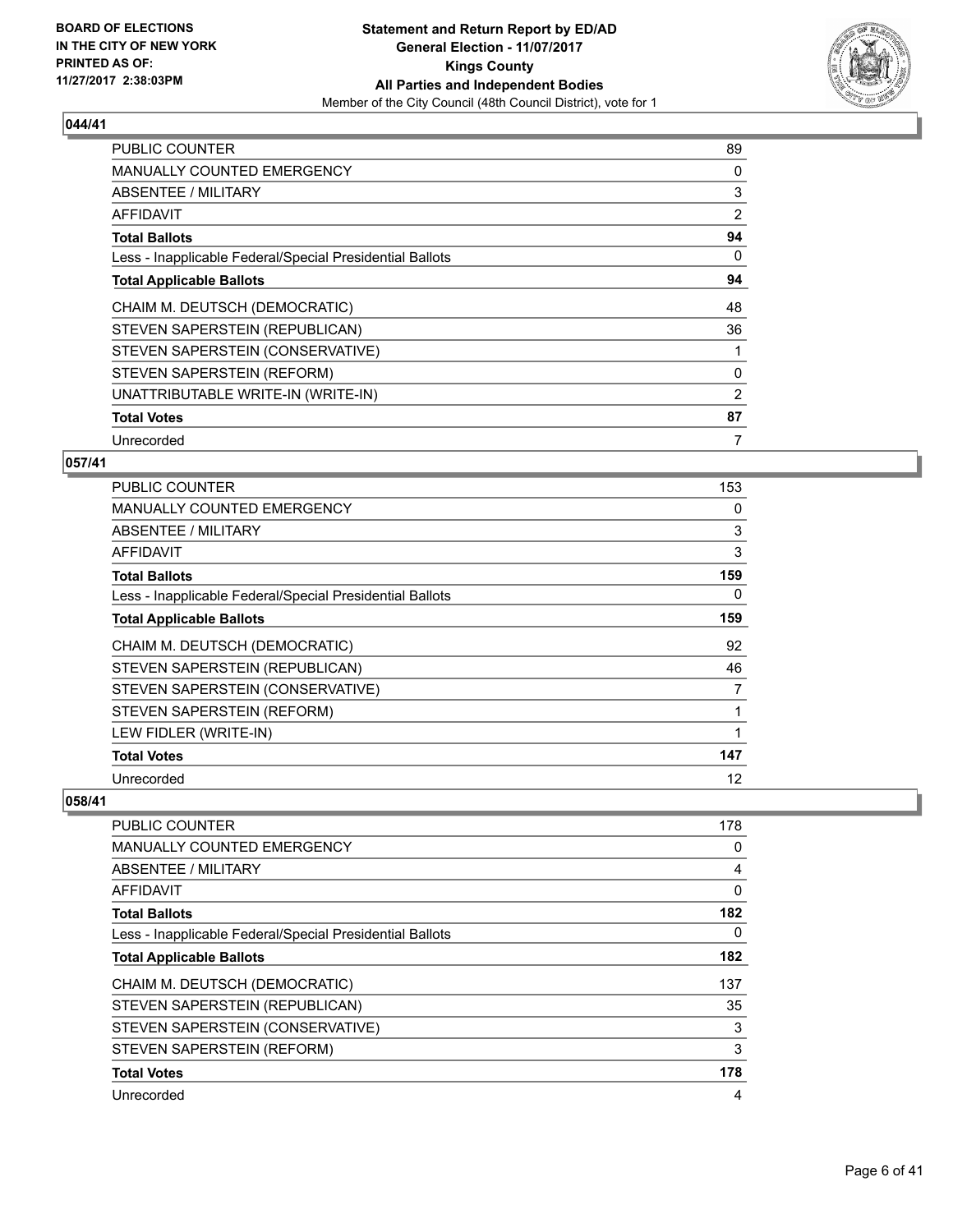

| <b>PUBLIC COUNTER</b>                                    | 226 |
|----------------------------------------------------------|-----|
| <b>MANUALLY COUNTED EMERGENCY</b>                        | 0   |
| ABSENTEE / MILITARY                                      | 7   |
| <b>AFFIDAVIT</b>                                         | 3   |
| <b>Total Ballots</b>                                     | 236 |
| Less - Inapplicable Federal/Special Presidential Ballots | 0   |
| <b>Total Applicable Ballots</b>                          | 236 |
| CHAIM M. DEUTSCH (DEMOCRATIC)                            | 154 |
| STEVEN SAPERSTEIN (REPUBLICAN)                           | 61  |
| STEVEN SAPERSTEIN (CONSERVATIVE)                         | 11  |
| STEVEN SAPERSTEIN (REFORM)                               | 2   |
| <b>Total Votes</b>                                       | 228 |
| Unrecorded                                               | 8   |

#### **065/41**

| PUBLIC COUNTER                                           | 85             |
|----------------------------------------------------------|----------------|
| <b>MANUALLY COUNTED EMERGENCY</b>                        | 0              |
| ABSENTEE / MILITARY                                      | $\overline{2}$ |
| AFFIDAVIT                                                |                |
| <b>Total Ballots</b>                                     | 88             |
| Less - Inapplicable Federal/Special Presidential Ballots | 0              |
| <b>Total Applicable Ballots</b>                          | 88             |
| CHAIM M. DEUTSCH (DEMOCRATIC)                            | 53             |
| STEVEN SAPERSTEIN (REPUBLICAN)                           | 20             |
| STEVEN SAPERSTEIN (CONSERVATIVE)                         | 3              |
| STEVEN SAPERSTEIN (REFORM)                               | 4              |
| <b>Total Votes</b>                                       | 80             |
| Unrecorded                                               | 8              |

| <b>PUBLIC COUNTER</b>                                    | 223 |
|----------------------------------------------------------|-----|
| <b>MANUALLY COUNTED EMERGENCY</b>                        | 0   |
| ABSENTEE / MILITARY                                      | 9   |
| AFFIDAVIT                                                | 1   |
| <b>Total Ballots</b>                                     | 233 |
| Less - Inapplicable Federal/Special Presidential Ballots | 0   |
| <b>Total Applicable Ballots</b>                          | 233 |
| CHAIM M. DEUTSCH (DEMOCRATIC)                            | 123 |
| STEVEN SAPERSTEIN (REPUBLICAN)                           | 84  |
| STEVEN SAPERSTEIN (CONSERVATIVE)                         | 12  |
| STEVEN SAPERSTEIN (REFORM)                               | 4   |
| <b>Total Votes</b>                                       | 223 |
| Unrecorded                                               | 10  |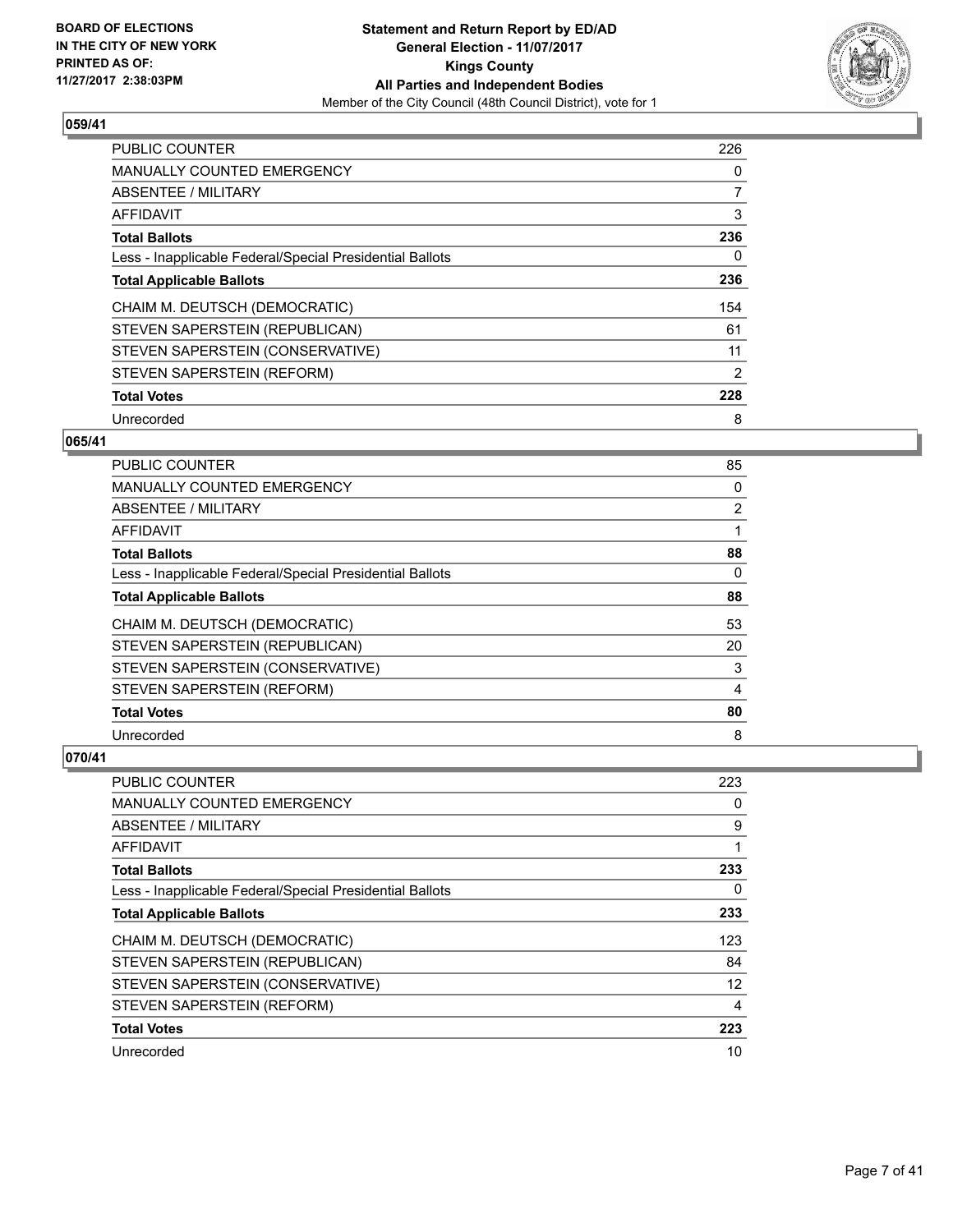

| <b>PUBLIC COUNTER</b>                                    | 175 |
|----------------------------------------------------------|-----|
| <b>MANUALLY COUNTED EMERGENCY</b>                        | 0   |
| ABSENTEE / MILITARY                                      | 11  |
| AFFIDAVIT                                                |     |
| <b>Total Ballots</b>                                     | 187 |
| Less - Inapplicable Federal/Special Presidential Ballots | 0   |
| <b>Total Applicable Ballots</b>                          | 187 |
| CHAIM M. DEUTSCH (DEMOCRATIC)                            | 104 |
| STEVEN SAPERSTEIN (REPUBLICAN)                           | 62  |
| STEVEN SAPERSTEIN (CONSERVATIVE)                         | 10  |
| STEVEN SAPERSTEIN (REFORM)                               | 2   |
| <b>Total Votes</b>                                       | 178 |
| Unrecorded                                               | 9   |

# **072/41**

| <b>PUBLIC COUNTER</b>                                    | 188 |
|----------------------------------------------------------|-----|
| <b>MANUALLY COUNTED EMERGENCY</b>                        | 0   |
| ABSENTEE / MILITARY                                      | 9   |
| AFFIDAVIT                                                | 2   |
| <b>Total Ballots</b>                                     | 199 |
| Less - Inapplicable Federal/Special Presidential Ballots | 0   |
| <b>Total Applicable Ballots</b>                          | 199 |
| CHAIM M. DEUTSCH (DEMOCRATIC)                            | 108 |
| STEVEN SAPERSTEIN (REPUBLICAN)                           | 71  |
| STEVEN SAPERSTEIN (CONSERVATIVE)                         | 9   |
| STEVEN SAPERSTEIN (REFORM)                               | 1   |
| <b>Total Votes</b>                                       | 189 |
| Unrecorded                                               | 10  |

| <b>PUBLIC COUNTER</b>                                    | 277          |
|----------------------------------------------------------|--------------|
| <b>MANUALLY COUNTED EMERGENCY</b>                        | 0            |
| ABSENTEE / MILITARY                                      | 6            |
| AFFIDAVIT                                                | $\mathbf{0}$ |
| <b>Total Ballots</b>                                     | 283          |
| Less - Inapplicable Federal/Special Presidential Ballots | 0            |
| <b>Total Applicable Ballots</b>                          | 283          |
| CHAIM M. DEUTSCH (DEMOCRATIC)                            | 194          |
| STEVEN SAPERSTEIN (REPUBLICAN)                           | 54           |
| STEVEN SAPERSTEIN (CONSERVATIVE)                         | 13           |
| STEVEN SAPERSTEIN (REFORM)                               | 6            |
| TAT PICOTT (WRITE-IN)                                    | 1            |
| <b>Total Votes</b>                                       | 268          |
| Unrecorded                                               | 15           |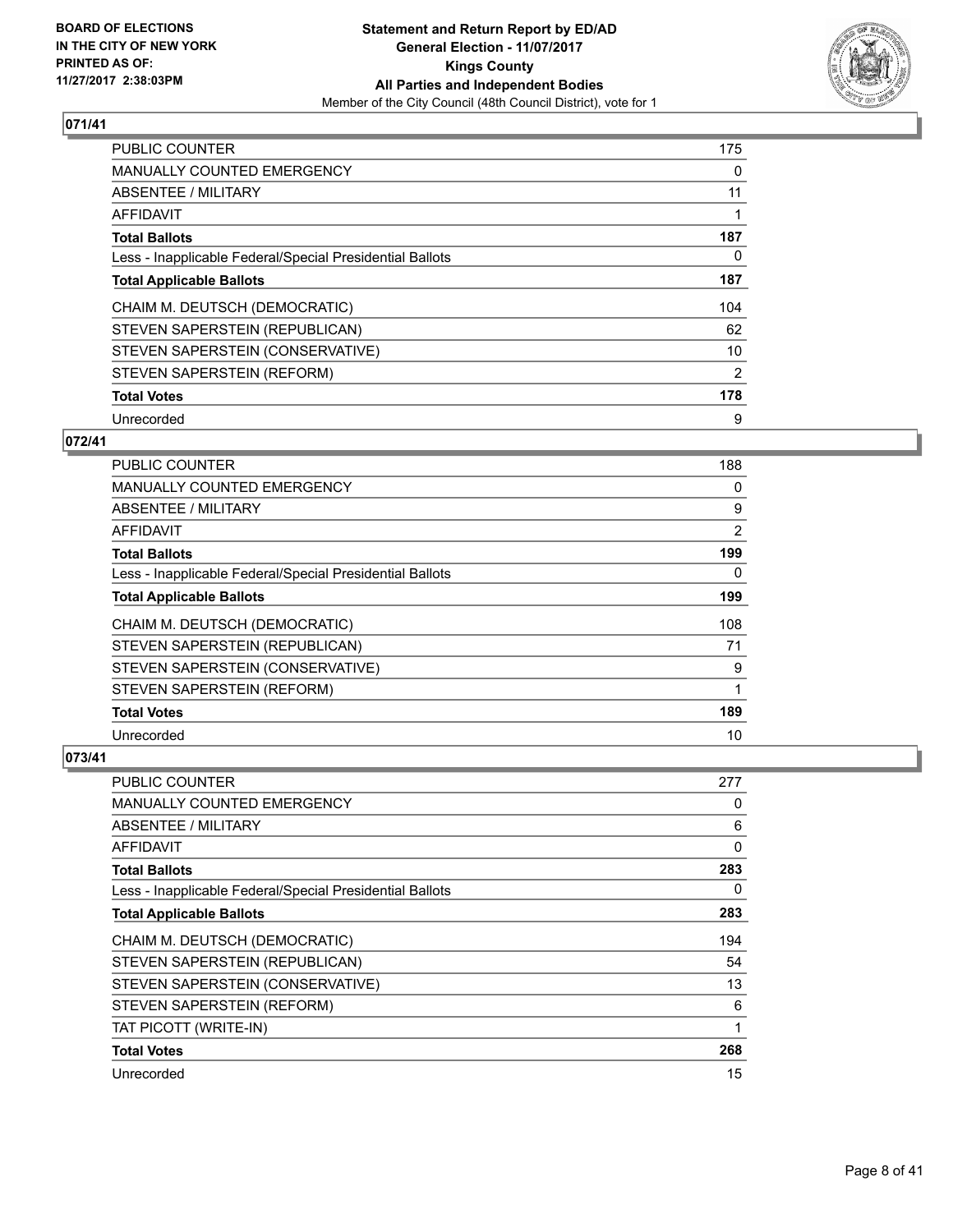

| <b>PUBLIC COUNTER</b>                                    | 260            |
|----------------------------------------------------------|----------------|
| <b>MANUALLY COUNTED EMERGENCY</b>                        | 0              |
| <b>ABSENTEE / MILITARY</b>                               | $\overline{7}$ |
| AFFIDAVIT                                                | 0              |
| <b>Total Ballots</b>                                     | 267            |
| Less - Inapplicable Federal/Special Presidential Ballots | 0              |
| <b>Total Applicable Ballots</b>                          | 267            |
| CHAIM M. DEUTSCH (DEMOCRATIC)                            | 184            |
| STEVEN SAPERSTEIN (REPUBLICAN)                           | 54             |
| STEVEN SAPERSTEIN (CONSERVATIVE)                         | 11             |
| STEVEN SAPERSTEIN (REFORM)                               | 4              |
| UNATTRIBUTABLE WRITE-IN (WRITE-IN)                       | 1              |
| <b>Total Votes</b>                                       | 254            |
| Unrecorded                                               | 13             |

# **075/41**

| PUBLIC COUNTER                                           | 193 |
|----------------------------------------------------------|-----|
| MANUALLY COUNTED EMERGENCY                               | 0   |
| ABSENTEE / MILITARY                                      | 4   |
| AFFIDAVIT                                                | 0   |
| <b>Total Ballots</b>                                     | 197 |
| Less - Inapplicable Federal/Special Presidential Ballots | 0   |
| <b>Total Applicable Ballots</b>                          | 197 |
| CHAIM M. DEUTSCH (DEMOCRATIC)                            | 126 |
| STEVEN SAPERSTEIN (REPUBLICAN)                           | 53  |
| STEVEN SAPERSTEIN (CONSERVATIVE)                         | 3   |
| STEVEN SAPERSTEIN (REFORM)                               | 2   |
| <b>Total Votes</b>                                       | 184 |
| Unrecorded                                               | 13  |

| PUBLIC COUNTER                                           | 145 |
|----------------------------------------------------------|-----|
| MANUALLY COUNTED EMERGENCY                               | 0   |
| ABSENTEE / MILITARY                                      | 3   |
| AFFIDAVIT                                                | 2   |
| <b>Total Ballots</b>                                     | 150 |
| Less - Inapplicable Federal/Special Presidential Ballots | 0   |
| <b>Total Applicable Ballots</b>                          | 150 |
| CHAIM M. DEUTSCH (DEMOCRATIC)                            | 81  |
| STEVEN SAPERSTEIN (REPUBLICAN)                           | 44  |
| STEVEN SAPERSTEIN (CONSERVATIVE)                         | 12  |
| STEVEN SAPERSTEIN (REFORM)                               | 2   |
| <b>Total Votes</b>                                       | 139 |
| Unrecorded                                               | 11  |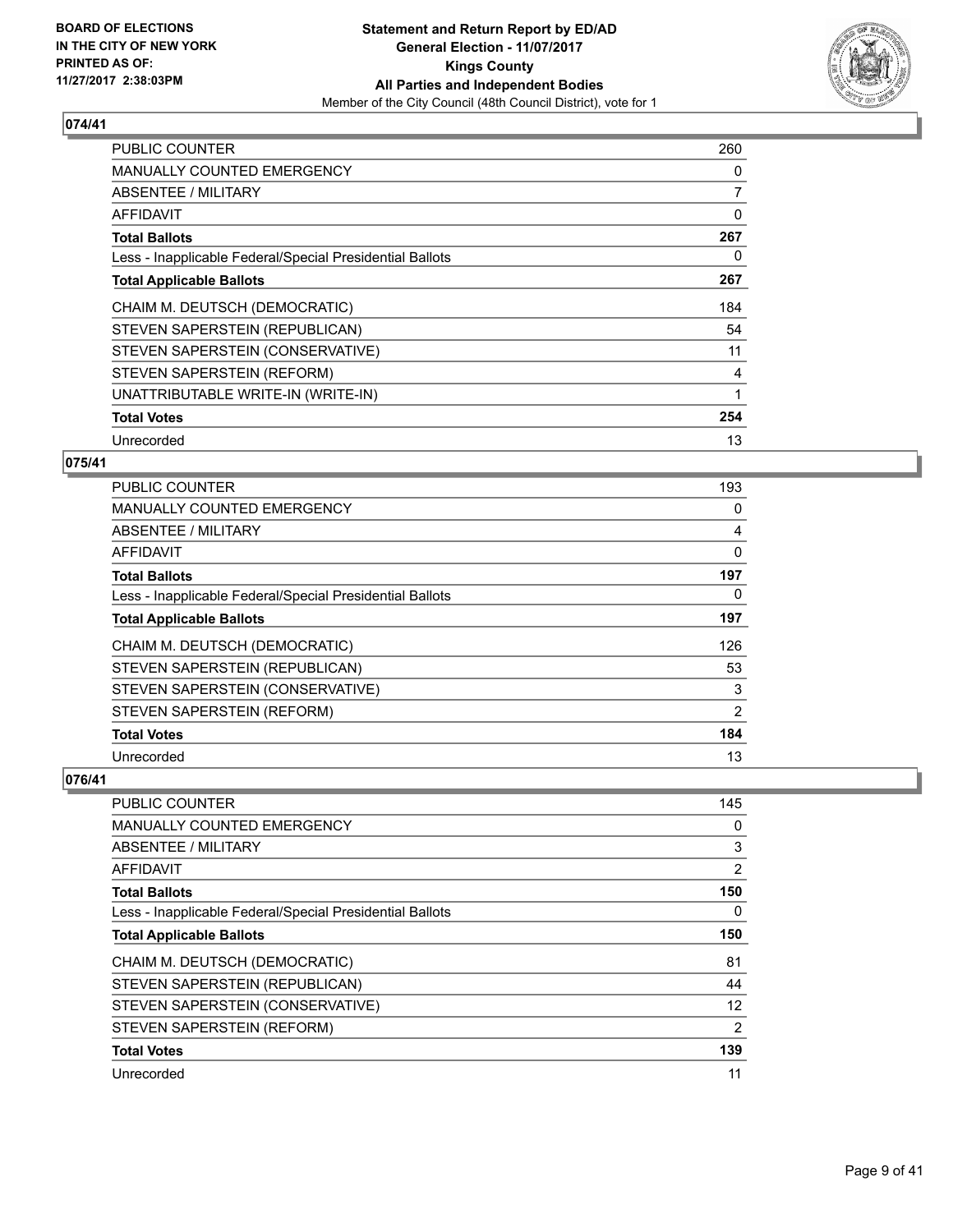

| <b>PUBLIC COUNTER</b>                                    | 210 |
|----------------------------------------------------------|-----|
| <b>MANUALLY COUNTED EMERGENCY</b>                        | 0   |
| ABSENTEE / MILITARY                                      | 4   |
| AFFIDAVIT                                                |     |
| <b>Total Ballots</b>                                     | 215 |
| Less - Inapplicable Federal/Special Presidential Ballots | 0   |
| <b>Total Applicable Ballots</b>                          | 215 |
| CHAIM M. DEUTSCH (DEMOCRATIC)                            | 113 |
| STEVEN SAPERSTEIN (REPUBLICAN)                           | 70  |
| STEVEN SAPERSTEIN (CONSERVATIVE)                         | 12  |
| STEVEN SAPERSTEIN (REFORM)                               | 4   |
| MARK TREYGER (WRITE-IN)                                  | 1   |
| <b>Total Votes</b>                                       | 200 |
| Unrecorded                                               | 15  |

# **078/41**

| <b>PUBLIC COUNTER</b>                                    | 145 |
|----------------------------------------------------------|-----|
| <b>MANUALLY COUNTED EMERGENCY</b>                        | 0   |
| ABSENTEE / MILITARY                                      | 4   |
| AFFIDAVIT                                                | 3   |
| <b>Total Ballots</b>                                     | 152 |
| Less - Inapplicable Federal/Special Presidential Ballots | 0   |
| <b>Total Applicable Ballots</b>                          | 152 |
| CHAIM M. DEUTSCH (DEMOCRATIC)                            | 79  |
| STEVEN SAPERSTEIN (REPUBLICAN)                           | 48  |
| STEVEN SAPERSTEIN (CONSERVATIVE)                         | 4   |
| STEVEN SAPERSTEIN (REFORM)                               | 4   |
| <b>JASON NG (WRITE-IN)</b>                               | 1   |
| <b>MARAT FILLER (WRITE-IN)</b>                           |     |
| <b>Total Votes</b>                                       | 137 |
| Unrecorded                                               | 15  |

| PUBLIC COUNTER                                           | 182 |
|----------------------------------------------------------|-----|
| <b>MANUALLY COUNTED EMERGENCY</b>                        | 0   |
| ABSENTEE / MILITARY                                      | 5   |
| AFFIDAVIT                                                | 3   |
| <b>Total Ballots</b>                                     | 190 |
| Less - Inapplicable Federal/Special Presidential Ballots | 0   |
| <b>Total Applicable Ballots</b>                          | 190 |
| CHAIM M. DEUTSCH (DEMOCRATIC)                            | 95  |
| STEVEN SAPERSTEIN (REPUBLICAN)                           | 72  |
| STEVEN SAPERSTEIN (CONSERVATIVE)                         | 6   |
| STEVEN SAPERSTEIN (REFORM)                               | 4   |
| TINA GRAY (WRITE-IN)                                     | 1   |
| <b>Total Votes</b>                                       | 178 |
| Unrecorded                                               | 12  |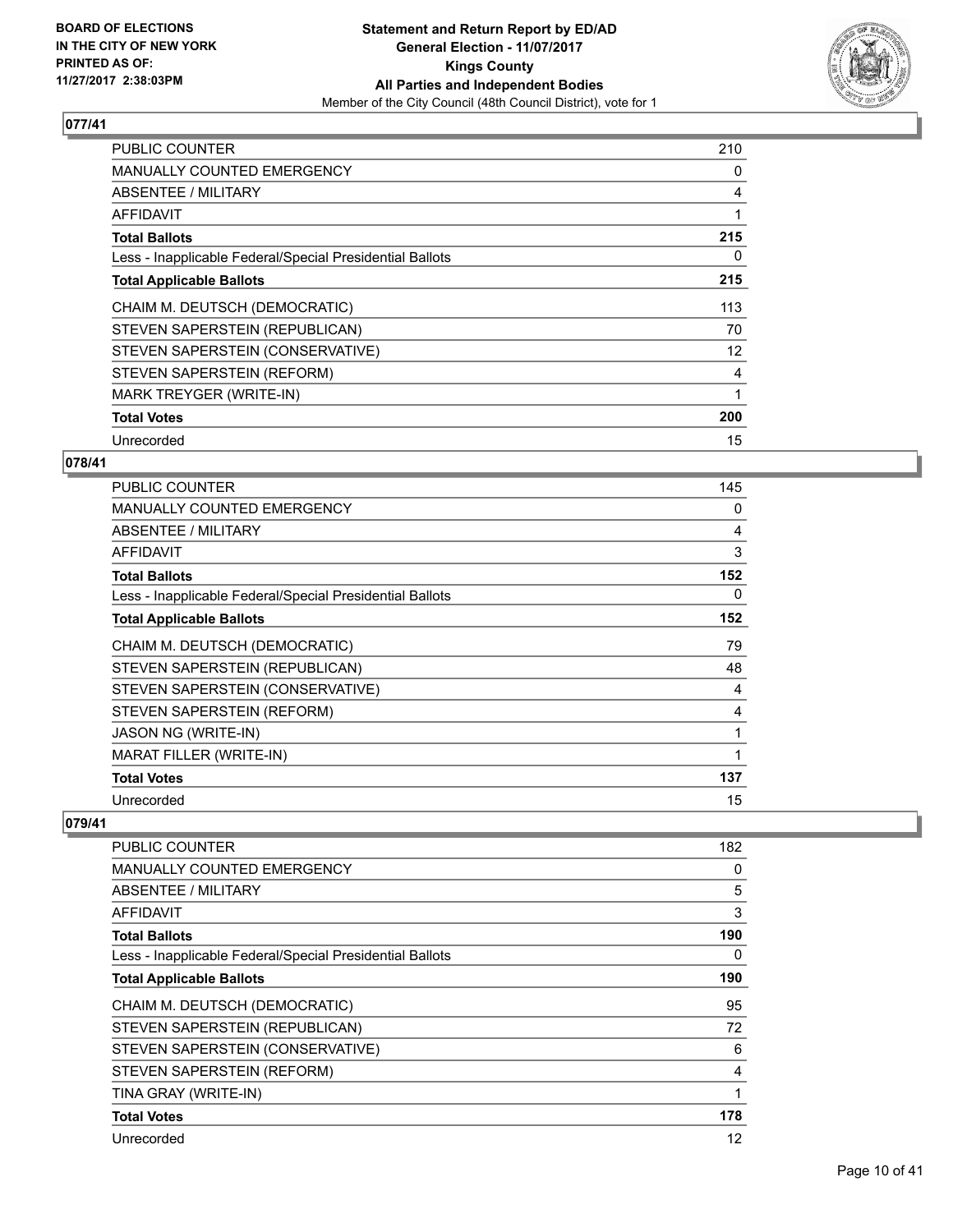

| <b>PUBLIC COUNTER</b>                                    | 19 |
|----------------------------------------------------------|----|
| <b>MANUALLY COUNTED EMERGENCY</b>                        | 0  |
| ABSENTEE / MILITARY                                      |    |
| AFFIDAVIT                                                | 0  |
| <b>Total Ballots</b>                                     | 20 |
| Less - Inapplicable Federal/Special Presidential Ballots | 0  |
| <b>Total Applicable Ballots</b>                          | 20 |
| CHAIM M. DEUTSCH (DEMOCRATIC)                            | 12 |
| STEVEN SAPERSTEIN (REPUBLICAN)                           | 4  |
| STEVEN SAPERSTEIN (CONSERVATIVE)                         | 3  |
| STEVEN SAPERSTEIN (REFORM)                               | 1  |
| <b>Total Votes</b>                                       | 20 |

# **081/41**

| PUBLIC COUNTER                                           | 118 |
|----------------------------------------------------------|-----|
| <b>MANUALLY COUNTED EMERGENCY</b>                        | 0   |
| ABSENTEE / MILITARY                                      | 2   |
| AFFIDAVIT                                                | 1   |
| <b>Total Ballots</b>                                     | 121 |
| Less - Inapplicable Federal/Special Presidential Ballots | 0   |
| <b>Total Applicable Ballots</b>                          | 121 |
| CHAIM M. DEUTSCH (DEMOCRATIC)                            | 53  |
| STEVEN SAPERSTEIN (REPUBLICAN)                           | 51  |
| STEVEN SAPERSTEIN (CONSERVATIVE)                         | 6   |
| STEVEN SAPERSTEIN (REFORM)                               | 1   |
| UNATTRIBUTABLE WRITE-IN (WRITE-IN)                       | 1   |
| <b>Total Votes</b>                                       | 112 |
| Unrecorded                                               | 9   |

| <b>PUBLIC COUNTER</b>                                    | 156 |
|----------------------------------------------------------|-----|
| <b>MANUALLY COUNTED EMERGENCY</b>                        | 0   |
| ABSENTEE / MILITARY                                      | 5   |
| AFFIDAVIT                                                |     |
| <b>Total Ballots</b>                                     | 162 |
| Less - Inapplicable Federal/Special Presidential Ballots | 0   |
| <b>Total Applicable Ballots</b>                          | 162 |
| CHAIM M. DEUTSCH (DEMOCRATIC)                            | 64  |
| STEVEN SAPERSTEIN (REPUBLICAN)                           | 82  |
| STEVEN SAPERSTEIN (CONSERVATIVE)                         | 10  |
| STEVEN SAPERSTEIN (REFORM)                               | 0   |
| <b>Total Votes</b>                                       | 156 |
| Unrecorded                                               | 6   |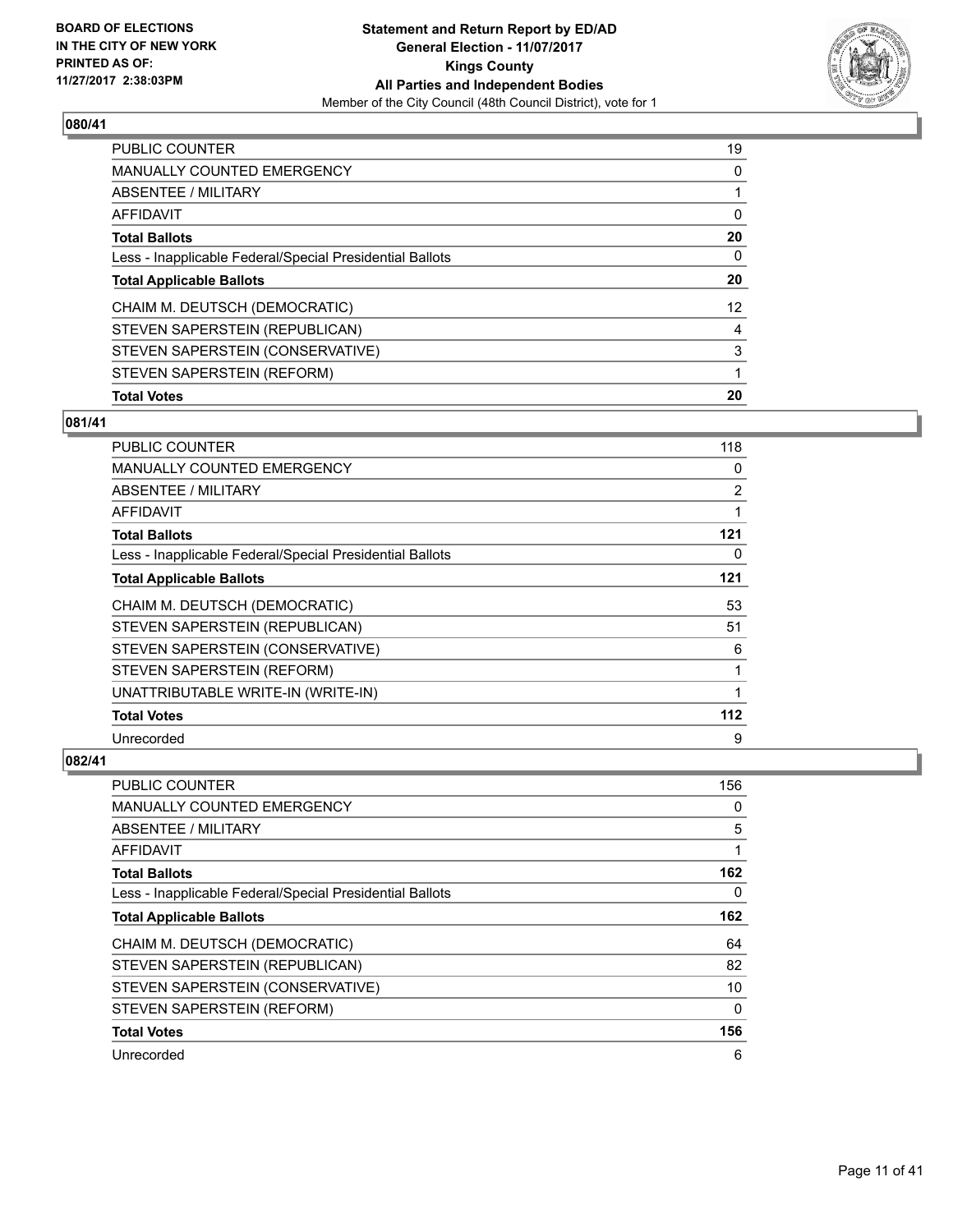

| <b>PUBLIC COUNTER</b>                                    | 119 |
|----------------------------------------------------------|-----|
| MANUALLY COUNTED EMERGENCY                               | 0   |
| <b>ABSENTEE / MILITARY</b>                               |     |
| <b>AFFIDAVIT</b>                                         | 0   |
| <b>Total Ballots</b>                                     | 120 |
| Less - Inapplicable Federal/Special Presidential Ballots | 0   |
| <b>Total Applicable Ballots</b>                          | 120 |
| CHAIM M. DEUTSCH (DEMOCRATIC)                            | 54  |
| STEVEN SAPERSTEIN (REPUBLICAN)                           | 43  |
| STEVEN SAPERSTEIN (CONSERVATIVE)                         | 4   |
| STEVEN SAPERSTEIN (REFORM)                               | 3   |
| UNATTRIBUTABLE WRITE-IN (WRITE-IN)                       |     |
| <b>Total Votes</b>                                       | 105 |
|                                                          |     |

# **085/41**

| PUBLIC COUNTER                                           | 143 |
|----------------------------------------------------------|-----|
| MANUALLY COUNTED EMERGENCY                               | 0   |
| ABSENTEE / MILITARY                                      | 3   |
| AFFIDAVIT                                                | 2   |
| <b>Total Ballots</b>                                     | 148 |
| Less - Inapplicable Federal/Special Presidential Ballots | 0   |
| <b>Total Applicable Ballots</b>                          | 148 |
| CHAIM M. DEUTSCH (DEMOCRATIC)                            | 90  |
| STEVEN SAPERSTEIN (REPUBLICAN)                           | 40  |
| STEVEN SAPERSTEIN (CONSERVATIVE)                         | 4   |
| STEVEN SAPERSTEIN (REFORM)                               | 1   |
| <b>Total Votes</b>                                       | 135 |
| Unrecorded                                               | 13  |

| <b>PUBLIC COUNTER</b>                                    | 219 |
|----------------------------------------------------------|-----|
| <b>MANUALLY COUNTED EMERGENCY</b>                        | 0   |
| ABSENTEE / MILITARY                                      | 5   |
| AFFIDAVIT                                                | 1   |
| <b>Total Ballots</b>                                     | 225 |
| Less - Inapplicable Federal/Special Presidential Ballots | 0   |
| <b>Total Applicable Ballots</b>                          | 225 |
| CHAIM M. DEUTSCH (DEMOCRATIC)                            | 110 |
| STEVEN SAPERSTEIN (REPUBLICAN)                           | 85  |
| STEVEN SAPERSTEIN (CONSERVATIVE)                         | 7   |
| STEVEN SAPERSTEIN (REFORM)                               | 5   |
| PHILLIP J. ADAMS (WRITE-IN)                              |     |
| <b>Total Votes</b>                                       | 208 |
| Unrecorded                                               | 17  |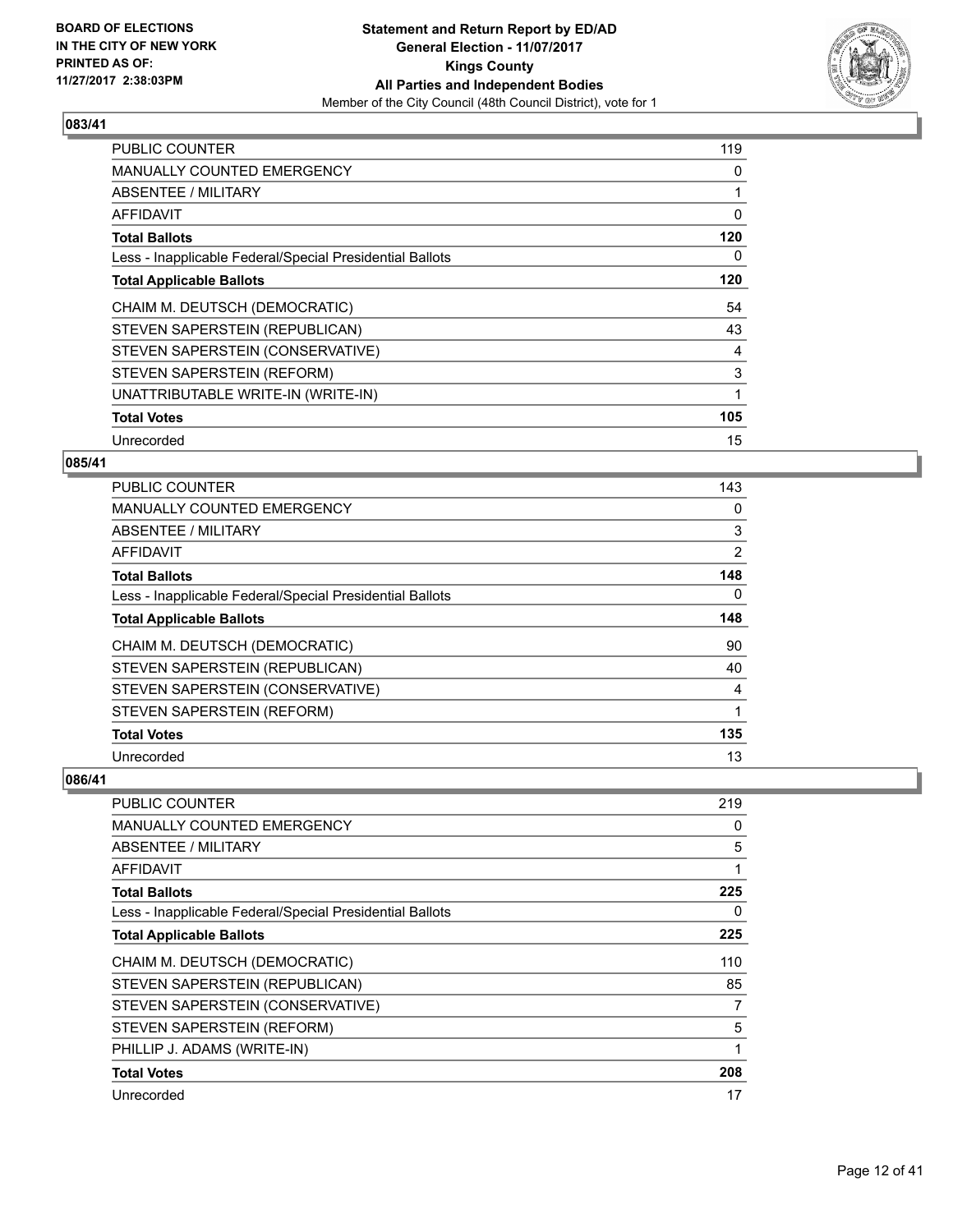

| <b>PUBLIC COUNTER</b>                                    | 146            |
|----------------------------------------------------------|----------------|
| MANUALLY COUNTED EMERGENCY                               | 0              |
| ABSENTEE / MILITARY                                      | $\overline{7}$ |
| <b>AFFIDAVIT</b>                                         | 0              |
| <b>Total Ballots</b>                                     | 153            |
| Less - Inapplicable Federal/Special Presidential Ballots | 0              |
| <b>Total Applicable Ballots</b>                          | 153            |
| CHAIM M. DEUTSCH (DEMOCRATIC)                            | 78             |
| STEVEN SAPERSTEIN (REPUBLICAN)                           | 61             |
| STEVEN SAPERSTEIN (CONSERVATIVE)                         | 2              |
| STEVEN SAPERSTEIN (REFORM)                               | 2              |
| <b>Total Votes</b>                                       | 143            |
| Unrecorded                                               | 10             |

#### **088/41**

| <b>PUBLIC COUNTER</b>                                    | 200            |
|----------------------------------------------------------|----------------|
| MANUALLY COUNTED EMERGENCY                               | 0              |
| ABSENTEE / MILITARY                                      | $\overline{2}$ |
| AFFIDAVIT                                                |                |
| <b>Total Ballots</b>                                     | 203            |
| Less - Inapplicable Federal/Special Presidential Ballots | 0              |
| <b>Total Applicable Ballots</b>                          | 203            |
| CHAIM M. DEUTSCH (DEMOCRATIC)                            | 81             |
| STEVEN SAPERSTEIN (REPUBLICAN)                           | 93             |
| STEVEN SAPERSTEIN (CONSERVATIVE)                         | 15             |
| STEVEN SAPERSTEIN (REFORM)                               | $\overline{2}$ |
| <b>Total Votes</b>                                       | 191            |
| Unrecorded                                               | 12             |

| PUBLIC COUNTER                                           | 111 |
|----------------------------------------------------------|-----|
| <b>MANUALLY COUNTED EMERGENCY</b>                        | 0   |
| ABSENTEE / MILITARY                                      | 2   |
| AFFIDAVIT                                                | 0   |
| <b>Total Ballots</b>                                     | 113 |
| Less - Inapplicable Federal/Special Presidential Ballots | 0   |
| <b>Total Applicable Ballots</b>                          | 113 |
| CHAIM M. DEUTSCH (DEMOCRATIC)                            | 65  |
| STEVEN SAPERSTEIN (REPUBLICAN)                           | 28  |
| STEVEN SAPERSTEIN (CONSERVATIVE)                         | 7   |
| STEVEN SAPERSTEIN (REFORM)                               | 0   |
| <b>Total Votes</b>                                       | 100 |
| Unrecorded                                               | 13  |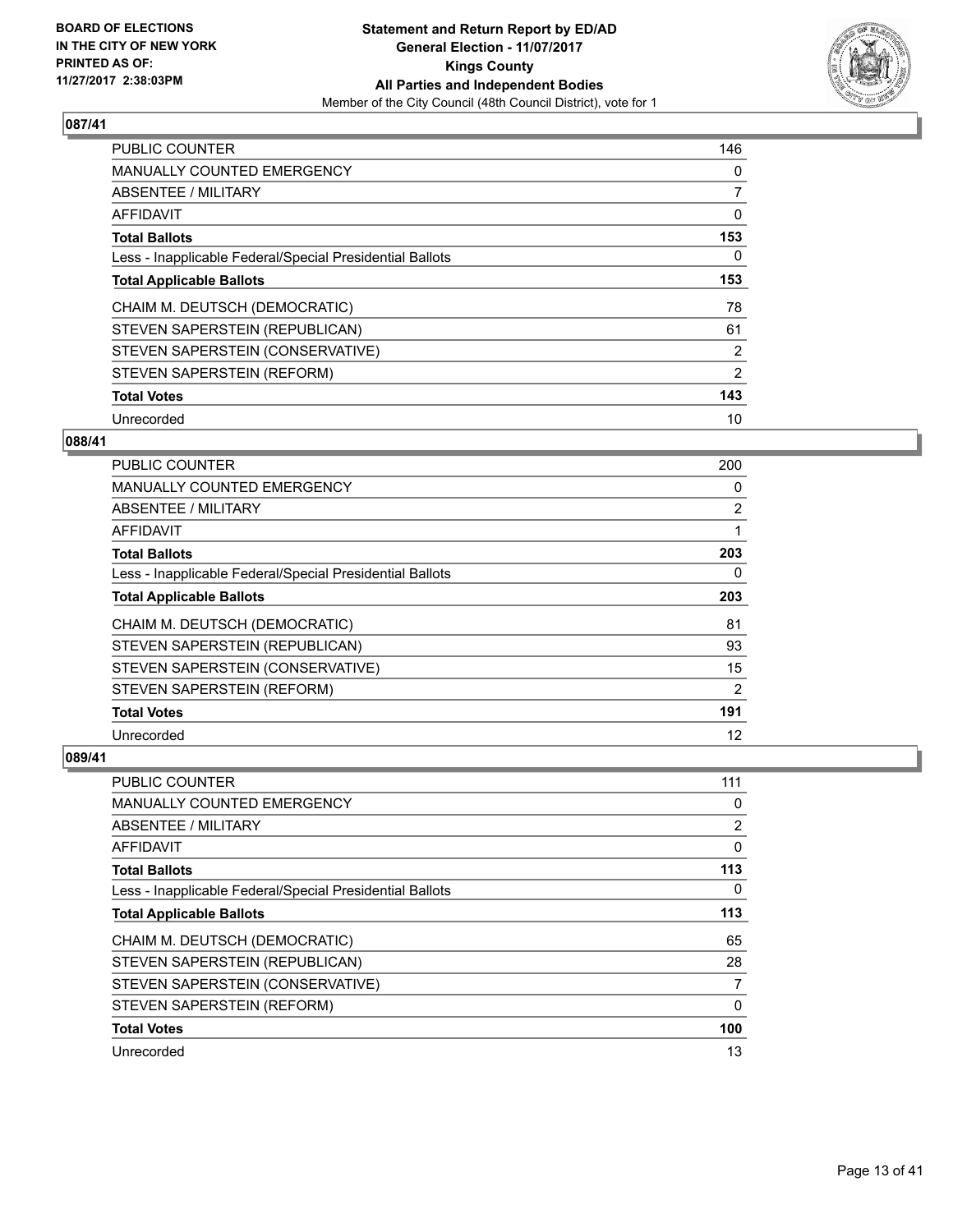

| <b>PUBLIC COUNTER</b>                                    | 58 |
|----------------------------------------------------------|----|
| <b>MANUALLY COUNTED EMERGENCY</b>                        | 0  |
| ABSENTEE / MILITARY                                      | 2  |
| AFFIDAVIT                                                | 5  |
| <b>Total Ballots</b>                                     | 65 |
| Less - Inapplicable Federal/Special Presidential Ballots | 0  |
| <b>Total Applicable Ballots</b>                          | 65 |
| CHAIM M. DEUTSCH (DEMOCRATIC)                            | 26 |
| STEVEN SAPERSTEIN (REPUBLICAN)                           | 26 |
| STEVEN SAPERSTEIN (CONSERVATIVE)                         | 4  |
| STEVEN SAPERSTEIN (REFORM)                               | 5  |
| <b>Total Votes</b>                                       | 61 |
| Unrecorded                                               | 4  |

#### **092/41**

| <b>PUBLIC COUNTER</b>                                    | 96 |
|----------------------------------------------------------|----|
| MANUALLY COUNTED EMERGENCY                               | 0  |
| ABSENTEE / MILITARY                                      | 0  |
| AFFIDAVIT                                                | 0  |
| <b>Total Ballots</b>                                     | 96 |
| Less - Inapplicable Federal/Special Presidential Ballots | 0  |
| <b>Total Applicable Ballots</b>                          | 96 |
| CHAIM M. DEUTSCH (DEMOCRATIC)                            | 49 |
| STEVEN SAPERSTEIN (REPUBLICAN)                           | 38 |
| STEVEN SAPERSTEIN (CONSERVATIVE)                         | 0  |
| STEVEN SAPERSTEIN (REFORM)                               | 1  |
| <b>Total Votes</b>                                       | 88 |
| Unrecorded                                               | 8  |

| PUBLIC COUNTER                                           | 149            |
|----------------------------------------------------------|----------------|
| <b>MANUALLY COUNTED EMERGENCY</b>                        | 0              |
| ABSENTEE / MILITARY                                      | 3              |
| AFFIDAVIT                                                | 0              |
| <b>Total Ballots</b>                                     | 152            |
| Less - Inapplicable Federal/Special Presidential Ballots | 0              |
| <b>Total Applicable Ballots</b>                          | 152            |
| CHAIM M. DEUTSCH (DEMOCRATIC)                            | 104            |
| STEVEN SAPERSTEIN (REPUBLICAN)                           | 29             |
| STEVEN SAPERSTEIN (CONSERVATIVE)                         | 10             |
| STEVEN SAPERSTEIN (REFORM)                               | $\overline{2}$ |
| <b>Total Votes</b>                                       | 145            |
| Unrecorded                                               | 7              |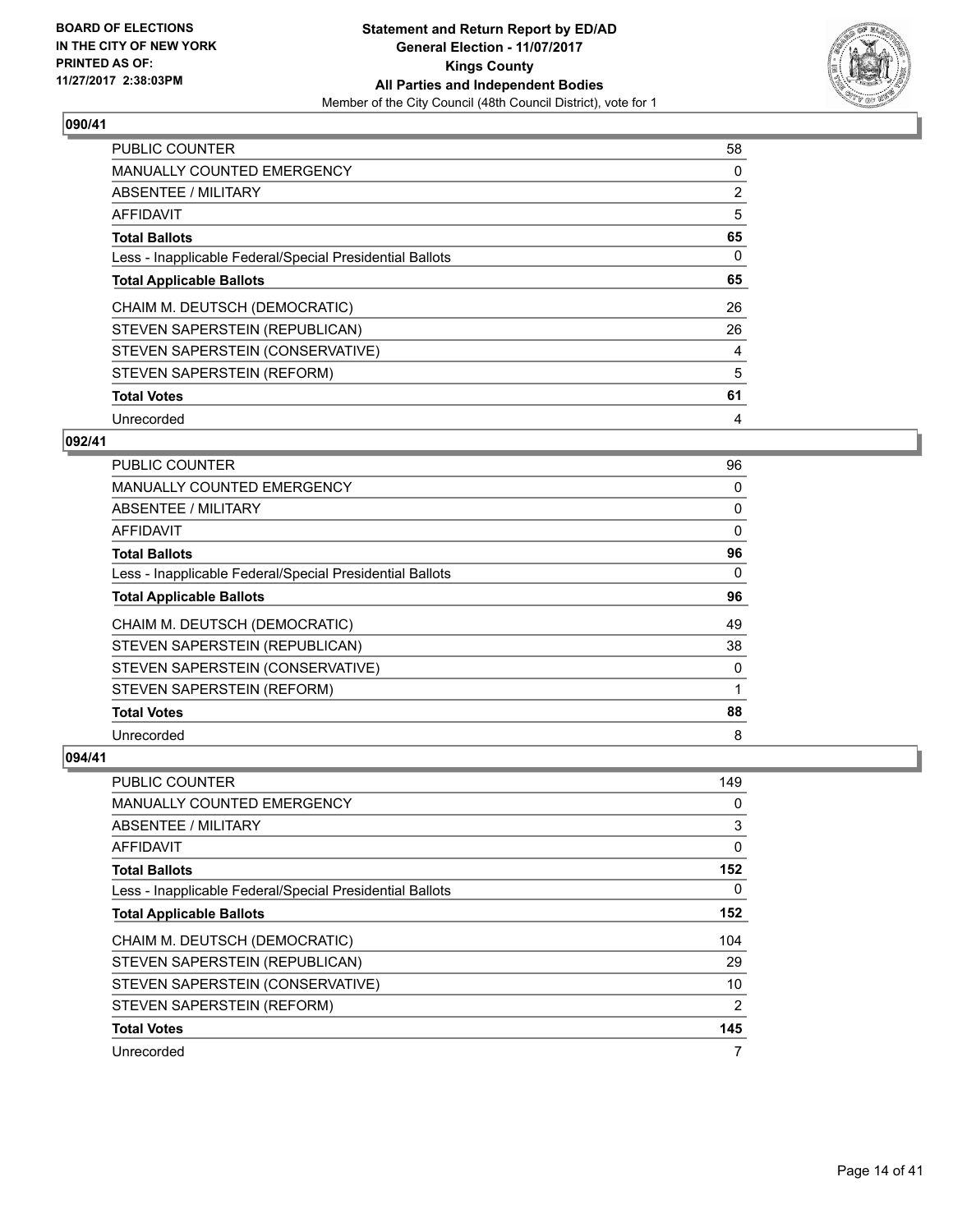

| <b>PUBLIC COUNTER</b>                                    | 116      |
|----------------------------------------------------------|----------|
| <b>MANUALLY COUNTED EMERGENCY</b>                        | 0        |
| ABSENTEE / MILITARY                                      | 5        |
| <b>AFFIDAVIT</b>                                         | 0        |
| <b>Total Ballots</b>                                     | 121      |
| Less - Inapplicable Federal/Special Presidential Ballots | 0        |
| <b>Total Applicable Ballots</b>                          | 121      |
| CHAIM M. DEUTSCH (DEMOCRATIC)                            | 104      |
| STEVEN SAPERSTEIN (REPUBLICAN)                           | 9        |
| STEVEN SAPERSTEIN (CONSERVATIVE)                         | 5        |
| STEVEN SAPERSTEIN (REFORM)                               | $\Omega$ |
| <b>Total Votes</b>                                       | 118      |
| Unrecorded                                               | 3        |

## **066/42**

| <b>PUBLIC COUNTER</b>                                    | 151            |
|----------------------------------------------------------|----------------|
| MANUALLY COUNTED EMERGENCY                               | 0              |
| ABSENTEE / MILITARY                                      | $\overline{2}$ |
| AFFIDAVIT                                                |                |
| <b>Total Ballots</b>                                     | 154            |
| Less - Inapplicable Federal/Special Presidential Ballots | 0              |
| <b>Total Applicable Ballots</b>                          | 154            |
| CHAIM M. DEUTSCH (DEMOCRATIC)                            | 138            |
| STEVEN SAPERSTEIN (REPUBLICAN)                           | 13             |
| STEVEN SAPERSTEIN (CONSERVATIVE)                         | $\Omega$       |
| STEVEN SAPERSTEIN (REFORM)                               |                |
| <b>Total Votes</b>                                       | 152            |
| Unrecorded                                               | $\overline{2}$ |

| <b>PUBLIC COUNTER</b>                                    | 165 |
|----------------------------------------------------------|-----|
| MANUALLY COUNTED EMERGENCY                               | 0   |
| ABSENTEE / MILITARY                                      | 9   |
| AFFIDAVIT                                                |     |
| <b>Total Ballots</b>                                     | 175 |
| Less - Inapplicable Federal/Special Presidential Ballots | 0   |
| <b>Total Applicable Ballots</b>                          | 175 |
| CHAIM M. DEUTSCH (DEMOCRATIC)                            | 132 |
| STEVEN SAPERSTEIN (REPUBLICAN)                           | 19  |
| STEVEN SAPERSTEIN (CONSERVATIVE)                         | 9   |
| STEVEN SAPERSTEIN (REFORM)                               | 0   |
| MICHAEL HEATH COVERG (WRITE-IN)                          | 1   |
| <b>Total Votes</b>                                       | 161 |
| Unrecorded                                               | 14  |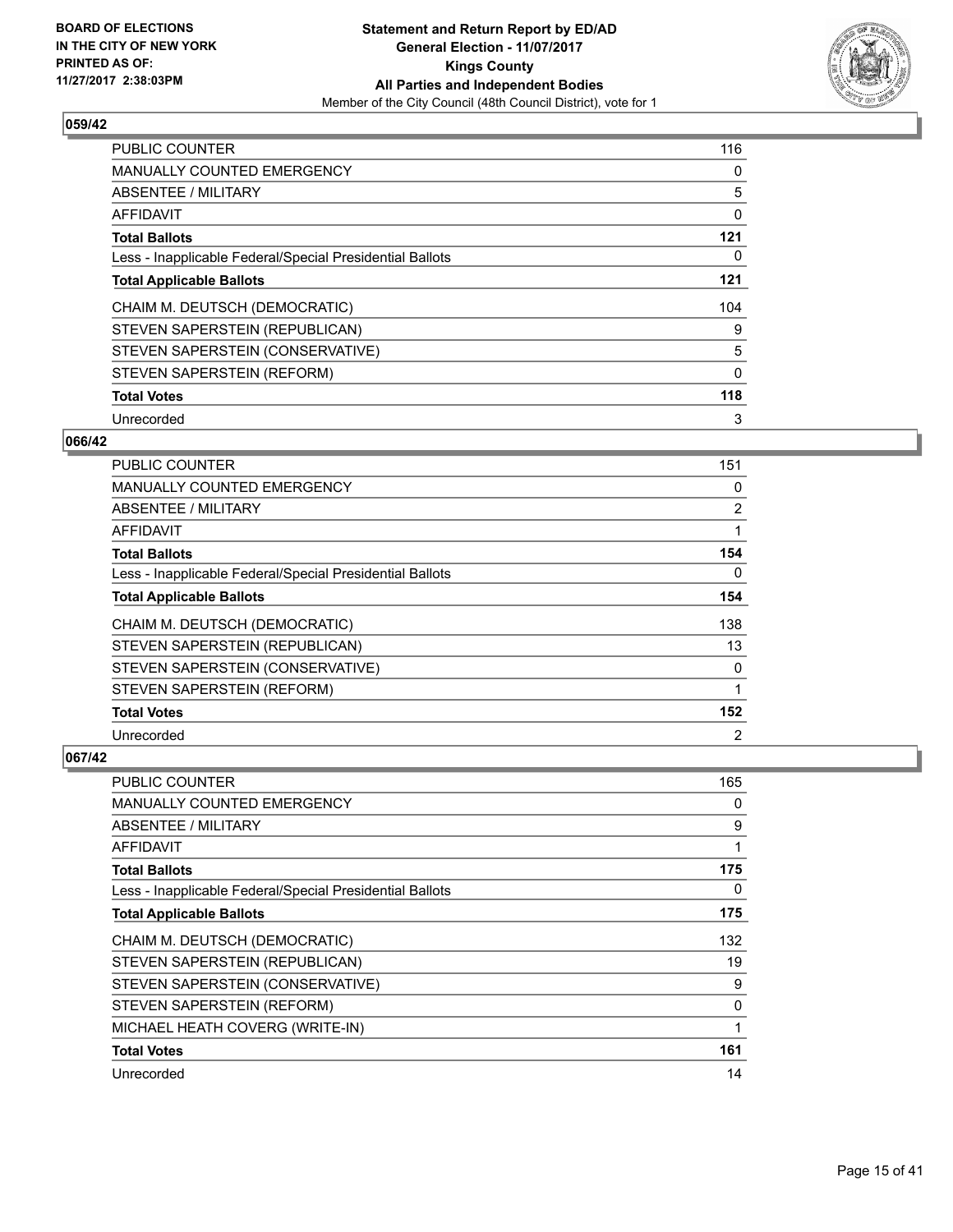

| <b>PUBLIC COUNTER</b>                                    | 255            |
|----------------------------------------------------------|----------------|
| <b>MANUALLY COUNTED EMERGENCY</b>                        | 0              |
| <b>ABSENTEE / MILITARY</b>                               | $\overline{7}$ |
| <b>AFFIDAVIT</b>                                         | 3              |
| <b>Total Ballots</b>                                     | 265            |
| Less - Inapplicable Federal/Special Presidential Ballots | 0              |
| <b>Total Applicable Ballots</b>                          | 265            |
| CHAIM M. DEUTSCH (DEMOCRATIC)                            | 204            |
| STEVEN SAPERSTEIN (REPUBLICAN)                           | 42             |
| STEVEN SAPERSTEIN (CONSERVATIVE)                         | 8              |
| STEVEN SAPERSTEIN (REFORM)                               | 3              |
| <b>Total Votes</b>                                       | 257            |
| Unrecorded                                               | 8              |

## **002/45**

| PUBLIC COUNTER                                           | 278 |
|----------------------------------------------------------|-----|
| <b>MANUALLY COUNTED EMERGENCY</b>                        | 0   |
| ABSENTEE / MILITARY                                      | 7   |
| AFFIDAVIT                                                | 0   |
| <b>Total Ballots</b>                                     | 285 |
| Less - Inapplicable Federal/Special Presidential Ballots | 0   |
| <b>Total Applicable Ballots</b>                          | 285 |
| CHAIM M. DEUTSCH (DEMOCRATIC)                            | 210 |
| STEVEN SAPERSTEIN (REPUBLICAN)                           | 42  |
| STEVEN SAPERSTEIN (CONSERVATIVE)                         | 12  |
| STEVEN SAPERSTEIN (REFORM)                               | 4   |
| <b>BUBBA GREENBERG (WRITE-IN)</b>                        | 1   |
| <b>Total Votes</b>                                       | 269 |
| Unrecorded                                               | 16  |

| <b>PUBLIC COUNTER</b>                                    | 222 |
|----------------------------------------------------------|-----|
| <b>MANUALLY COUNTED EMERGENCY</b>                        | 0   |
| <b>ABSENTEE / MILITARY</b>                               | 5   |
| AFFIDAVIT                                                |     |
| <b>Total Ballots</b>                                     | 228 |
| Less - Inapplicable Federal/Special Presidential Ballots | 0   |
| <b>Total Applicable Ballots</b>                          | 228 |
| CHAIM M. DEUTSCH (DEMOCRATIC)                            | 165 |
| STEVEN SAPERSTEIN (REPUBLICAN)                           | 42  |
| STEVEN SAPERSTEIN (CONSERVATIVE)                         | 12  |
| STEVEN SAPERSTEIN (REFORM)                               | 0   |
| KALMAN YEGER (WRITE-IN)                                  |     |
| UNATTRIBUTABLE WRITE-IN (WRITE-IN)                       |     |
| <b>Total Votes</b>                                       | 221 |
| Unrecorded                                               | 7   |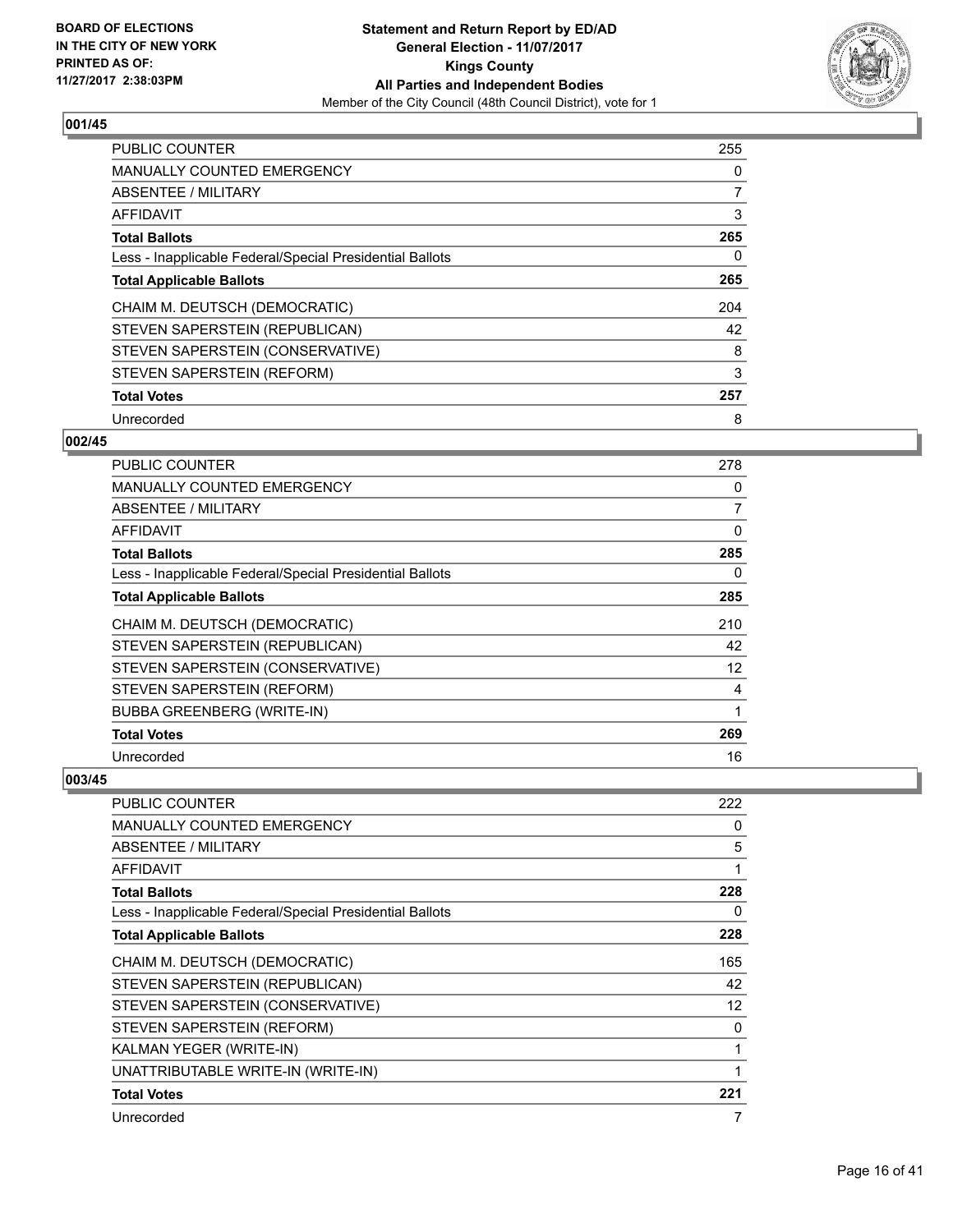

| <b>PUBLIC COUNTER</b>                                    | 198 |
|----------------------------------------------------------|-----|
| <b>MANUALLY COUNTED EMERGENCY</b>                        | 0   |
| <b>ABSENTEE / MILITARY</b>                               | 6   |
| AFFIDAVIT                                                | 0   |
| <b>Total Ballots</b>                                     | 204 |
| Less - Inapplicable Federal/Special Presidential Ballots | 0   |
| <b>Total Applicable Ballots</b>                          | 204 |
| CHAIM M. DEUTSCH (DEMOCRATIC)                            | 147 |
| STEVEN SAPERSTEIN (REPUBLICAN)                           | 31  |
| STEVEN SAPERSTEIN (CONSERVATIVE)                         | 9   |
| STEVEN SAPERSTEIN (REFORM)                               | 5   |
| BERNIE SANDERS (WRITE-IN)                                | 1   |
| <b>Total Votes</b>                                       | 193 |
| Unrecorded                                               | 11  |

# **005/45**

| PUBLIC COUNTER                                           | 295 |
|----------------------------------------------------------|-----|
| <b>MANUALLY COUNTED EMERGENCY</b>                        | 0   |
| ABSENTEE / MILITARY                                      | 3   |
| AFFIDAVIT                                                | 0   |
| <b>Total Ballots</b>                                     | 298 |
| Less - Inapplicable Federal/Special Presidential Ballots | 0   |
| <b>Total Applicable Ballots</b>                          | 298 |
| CHAIM M. DEUTSCH (DEMOCRATIC)                            | 220 |
| STEVEN SAPERSTEIN (REPUBLICAN)                           | 37  |
| STEVEN SAPERSTEIN (CONSERVATIVE)                         | 16  |
| STEVEN SAPERSTEIN (REFORM)                               | 1   |
| <b>Total Votes</b>                                       | 274 |
| Unrecorded                                               | 24  |

| PUBLIC COUNTER                                           | 161 |
|----------------------------------------------------------|-----|
| <b>MANUALLY COUNTED EMERGENCY</b>                        | 0   |
| ABSENTEE / MILITARY                                      | 5   |
| AFFIDAVIT                                                | 0   |
| <b>Total Ballots</b>                                     | 166 |
| Less - Inapplicable Federal/Special Presidential Ballots | 0   |
| <b>Total Applicable Ballots</b>                          | 166 |
| CHAIM M. DEUTSCH (DEMOCRATIC)                            | 104 |
| STEVEN SAPERSTEIN (REPUBLICAN)                           | 39  |
| STEVEN SAPERSTEIN (CONSERVATIVE)                         | 8   |
| STEVEN SAPERSTEIN (REFORM)                               | 3   |
| KALMAN YEGER (WRITE-IN)                                  |     |
| UNATTRIBUTABLE WRITE-IN (WRITE-IN)                       | 1   |
| <b>Total Votes</b>                                       | 156 |
| Unrecorded                                               | 10  |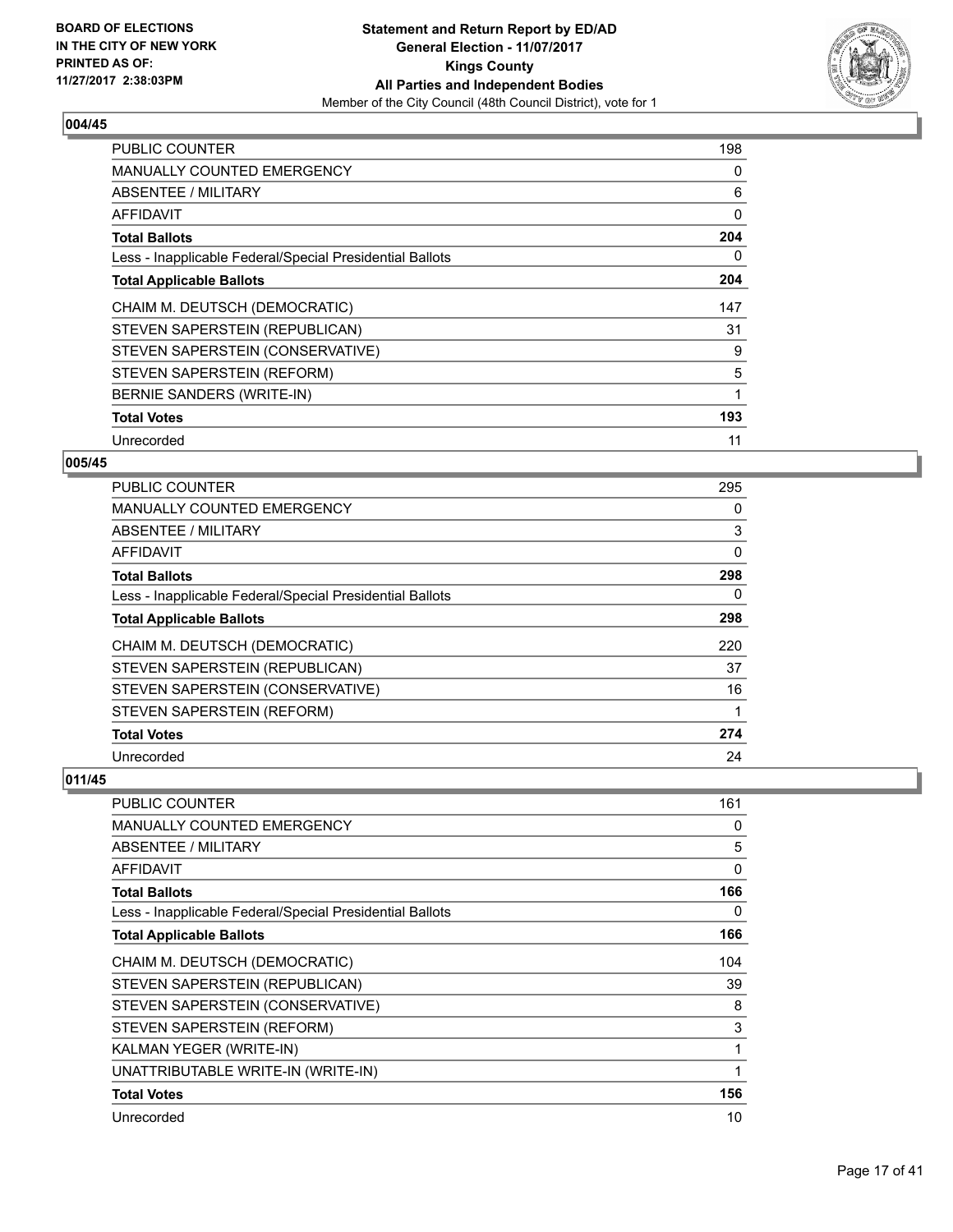

| <b>PUBLIC COUNTER</b>                                    | 112 |
|----------------------------------------------------------|-----|
| <b>MANUALLY COUNTED EMERGENCY</b>                        | 0   |
| ABSENTEE / MILITARY                                      |     |
| AFFIDAVIT                                                | 1   |
| <b>Total Ballots</b>                                     | 114 |
| Less - Inapplicable Federal/Special Presidential Ballots | 0   |
| <b>Total Applicable Ballots</b>                          | 114 |
|                                                          |     |
| CHAIM M. DEUTSCH (DEMOCRATIC)                            | 74  |
| STEVEN SAPERSTEIN (REPUBLICAN)                           | 23  |
| STEVEN SAPERSTEIN (CONSERVATIVE)                         | 4   |
| STEVEN SAPERSTEIN (REFORM)                               | 1   |
| ERCAN NURI AYBASTI (WRITE-IN)                            | 1   |
| <b>Total Votes</b>                                       | 103 |

# **013/45**

| <b>PUBLIC COUNTER</b>                                    | 182            |
|----------------------------------------------------------|----------------|
| <b>MANUALLY COUNTED EMERGENCY</b>                        | 0              |
| ABSENTEE / MILITARY                                      | $\overline{2}$ |
| AFFIDAVIT                                                | 0              |
| <b>Total Ballots</b>                                     | 184            |
| Less - Inapplicable Federal/Special Presidential Ballots | 0              |
| <b>Total Applicable Ballots</b>                          | 184            |
| CHAIM M. DEUTSCH (DEMOCRATIC)                            | 129            |
| STEVEN SAPERSTEIN (REPUBLICAN)                           | 33             |
| STEVEN SAPERSTEIN (CONSERVATIVE)                         | 8              |
| STEVEN SAPERSTEIN (REFORM)                               | 4              |
| UNATTRIBUTABLE WRITE-IN (WRITE-IN)                       | 2              |
| <b>Total Votes</b>                                       | 176            |
| Unrecorded                                               | 8              |

| PUBLIC COUNTER                                           | 154 |
|----------------------------------------------------------|-----|
| <b>MANUALLY COUNTED EMERGENCY</b>                        | 0   |
| ABSENTEE / MILITARY                                      | 4   |
| <b>AFFIDAVIT</b>                                         |     |
| <b>Total Ballots</b>                                     | 159 |
| Less - Inapplicable Federal/Special Presidential Ballots | 0   |
| <b>Total Applicable Ballots</b>                          | 159 |
| CHAIM M. DEUTSCH (DEMOCRATIC)                            | 91  |
| STEVEN SAPERSTEIN (REPUBLICAN)                           | 54  |
| STEVEN SAPERSTEIN (CONSERVATIVE)                         | 5   |
| STEVEN SAPERSTEIN (REFORM)                               | 4   |
| <b>Total Votes</b>                                       | 154 |
| Unrecorded                                               | 5   |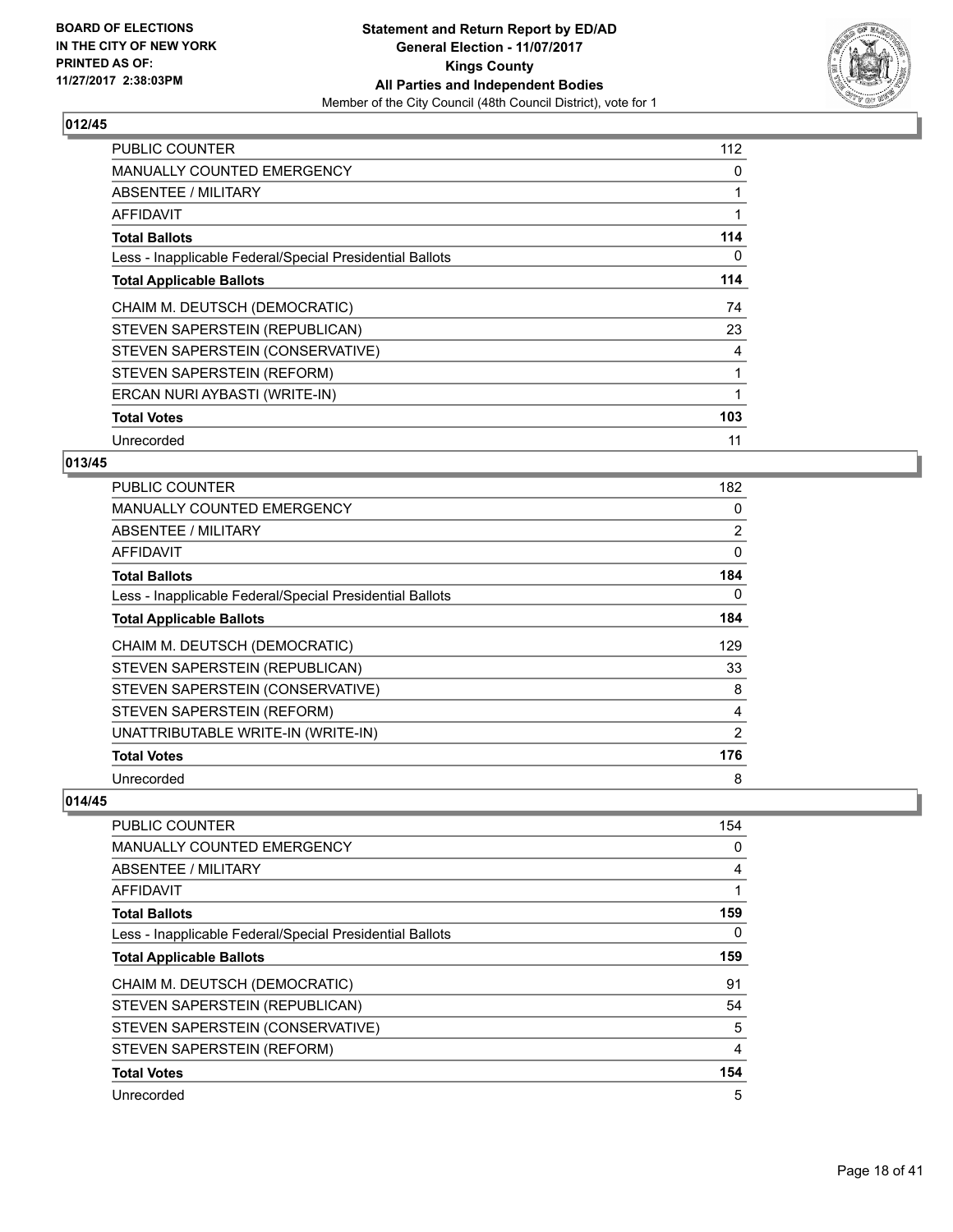

| <b>PUBLIC COUNTER</b>                                    | 51             |
|----------------------------------------------------------|----------------|
| <b>MANUALLY COUNTED EMERGENCY</b>                        | 0              |
| ABSENTEE / MILITARY                                      | 0              |
| AFFIDAVIT                                                | 0              |
| <b>Total Ballots</b>                                     | 51             |
| Less - Inapplicable Federal/Special Presidential Ballots | 0              |
| <b>Total Applicable Ballots</b>                          | 51             |
| CHAIM M. DEUTSCH (DEMOCRATIC)                            | 40             |
| STEVEN SAPERSTEIN (REPUBLICAN)                           | 6              |
| STEVEN SAPERSTEIN (CONSERVATIVE)                         | 2              |
| STEVEN SAPERSTEIN (REFORM)                               | 1              |
| <b>Total Votes</b>                                       | 49             |
| Unrecorded                                               | $\overline{2}$ |

# **023/45**

| <b>PUBLIC COUNTER</b>                                    | 148            |
|----------------------------------------------------------|----------------|
| <b>MANUALLY COUNTED EMERGENCY</b>                        | 0              |
| ABSENTEE / MILITARY                                      | 3              |
| AFFIDAVIT                                                | $\overline{2}$ |
| <b>Total Ballots</b>                                     | 153            |
| Less - Inapplicable Federal/Special Presidential Ballots | 0              |
| <b>Total Applicable Ballots</b>                          | 153            |
| CHAIM M. DEUTSCH (DEMOCRATIC)                            | 87             |
| STEVEN SAPERSTEIN (REPUBLICAN)                           | 45             |
| STEVEN SAPERSTEIN (CONSERVATIVE)                         | 9              |
| STEVEN SAPERSTEIN (REFORM)                               | 2              |
| <b>Total Votes</b>                                       | 143            |
| Unrecorded                                               | 10             |

| <b>PUBLIC COUNTER</b>                                    | 153            |
|----------------------------------------------------------|----------------|
| <b>MANUALLY COUNTED EMERGENCY</b>                        | 0              |
| ABSENTEE / MILITARY                                      | $\overline{2}$ |
| AFFIDAVIT                                                |                |
| <b>Total Ballots</b>                                     | 156            |
| Less - Inapplicable Federal/Special Presidential Ballots | 0              |
| <b>Total Applicable Ballots</b>                          | 156            |
| CHAIM M. DEUTSCH (DEMOCRATIC)                            | 98             |
| STEVEN SAPERSTEIN (REPUBLICAN)                           | 39             |
| STEVEN SAPERSTEIN (CONSERVATIVE)                         | 4              |
| STEVEN SAPERSTEIN (REFORM)                               | $\Omega$       |
| <b>Total Votes</b>                                       | 141            |
| Unrecorded                                               | 15             |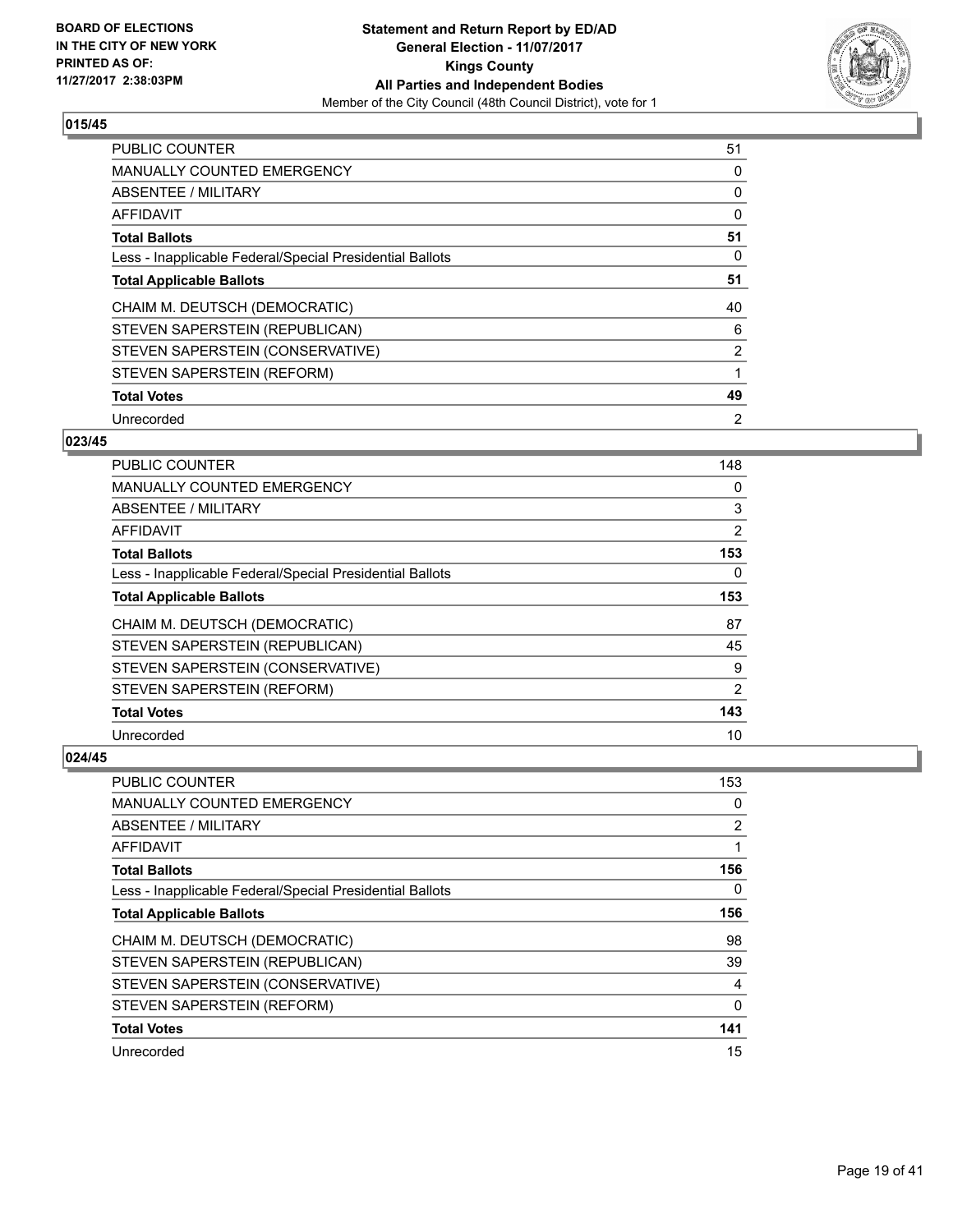

| <b>PUBLIC COUNTER</b>                                    | 66       |
|----------------------------------------------------------|----------|
| <b>MANUALLY COUNTED EMERGENCY</b>                        | 0        |
| ABSENTEE / MILITARY                                      | 4        |
| <b>AFFIDAVIT</b>                                         | 4        |
| <b>Total Ballots</b>                                     | 74       |
| Less - Inapplicable Federal/Special Presidential Ballots | 0        |
| <b>Total Applicable Ballots</b>                          | 74       |
| CHAIM M. DEUTSCH (DEMOCRATIC)                            | 55       |
| STEVEN SAPERSTEIN (REPUBLICAN)                           | 14       |
| STEVEN SAPERSTEIN (CONSERVATIVE)                         | 0        |
| STEVEN SAPERSTEIN (REFORM)                               | $\Omega$ |
| <b>Total Votes</b>                                       | 69       |
| Unrecorded                                               | 5        |

# **026/45**

| <b>PUBLIC COUNTER</b>                                    | 106            |
|----------------------------------------------------------|----------------|
| <b>MANUALLY COUNTED EMERGENCY</b>                        | 0              |
| ABSENTEE / MILITARY                                      | $\overline{2}$ |
| AFFIDAVIT                                                | 1              |
| <b>Total Ballots</b>                                     | 109            |
| Less - Inapplicable Federal/Special Presidential Ballots | 0              |
| <b>Total Applicable Ballots</b>                          | 109            |
| CHAIM M. DEUTSCH (DEMOCRATIC)                            | 68             |
| STEVEN SAPERSTEIN (REPUBLICAN)                           | 25             |
| STEVEN SAPERSTEIN (CONSERVATIVE)                         | 5              |
| STEVEN SAPERSTEIN (REFORM)                               | 0              |
| BERNIE SANDERS (WRITE-IN)                                | 1              |
| <b>Total Votes</b>                                       | 99             |
| Unrecorded                                               | 10             |

| PUBLIC COUNTER                                           | 126 |
|----------------------------------------------------------|-----|
| <b>MANUALLY COUNTED EMERGENCY</b>                        | 0   |
| ABSENTEE / MILITARY                                      | 0   |
| AFFIDAVIT                                                | 1   |
| <b>Total Ballots</b>                                     | 127 |
| Less - Inapplicable Federal/Special Presidential Ballots | 0   |
| <b>Total Applicable Ballots</b>                          | 127 |
| CHAIM M. DEUTSCH (DEMOCRATIC)                            | 69  |
| STEVEN SAPERSTEIN (REPUBLICAN)                           | 39  |
| STEVEN SAPERSTEIN (CONSERVATIVE)                         | 6   |
| STEVEN SAPERSTEIN (REFORM)                               | 0   |
| RAKISHA KEARNS - WHITE (WRITE-IN)                        | 1   |
| <b>Total Votes</b>                                       | 115 |
| Unrecorded                                               | 12  |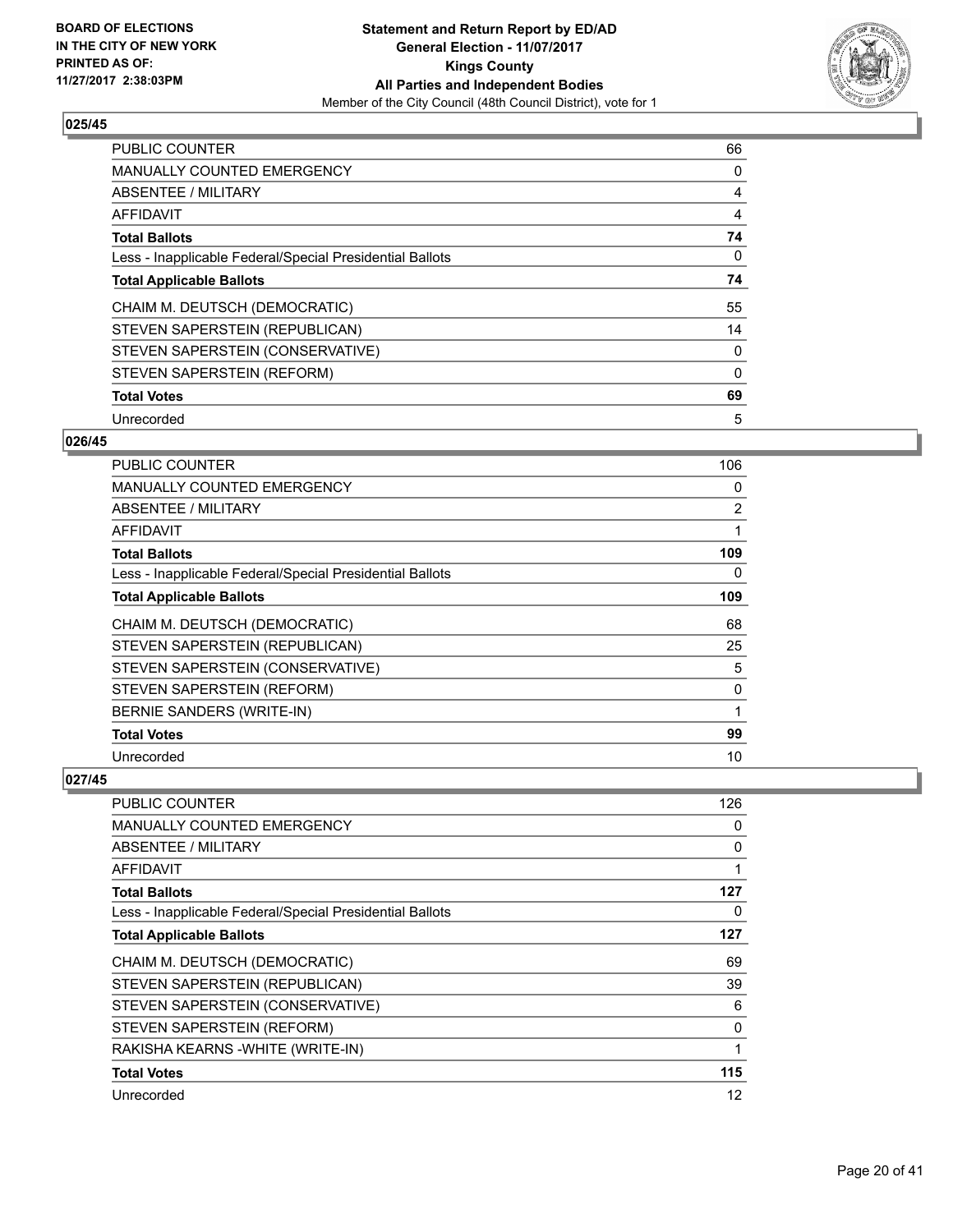

| <b>PUBLIC COUNTER</b>                                    | 121 |
|----------------------------------------------------------|-----|
| <b>MANUALLY COUNTED EMERGENCY</b>                        | 0   |
| ABSENTEE / MILITARY                                      |     |
| <b>AFFIDAVIT</b>                                         | 0   |
| <b>Total Ballots</b>                                     | 122 |
| Less - Inapplicable Federal/Special Presidential Ballots | 0   |
| <b>Total Applicable Ballots</b>                          | 122 |
| CHAIM M. DEUTSCH (DEMOCRATIC)                            | 64  |
| STEVEN SAPERSTEIN (REPUBLICAN)                           | 42  |
| STEVEN SAPERSTEIN (CONSERVATIVE)                         | 4   |
| STEVEN SAPERSTEIN (REFORM)                               | 1   |
| <b>Total Votes</b>                                       | 111 |
| Unrecorded                                               | 11  |

# **029/45**

| <b>PUBLIC COUNTER</b>                                    | 104            |
|----------------------------------------------------------|----------------|
| MANUALLY COUNTED EMERGENCY                               | 0              |
| ABSENTEE / MILITARY                                      | 4              |
| AFFIDAVIT                                                | $\overline{2}$ |
| <b>Total Ballots</b>                                     | 110            |
| Less - Inapplicable Federal/Special Presidential Ballots | 0              |
| <b>Total Applicable Ballots</b>                          | 110            |
| CHAIM M. DEUTSCH (DEMOCRATIC)                            | 62             |
| STEVEN SAPERSTEIN (REPUBLICAN)                           | 28             |
| STEVEN SAPERSTEIN (CONSERVATIVE)                         | 7              |
| STEVEN SAPERSTEIN (REFORM)                               | 0              |
| <b>Total Votes</b>                                       | 97             |
| Unrecorded                                               | 13             |

| <b>PUBLIC COUNTER</b>                                    | 207 |
|----------------------------------------------------------|-----|
| <b>MANUALLY COUNTED EMERGENCY</b>                        | 0   |
| ABSENTEE / MILITARY                                      | 5   |
| <b>AFFIDAVIT</b>                                         |     |
| <b>Total Ballots</b>                                     | 213 |
| Less - Inapplicable Federal/Special Presidential Ballots | 0   |
| <b>Total Applicable Ballots</b>                          | 213 |
| CHAIM M. DEUTSCH (DEMOCRATIC)                            | 97  |
| STEVEN SAPERSTEIN (REPUBLICAN)                           | 66  |
| STEVEN SAPERSTEIN (CONSERVATIVE)                         | 23  |
| STEVEN SAPERSTEIN (REFORM)                               | 9   |
| AMANDA PIZZIOTI (WRITE-IN)                               | 1   |
| JOHN F. QUAGLIONE (WRITE-IN)                             | 1   |
| UNATTRIBUTABLE WRITE-IN (WRITE-IN)                       |     |
| <b>Total Votes</b>                                       | 198 |
| Unrecorded                                               | 15  |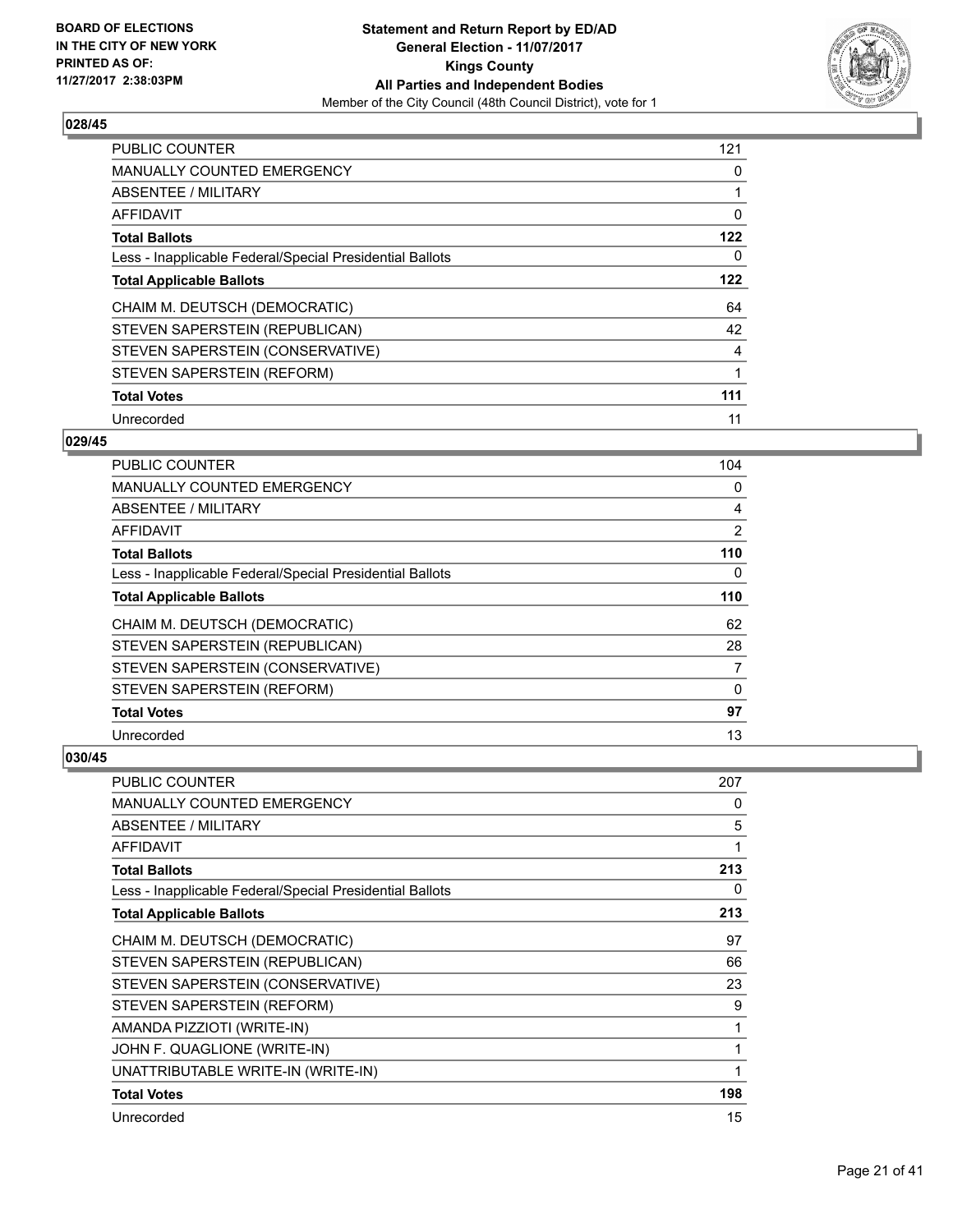

| <b>PUBLIC COUNTER</b>                                    | 122      |
|----------------------------------------------------------|----------|
| <b>MANUALLY COUNTED EMERGENCY</b>                        | 0        |
| ABSENTEE / MILITARY                                      | 4        |
| <b>AFFIDAVIT</b>                                         | 0        |
| <b>Total Ballots</b>                                     | 126      |
| Less - Inapplicable Federal/Special Presidential Ballots | 0        |
| <b>Total Applicable Ballots</b>                          | 126      |
| CHAIM M. DEUTSCH (DEMOCRATIC)                            | 54       |
| STEVEN SAPERSTEIN (REPUBLICAN)                           | 49       |
| STEVEN SAPERSTEIN (CONSERVATIVE)                         | 13       |
| STEVEN SAPERSTEIN (REFORM)                               | $\Omega$ |
| <b>Total Votes</b>                                       | 116      |
| Unrecorded                                               | 10       |

## **038/45**

| <b>PUBLIC COUNTER</b>                                    | 124 |
|----------------------------------------------------------|-----|
| <b>MANUALLY COUNTED EMERGENCY</b>                        | 0   |
| ABSENTEE / MILITARY                                      | 9   |
| AFFIDAVIT                                                | 1   |
| <b>Total Ballots</b>                                     | 134 |
| Less - Inapplicable Federal/Special Presidential Ballots | 0   |
| <b>Total Applicable Ballots</b>                          | 134 |
| CHAIM M. DEUTSCH (DEMOCRATIC)                            | 73  |
| STEVEN SAPERSTEIN (REPUBLICAN)                           | 44  |
| STEVEN SAPERSTEIN (CONSERVATIVE)                         | 5   |
| STEVEN SAPERSTEIN (REFORM)                               | 0   |
| ANTHONY BECKFORD (WRITE-IN)                              | 1   |
| <b>Total Votes</b>                                       | 123 |
| Unrecorded                                               | 11  |

| <b>PUBLIC COUNTER</b>                                    | 19             |
|----------------------------------------------------------|----------------|
| MANUALLY COUNTED EMERGENCY                               | 0              |
| ABSENTEE / MILITARY                                      | 0              |
| AFFIDAVIT                                                | 0              |
| <b>Total Ballots</b>                                     | 19             |
| Less - Inapplicable Federal/Special Presidential Ballots | 0              |
| <b>Total Applicable Ballots</b>                          | 19             |
| CHAIM M. DEUTSCH (DEMOCRATIC)                            | 7              |
| STEVEN SAPERSTEIN (REPUBLICAN)                           | 8              |
| STEVEN SAPERSTEIN (CONSERVATIVE)                         | $\overline{2}$ |
| STEVEN SAPERSTEIN (REFORM)                               | 0              |
| <b>Total Votes</b>                                       | 17             |
| Unrecorded                                               | 2              |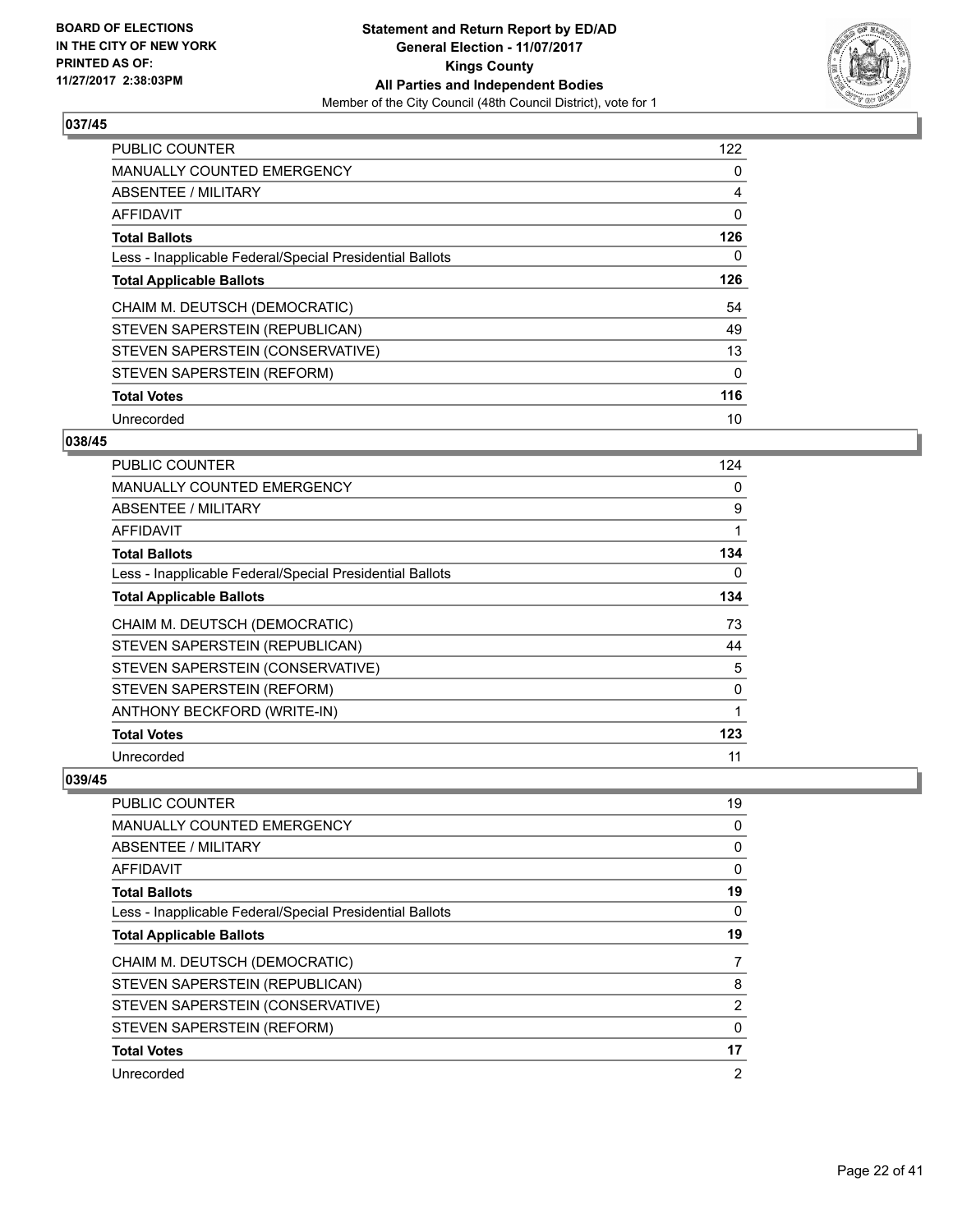

| <b>PUBLIC COUNTER</b>                                    | 155            |
|----------------------------------------------------------|----------------|
| <b>MANUALLY COUNTED EMERGENCY</b>                        | 0              |
| ABSENTEE / MILITARY                                      | 3              |
| <b>AFFIDAVIT</b>                                         | $\overline{2}$ |
| <b>Total Ballots</b>                                     | 160            |
| Less - Inapplicable Federal/Special Presidential Ballots | 0              |
| <b>Total Applicable Ballots</b>                          | 160            |
| CHAIM M. DEUTSCH (DEMOCRATIC)                            | 67             |
| STEVEN SAPERSTEIN (REPUBLICAN)                           | 75             |
| STEVEN SAPERSTEIN (CONSERVATIVE)                         | 8              |
| STEVEN SAPERSTEIN (REFORM)                               | $\Omega$       |
| <b>Total Votes</b>                                       | 150            |
| Unrecorded                                               | 10             |

# **049/45**

| <b>PUBLIC COUNTER</b>                                    | 51             |
|----------------------------------------------------------|----------------|
| MANUALLY COUNTED EMERGENCY                               | 0              |
| ABSENTEE / MILITARY                                      | $\overline{2}$ |
| AFFIDAVIT                                                | 2              |
| <b>Total Ballots</b>                                     | 55             |
| Less - Inapplicable Federal/Special Presidential Ballots | 0              |
| <b>Total Applicable Ballots</b>                          | 55             |
| CHAIM M. DEUTSCH (DEMOCRATIC)                            | 25             |
| STEVEN SAPERSTEIN (REPUBLICAN)                           | 23             |
| STEVEN SAPERSTEIN (CONSERVATIVE)                         | 5              |
| STEVEN SAPERSTEIN (REFORM)                               | $\Omega$       |
| <b>Total Votes</b>                                       | 53             |
| Unrecorded                                               | $\overline{2}$ |

| <b>PUBLIC COUNTER</b>                                    | 202 |
|----------------------------------------------------------|-----|
| <b>MANUALLY COUNTED EMERGENCY</b>                        | 0   |
| ABSENTEE / MILITARY                                      | 8   |
| AFFIDAVIT                                                | 0   |
| <b>Total Ballots</b>                                     | 210 |
| Less - Inapplicable Federal/Special Presidential Ballots | 0   |
| <b>Total Applicable Ballots</b>                          | 210 |
| CHAIM M. DEUTSCH (DEMOCRATIC)                            | 119 |
| STEVEN SAPERSTEIN (REPUBLICAN)                           | 56  |
| STEVEN SAPERSTEIN (CONSERVATIVE)                         | 13  |
| STEVEN SAPERSTEIN (REFORM)                               | 1   |
| <b>Total Votes</b>                                       | 189 |
| Unrecorded                                               | 21  |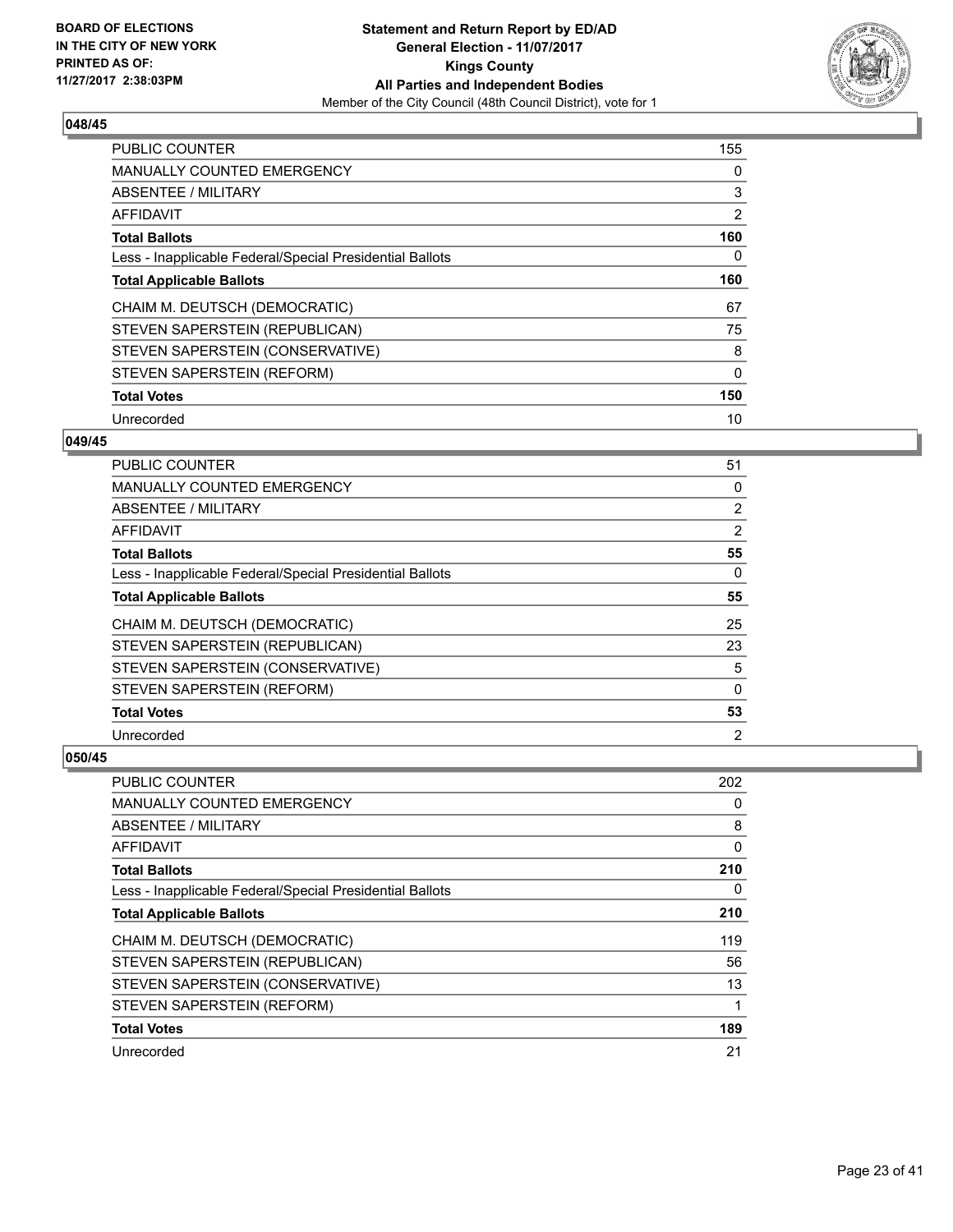

| <b>PUBLIC COUNTER</b>                                    | 107 |
|----------------------------------------------------------|-----|
| <b>MANUALLY COUNTED EMERGENCY</b>                        | 0   |
| ABSENTEE / MILITARY                                      |     |
| AFFIDAVIT                                                | 2   |
| <b>Total Ballots</b>                                     | 110 |
| Less - Inapplicable Federal/Special Presidential Ballots | 0   |
| <b>Total Applicable Ballots</b>                          | 110 |
| CHAIM M. DEUTSCH (DEMOCRATIC)                            | 59  |
| STEVEN SAPERSTEIN (REPUBLICAN)                           | 34  |
| STEVEN SAPERSTEIN (CONSERVATIVE)                         | 3   |
| STEVEN SAPERSTEIN (REFORM)                               | 3   |
| <b>Total Votes</b>                                       | 99  |
| Unrecorded                                               | 11  |

## **052/45**

| <b>PUBLIC COUNTER</b>                                    | 38             |
|----------------------------------------------------------|----------------|
| MANUALLY COUNTED EMERGENCY                               | 0              |
| ABSENTEE / MILITARY                                      | $\overline{2}$ |
| AFFIDAVIT                                                | 0              |
| <b>Total Ballots</b>                                     | 40             |
| Less - Inapplicable Federal/Special Presidential Ballots | 0              |
| <b>Total Applicable Ballots</b>                          | 40             |
| CHAIM M. DEUTSCH (DEMOCRATIC)                            | 15             |
| STEVEN SAPERSTEIN (REPUBLICAN)                           | 18             |
| STEVEN SAPERSTEIN (CONSERVATIVE)                         | $\overline{2}$ |
| STEVEN SAPERSTEIN (REFORM)                               | 0              |
| <b>Total Votes</b>                                       | 35             |
| Unrecorded                                               | 5              |

| PUBLIC COUNTER                                           | 129            |
|----------------------------------------------------------|----------------|
| <b>MANUALLY COUNTED EMERGENCY</b>                        | $\Omega$       |
| ABSENTEE / MILITARY                                      | 0              |
| AFFIDAVIT                                                | $\overline{2}$ |
| <b>Total Ballots</b>                                     | 131            |
| Less - Inapplicable Federal/Special Presidential Ballots | 0              |
| <b>Total Applicable Ballots</b>                          | 131            |
| CHAIM M. DEUTSCH (DEMOCRATIC)                            | 61             |
| STEVEN SAPERSTEIN (REPUBLICAN)                           | 55             |
| STEVEN SAPERSTEIN (CONSERVATIVE)                         | 6              |
| STEVEN SAPERSTEIN (REFORM)                               | 5              |
| <b>Total Votes</b>                                       | 127            |
| Unrecorded                                               | 4              |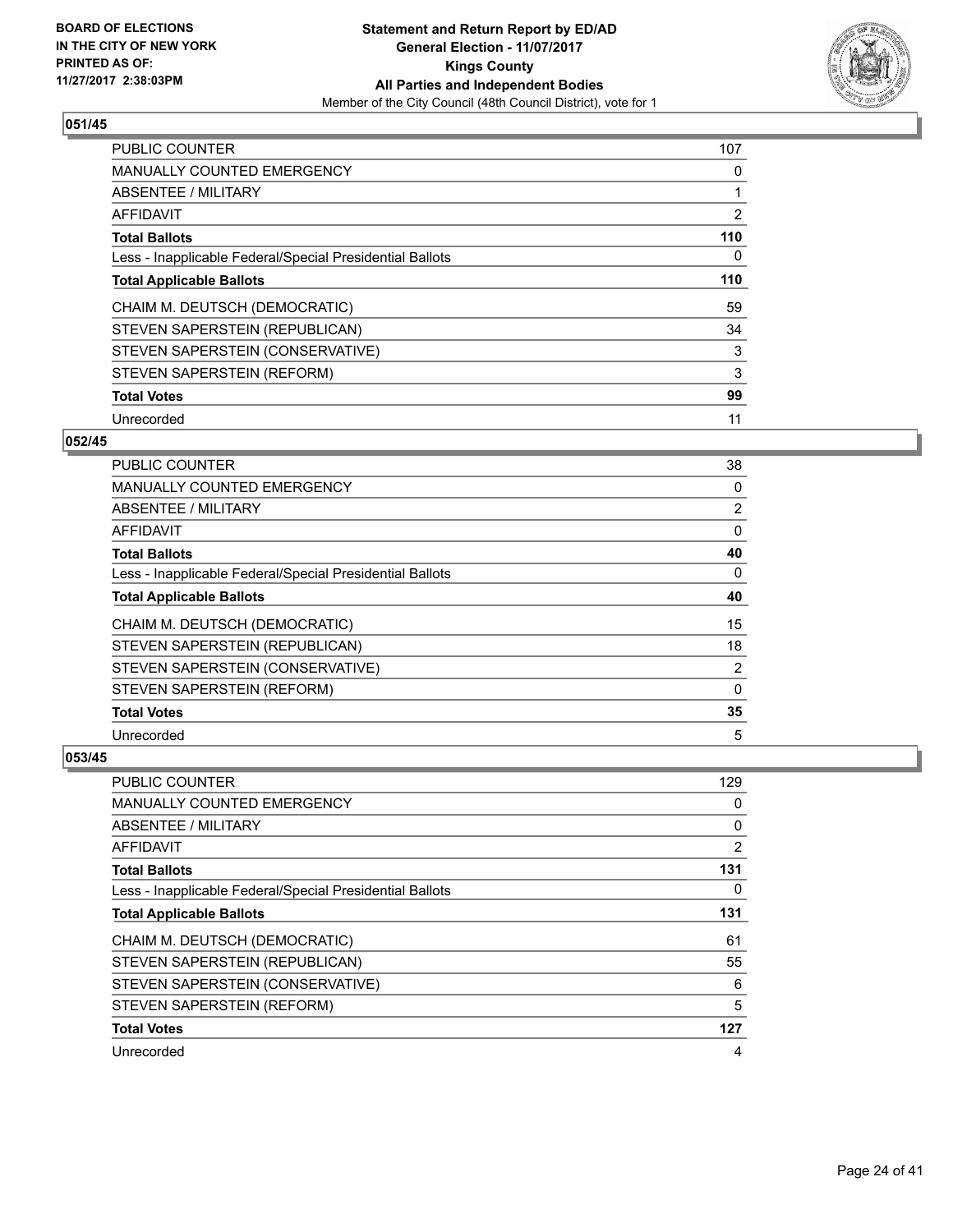

| <b>PUBLIC COUNTER</b>                                    | 128 |
|----------------------------------------------------------|-----|
| <b>MANUALLY COUNTED EMERGENCY</b>                        | 0   |
| ABSENTEE / MILITARY                                      | 1   |
| <b>AFFIDAVIT</b>                                         |     |
| <b>Total Ballots</b>                                     | 130 |
| Less - Inapplicable Federal/Special Presidential Ballots | 0   |
| <b>Total Applicable Ballots</b>                          | 130 |
| CHAIM M. DEUTSCH (DEMOCRATIC)                            | 51  |
| STEVEN SAPERSTEIN (REPUBLICAN)                           | 60  |
| STEVEN SAPERSTEIN (CONSERVATIVE)                         | 7   |
| STEVEN SAPERSTEIN (REFORM)                               | 3   |
| <b>Total Votes</b>                                       | 121 |
| Unrecorded                                               | 9   |

# **056/45**

| <b>PUBLIC COUNTER</b>                                    | 112 |
|----------------------------------------------------------|-----|
| MANUALLY COUNTED EMERGENCY                               | 0   |
| ABSENTEE / MILITARY                                      |     |
| AFFIDAVIT                                                | 3   |
| <b>Total Ballots</b>                                     | 116 |
| Less - Inapplicable Federal/Special Presidential Ballots | 0   |
| <b>Total Applicable Ballots</b>                          | 116 |
| CHAIM M. DEUTSCH (DEMOCRATIC)                            | 75  |
| STEVEN SAPERSTEIN (REPUBLICAN)                           | 25  |
| STEVEN SAPERSTEIN (CONSERVATIVE)                         | 3   |
| STEVEN SAPERSTEIN (REFORM)                               | 1   |
| <b>Total Votes</b>                                       | 104 |
| Unrecorded                                               | 12  |

| <b>PUBLIC COUNTER</b>                                    | 160 |
|----------------------------------------------------------|-----|
| <b>MANUALLY COUNTED EMERGENCY</b>                        | 0   |
| ABSENTEE / MILITARY                                      | 7   |
| AFFIDAVIT                                                | 0   |
| <b>Total Ballots</b>                                     | 167 |
| Less - Inapplicable Federal/Special Presidential Ballots | 0   |
| <b>Total Applicable Ballots</b>                          | 167 |
| CHAIM M. DEUTSCH (DEMOCRATIC)                            | 92  |
| STEVEN SAPERSTEIN (REPUBLICAN)                           | 54  |
| STEVEN SAPERSTEIN (CONSERVATIVE)                         | 8   |
| STEVEN SAPERSTEIN (REFORM)                               | 1   |
| <b>Total Votes</b>                                       | 155 |
| Unrecorded                                               | 12  |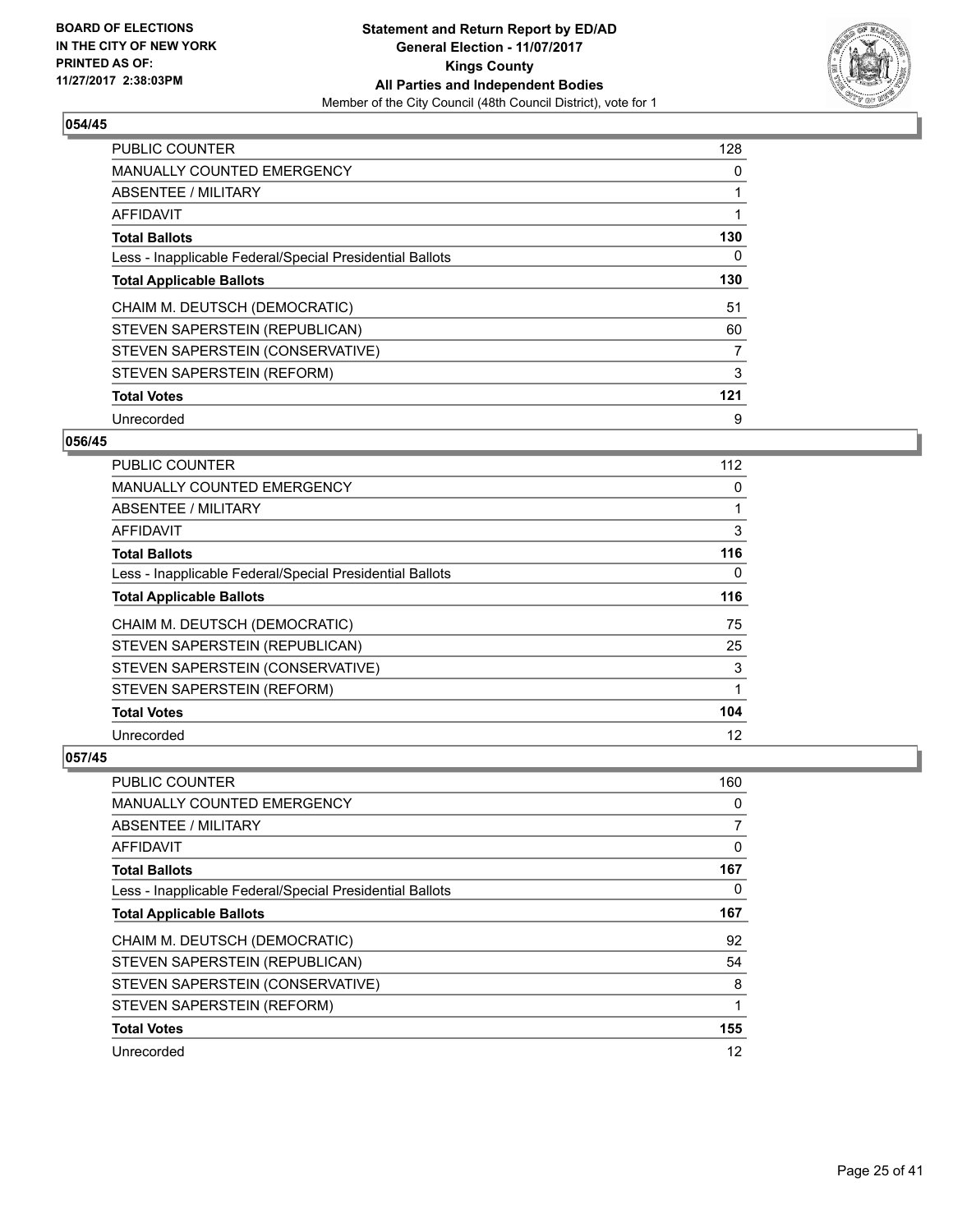

| <b>PUBLIC COUNTER</b>                                    | 169 |
|----------------------------------------------------------|-----|
| <b>MANUALLY COUNTED EMERGENCY</b>                        | 0   |
| ABSENTEE / MILITARY                                      | 5   |
| AFFIDAVIT                                                |     |
| <b>Total Ballots</b>                                     | 175 |
| Less - Inapplicable Federal/Special Presidential Ballots | 0   |
| <b>Total Applicable Ballots</b>                          | 175 |
| CHAIM M. DEUTSCH (DEMOCRATIC)                            | 101 |
| STEVEN SAPERSTEIN (REPUBLICAN)                           | 56  |
| STEVEN SAPERSTEIN (CONSERVATIVE)                         | 9   |
| STEVEN SAPERSTEIN (REFORM)                               | 2   |
| <b>Total Votes</b>                                       | 168 |
| Unrecorded                                               | 7   |

#### **059/45**

| PUBLIC COUNTER                                           | 130      |
|----------------------------------------------------------|----------|
| <b>MANUALLY COUNTED EMERGENCY</b>                        | 0        |
| ABSENTEE / MILITARY                                      | 6        |
| AFFIDAVIT                                                | 0        |
| <b>Total Ballots</b>                                     | 136      |
| Less - Inapplicable Federal/Special Presidential Ballots | 0        |
| <b>Total Applicable Ballots</b>                          | 136      |
| CHAIM M. DEUTSCH (DEMOCRATIC)                            | 84       |
| STEVEN SAPERSTEIN (REPUBLICAN)                           | 41       |
| STEVEN SAPERSTEIN (CONSERVATIVE)                         | 4        |
| STEVEN SAPERSTEIN (REFORM)                               | $\Omega$ |
| <b>Total Votes</b>                                       | 129      |
| Unrecorded                                               | 7        |

| <b>PUBLIC COUNTER</b>                                    | 138 |
|----------------------------------------------------------|-----|
| <b>MANUALLY COUNTED EMERGENCY</b>                        | 0   |
| ABSENTEE / MILITARY                                      |     |
| AFFIDAVIT                                                | 3   |
| <b>Total Ballots</b>                                     | 142 |
| Less - Inapplicable Federal/Special Presidential Ballots | 0   |
| <b>Total Applicable Ballots</b>                          | 142 |
| CHAIM M. DEUTSCH (DEMOCRATIC)                            | 100 |
| STEVEN SAPERSTEIN (REPUBLICAN)                           | 24  |
| STEVEN SAPERSTEIN (CONSERVATIVE)                         | 7   |
| STEVEN SAPERSTEIN (REFORM)                               | 4   |
| UNATTRIBUTABLE WRITE-IN (WRITE-IN)                       |     |
| <b>Total Votes</b>                                       | 136 |
| Unrecorded                                               | 6   |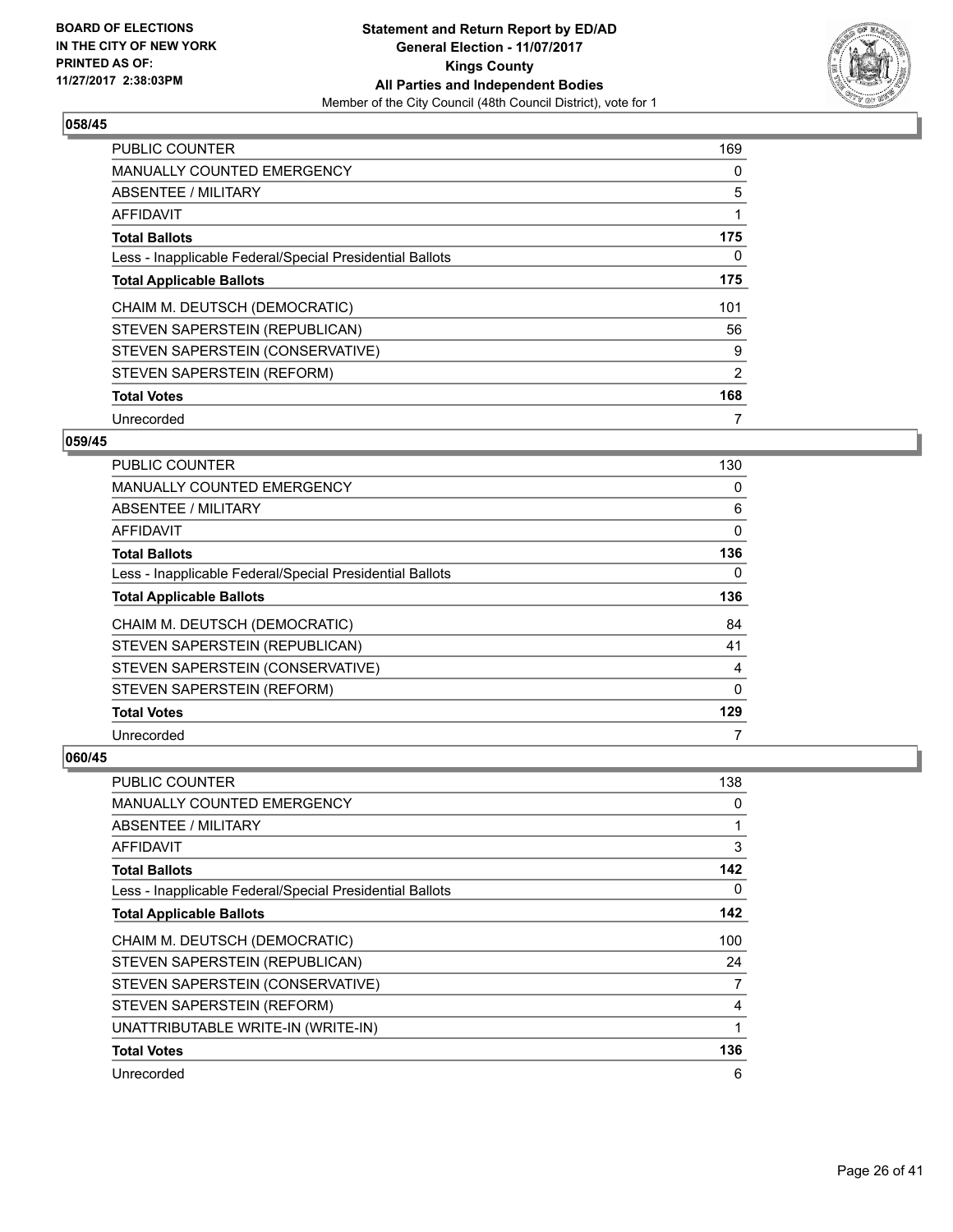

| <b>PUBLIC COUNTER</b>                                    | 73 |
|----------------------------------------------------------|----|
| <b>MANUALLY COUNTED EMERGENCY</b>                        | 0  |
| ABSENTEE / MILITARY                                      | 0  |
| <b>AFFIDAVIT</b>                                         | 3  |
| <b>Total Ballots</b>                                     | 76 |
| Less - Inapplicable Federal/Special Presidential Ballots | 0  |
| <b>Total Applicable Ballots</b>                          | 76 |
| CHAIM M. DEUTSCH (DEMOCRATIC)                            | 56 |
| STEVEN SAPERSTEIN (REPUBLICAN)                           | 11 |
| STEVEN SAPERSTEIN (CONSERVATIVE)                         | 4  |
| STEVEN SAPERSTEIN (REFORM)                               | 1  |
| <b>Total Votes</b>                                       | 72 |
| Unrecorded                                               | 4  |

## **062/45**

| PUBLIC COUNTER                                           | 152 |
|----------------------------------------------------------|-----|
| MANUALLY COUNTED EMERGENCY                               | 0   |
| ABSENTEE / MILITARY                                      | 4   |
| AFFIDAVIT                                                |     |
| <b>Total Ballots</b>                                     | 157 |
| Less - Inapplicable Federal/Special Presidential Ballots | 0   |
| <b>Total Applicable Ballots</b>                          | 157 |
| CHAIM M. DEUTSCH (DEMOCRATIC)                            | 105 |
| STEVEN SAPERSTEIN (REPUBLICAN)                           | 40  |
| STEVEN SAPERSTEIN (CONSERVATIVE)                         | 5   |
| STEVEN SAPERSTEIN (REFORM)                               |     |
| <b>Total Votes</b>                                       | 151 |
| Unrecorded                                               | 6   |

| <b>PUBLIC COUNTER</b>                                    | 74 |
|----------------------------------------------------------|----|
| <b>MANUALLY COUNTED EMERGENCY</b>                        | 0  |
| ABSENTEE / MILITARY                                      | 0  |
| AFFIDAVIT                                                | 1  |
| <b>Total Ballots</b>                                     | 75 |
| Less - Inapplicable Federal/Special Presidential Ballots | 0  |
| <b>Total Applicable Ballots</b>                          | 75 |
| CHAIM M. DEUTSCH (DEMOCRATIC)                            | 53 |
| STEVEN SAPERSTEIN (REPUBLICAN)                           | 13 |
| STEVEN SAPERSTEIN (CONSERVATIVE)                         | 5  |
| STEVEN SAPERSTEIN (REFORM)                               | 0  |
| <b>Total Votes</b>                                       | 71 |
| Unrecorded                                               | 4  |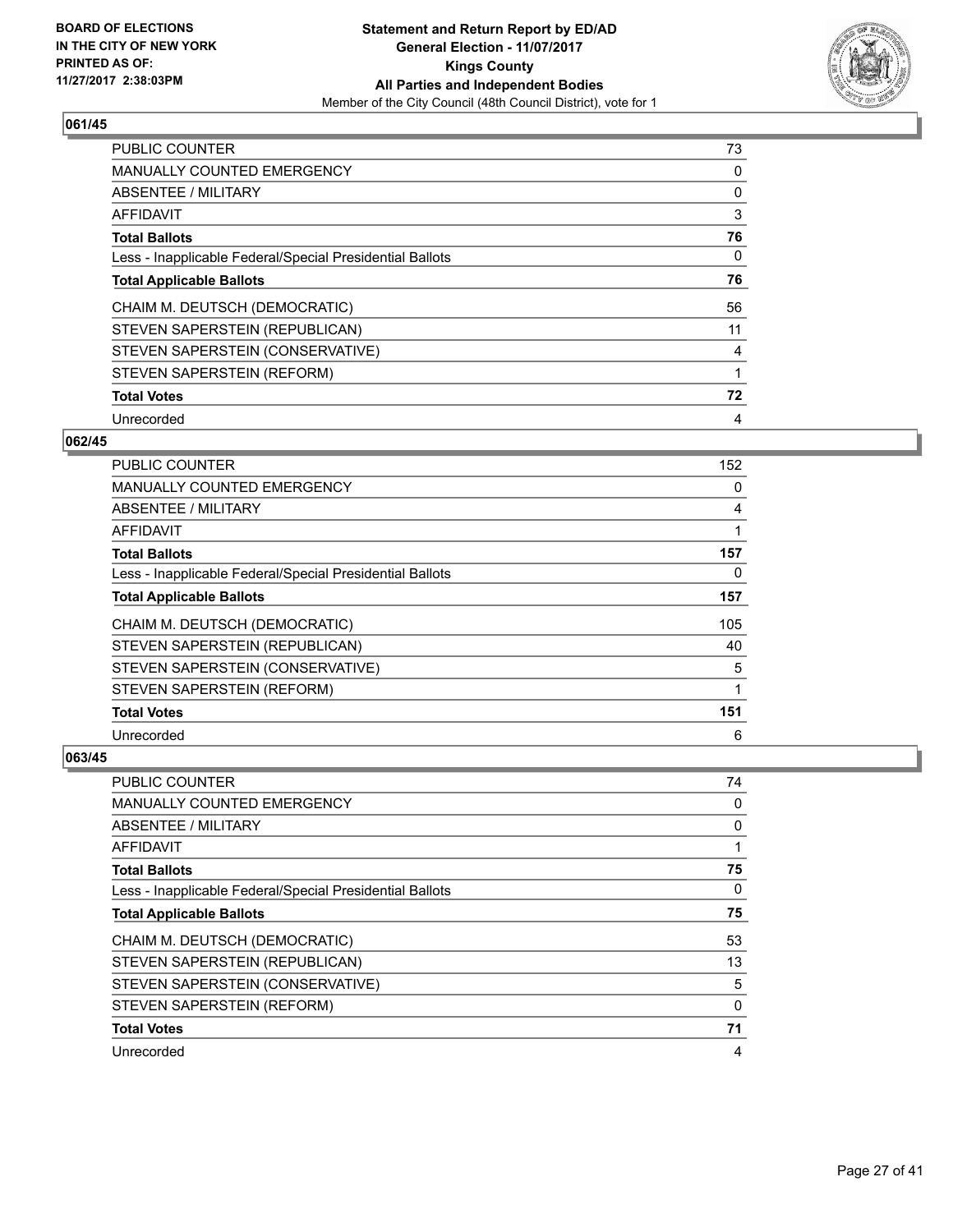

| <b>PUBLIC COUNTER</b>                                    | 147 |
|----------------------------------------------------------|-----|
| <b>MANUALLY COUNTED EMERGENCY</b>                        | 0   |
| ABSENTEE / MILITARY                                      | 5   |
| AFFIDAVIT                                                | 1   |
| <b>Total Ballots</b>                                     | 153 |
| Less - Inapplicable Federal/Special Presidential Ballots | 0   |
| <b>Total Applicable Ballots</b>                          | 153 |
| CHAIM M. DEUTSCH (DEMOCRATIC)                            | 63  |
| STEVEN SAPERSTEIN (REPUBLICAN)                           | 71  |
| STEVEN SAPERSTEIN (CONSERVATIVE)                         | 9   |
| STEVEN SAPERSTEIN (REFORM)                               | 2   |
| <b>Total Votes</b>                                       | 145 |
| Unrecorded                                               | 8   |

## **065/45**

| <b>PUBLIC COUNTER</b>                                    | 117            |
|----------------------------------------------------------|----------------|
| MANUALLY COUNTED EMERGENCY                               | 0              |
| ABSENTEE / MILITARY                                      | 4              |
| AFFIDAVIT                                                | $\overline{2}$ |
| <b>Total Ballots</b>                                     | 123            |
| Less - Inapplicable Federal/Special Presidential Ballots | 0              |
| <b>Total Applicable Ballots</b>                          | 123            |
| CHAIM M. DEUTSCH (DEMOCRATIC)                            | 62             |
| STEVEN SAPERSTEIN (REPUBLICAN)                           | 40             |
| STEVEN SAPERSTEIN (CONSERVATIVE)                         | 7              |
| STEVEN SAPERSTEIN (REFORM)                               |                |
| <b>Total Votes</b>                                       | 110            |
| Unrecorded                                               | 13             |

| PUBLIC COUNTER                                           | 240            |
|----------------------------------------------------------|----------------|
| <b>MANUALLY COUNTED EMERGENCY</b>                        | 0              |
| ABSENTEE / MILITARY                                      | $\overline{2}$ |
| AFFIDAVIT                                                | 3              |
| <b>Total Ballots</b>                                     | 245            |
| Less - Inapplicable Federal/Special Presidential Ballots | 0              |
| <b>Total Applicable Ballots</b>                          | 245            |
| CHAIM M. DEUTSCH (DEMOCRATIC)                            | 119            |
| STEVEN SAPERSTEIN (REPUBLICAN)                           | 92             |
| STEVEN SAPERSTEIN (CONSERVATIVE)                         | 10             |
| STEVEN SAPERSTEIN (REFORM)                               | 5              |
| <b>Total Votes</b>                                       | 226            |
| Unrecorded                                               | 19             |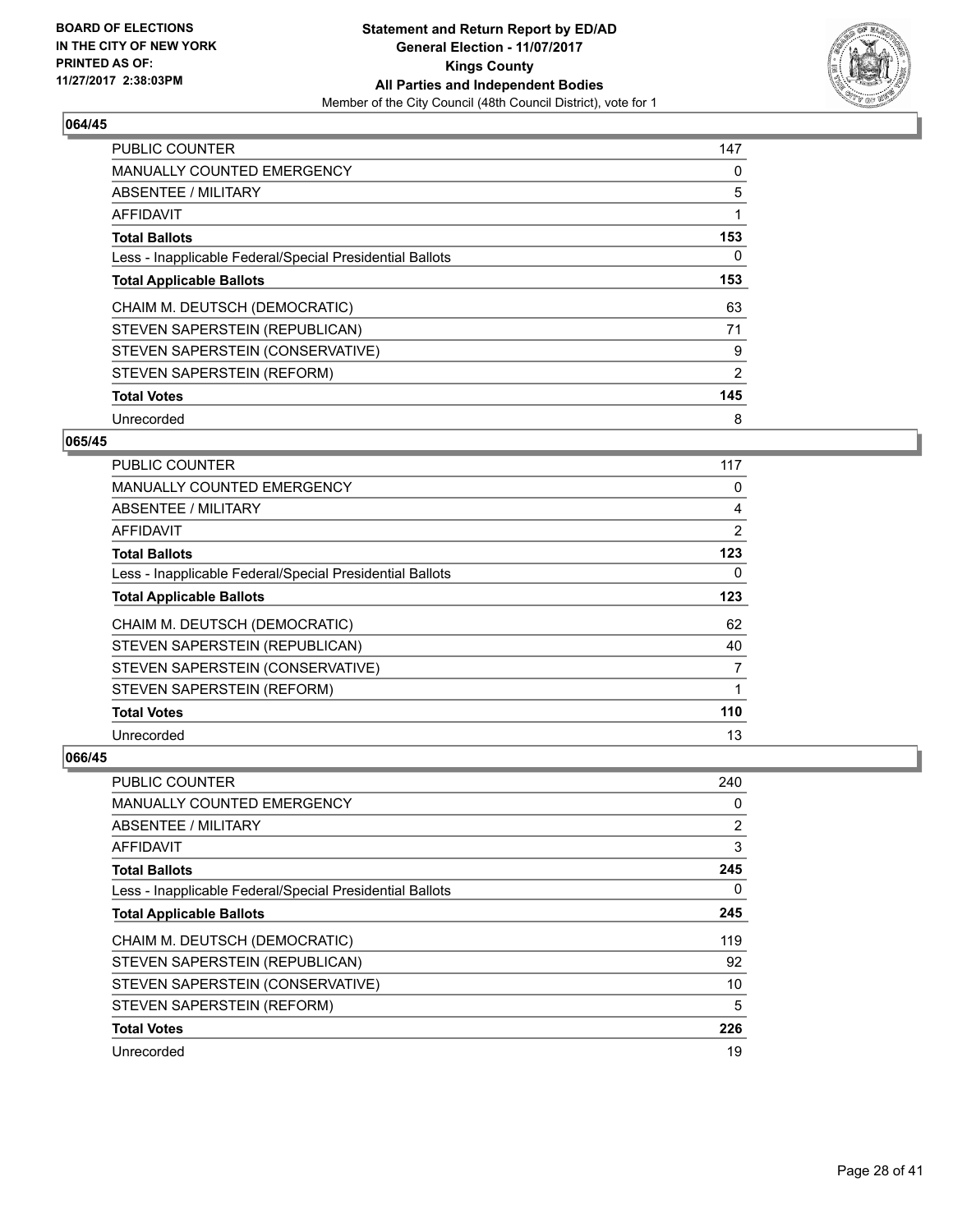

| <b>PUBLIC COUNTER</b>                                    | 170 |
|----------------------------------------------------------|-----|
| <b>MANUALLY COUNTED EMERGENCY</b>                        | 0   |
| ABSENTEE / MILITARY                                      | 1   |
| <b>AFFIDAVIT</b>                                         |     |
| <b>Total Ballots</b>                                     | 172 |
| Less - Inapplicable Federal/Special Presidential Ballots | 0   |
| <b>Total Applicable Ballots</b>                          | 172 |
| CHAIM M. DEUTSCH (DEMOCRATIC)                            | 98  |
| STEVEN SAPERSTEIN (REPUBLICAN)                           | 58  |
| STEVEN SAPERSTEIN (CONSERVATIVE)                         | 5   |
| STEVEN SAPERSTEIN (REFORM)                               | 3   |
| <b>Total Votes</b>                                       | 164 |
| Unrecorded                                               | 8   |

## **068/45**

| <b>PUBLIC COUNTER</b>                                    | 175 |
|----------------------------------------------------------|-----|
| MANUALLY COUNTED EMERGENCY                               | 0   |
| ABSENTEE / MILITARY                                      | 4   |
| AFFIDAVIT                                                | 0   |
| <b>Total Ballots</b>                                     | 179 |
| Less - Inapplicable Federal/Special Presidential Ballots | 0   |
| <b>Total Applicable Ballots</b>                          | 179 |
| CHAIM M. DEUTSCH (DEMOCRATIC)                            | 104 |
| STEVEN SAPERSTEIN (REPUBLICAN)                           | 55  |
| STEVEN SAPERSTEIN (CONSERVATIVE)                         | 8   |
| STEVEN SAPERSTEIN (REFORM)                               | 2   |
| <b>Total Votes</b>                                       | 169 |
| Unrecorded                                               | 10  |

| <b>PUBLIC COUNTER</b>                                    | 200            |
|----------------------------------------------------------|----------------|
| MANUALLY COUNTED EMERGENCY                               | 0              |
| ABSENTEE / MILITARY                                      | 2              |
| AFFIDAVIT                                                | $\Omega$       |
| <b>Total Ballots</b>                                     | 202            |
| Less - Inapplicable Federal/Special Presidential Ballots | 0              |
| <b>Total Applicable Ballots</b>                          | 202            |
| CHAIM M. DEUTSCH (DEMOCRATIC)                            | 118            |
| STEVEN SAPERSTEIN (REPUBLICAN)                           | 64             |
| STEVEN SAPERSTEIN (CONSERVATIVE)                         | 9              |
| STEVEN SAPERSTEIN (REFORM)                               | 0              |
| UNATTRIBUTABLE WRITE-IN (WRITE-IN)                       | $\overline{2}$ |
| <b>Total Votes</b>                                       | 193            |
| Unrecorded                                               | 9              |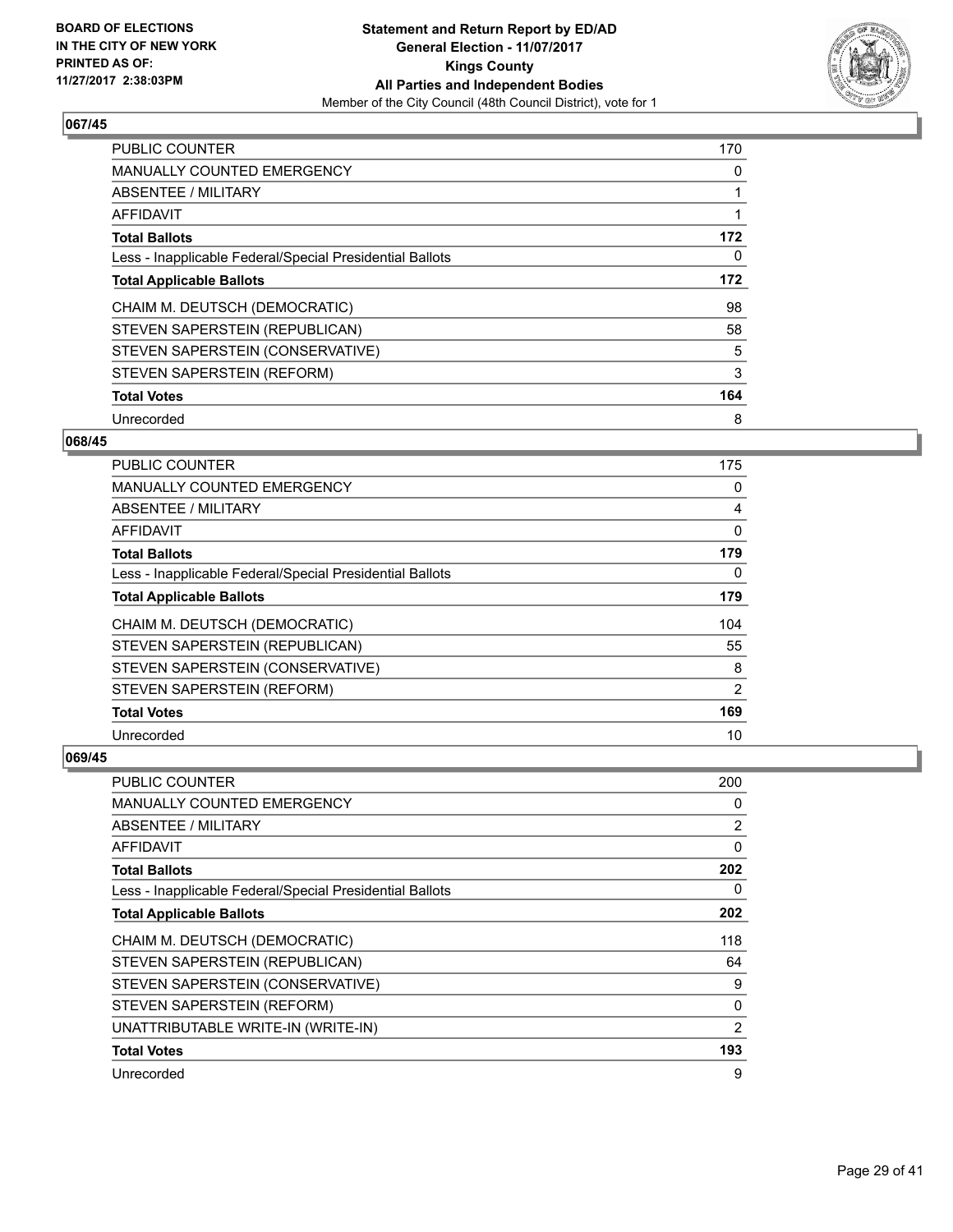

| <b>PUBLIC COUNTER</b>                                    | 220 |
|----------------------------------------------------------|-----|
| <b>MANUALLY COUNTED EMERGENCY</b>                        | 0   |
| ABSENTEE / MILITARY                                      | 2   |
| AFFIDAVIT                                                | 1   |
| <b>Total Ballots</b>                                     | 223 |
| Less - Inapplicable Federal/Special Presidential Ballots | 0   |
| <b>Total Applicable Ballots</b>                          | 223 |
| CHAIM M. DEUTSCH (DEMOCRATIC)                            | 119 |
| STEVEN SAPERSTEIN (REPUBLICAN)                           | 86  |
| STEVEN SAPERSTEIN (CONSERVATIVE)                         | 5   |
| STEVEN SAPERSTEIN (REFORM)                               | 3   |
| ERIC L. ADAMS (WRITE-IN)                                 | 1   |
| <b>Total Votes</b>                                       | 214 |
| Unrecorded                                               | 9   |

# **071/45**

| PUBLIC COUNTER                                           | 171      |
|----------------------------------------------------------|----------|
| <b>MANUALLY COUNTED EMERGENCY</b>                        | 0        |
| ABSENTEE / MILITARY                                      | 4        |
| AFFIDAVIT                                                | 1        |
| <b>Total Ballots</b>                                     | 176      |
| Less - Inapplicable Federal/Special Presidential Ballots | 0        |
| <b>Total Applicable Ballots</b>                          | 176      |
| CHAIM M. DEUTSCH (DEMOCRATIC)                            | 76       |
| STEVEN SAPERSTEIN (REPUBLICAN)                           | 77       |
| STEVEN SAPERSTEIN (CONSERVATIVE)                         | 6        |
| STEVEN SAPERSTEIN (REFORM)                               | $\Omega$ |
| <b>Total Votes</b>                                       | 159      |
| Unrecorded                                               | 17       |

| <b>PUBLIC COUNTER</b>                                    | 102 |
|----------------------------------------------------------|-----|
| MANUALLY COUNTED EMERGENCY                               | 0   |
| ABSENTEE / MILITARY                                      | 29  |
| AFFIDAVIT                                                |     |
| <b>Total Ballots</b>                                     | 132 |
| Less - Inapplicable Federal/Special Presidential Ballots | 0   |
| <b>Total Applicable Ballots</b>                          | 132 |
| CHAIM M. DEUTSCH (DEMOCRATIC)                            | 74  |
| STEVEN SAPERSTEIN (REPUBLICAN)                           | 46  |
| STEVEN SAPERSTEIN (CONSERVATIVE)                         | 5   |
| STEVEN SAPERSTEIN (REFORM)                               | 3   |
| <b>Total Votes</b>                                       | 128 |
| Unrecorded                                               | 4   |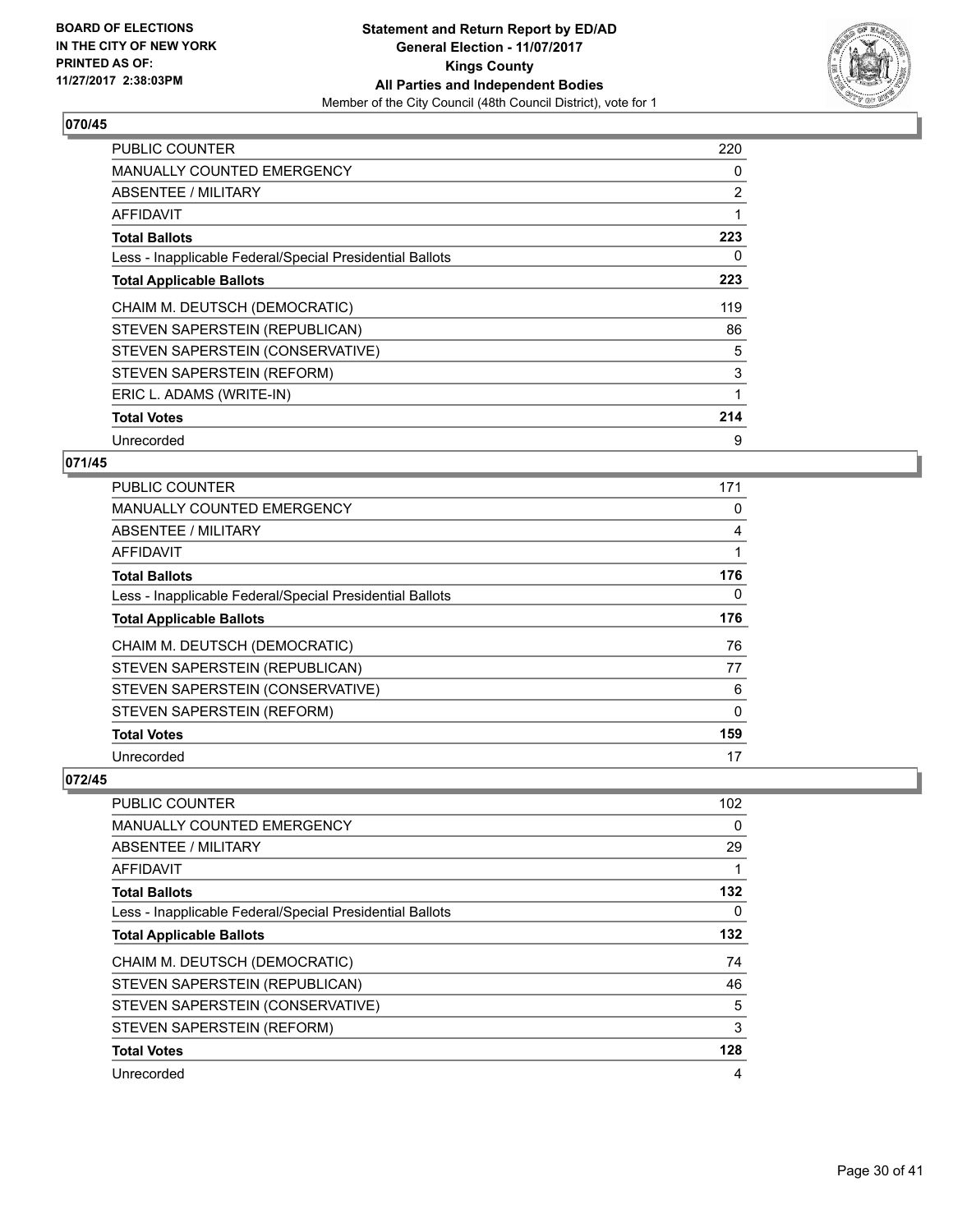

| <b>PUBLIC COUNTER</b>                                    | 161 |
|----------------------------------------------------------|-----|
| <b>MANUALLY COUNTED EMERGENCY</b>                        | 0   |
| ABSENTEE / MILITARY                                      | 4   |
| AFFIDAVIT                                                | 1   |
| <b>Total Ballots</b>                                     | 166 |
| Less - Inapplicable Federal/Special Presidential Ballots | 0   |
| <b>Total Applicable Ballots</b>                          | 166 |
| CHAIM M. DEUTSCH (DEMOCRATIC)                            | 116 |
| STEVEN SAPERSTEIN (REPUBLICAN)                           | 33  |
| STEVEN SAPERSTEIN (CONSERVATIVE)                         | 2   |
| STEVEN SAPERSTEIN (REFORM)                               | 7   |
| KHALIL SULKER (WRITE-IN)                                 | 1   |
| <b>Total Votes</b>                                       | 159 |
| Unrecorded                                               | 7   |

# **074/45**

| <b>PUBLIC COUNTER</b>                                    | 188            |
|----------------------------------------------------------|----------------|
| <b>MANUALLY COUNTED EMERGENCY</b>                        | 0              |
| ABSENTEE / MILITARY                                      | $\overline{7}$ |
| AFFIDAVIT                                                |                |
| <b>Total Ballots</b>                                     | 196            |
| Less - Inapplicable Federal/Special Presidential Ballots | 0              |
| <b>Total Applicable Ballots</b>                          | 196            |
| CHAIM M. DEUTSCH (DEMOCRATIC)                            | 54             |
| STEVEN SAPERSTEIN (REPUBLICAN)                           | 124            |
| STEVEN SAPERSTEIN (CONSERVATIVE)                         | 10             |
| STEVEN SAPERSTEIN (REFORM)                               | 3              |
| <b>MARAT FILLER (WRITE-IN)</b>                           | 1              |
| <b>Total Votes</b>                                       | 192            |
| Unrecorded                                               | 4              |

| <b>PUBLIC COUNTER</b>                                    | 257            |
|----------------------------------------------------------|----------------|
| <b>MANUALLY COUNTED EMERGENCY</b>                        | 0              |
| ABSENTEE / MILITARY                                      | $\overline{2}$ |
| AFFIDAVIT                                                | 0              |
| <b>Total Ballots</b>                                     | 259            |
| Less - Inapplicable Federal/Special Presidential Ballots | 0              |
| <b>Total Applicable Ballots</b>                          | 259            |
| CHAIM M. DEUTSCH (DEMOCRATIC)                            | 109            |
| STEVEN SAPERSTEIN (REPUBLICAN)                           | 121            |
| STEVEN SAPERSTEIN (CONSERVATIVE)                         | 9              |
| STEVEN SAPERSTEIN (REFORM)                               | 6              |
| <b>Total Votes</b>                                       | 245            |
| Unrecorded                                               | 14             |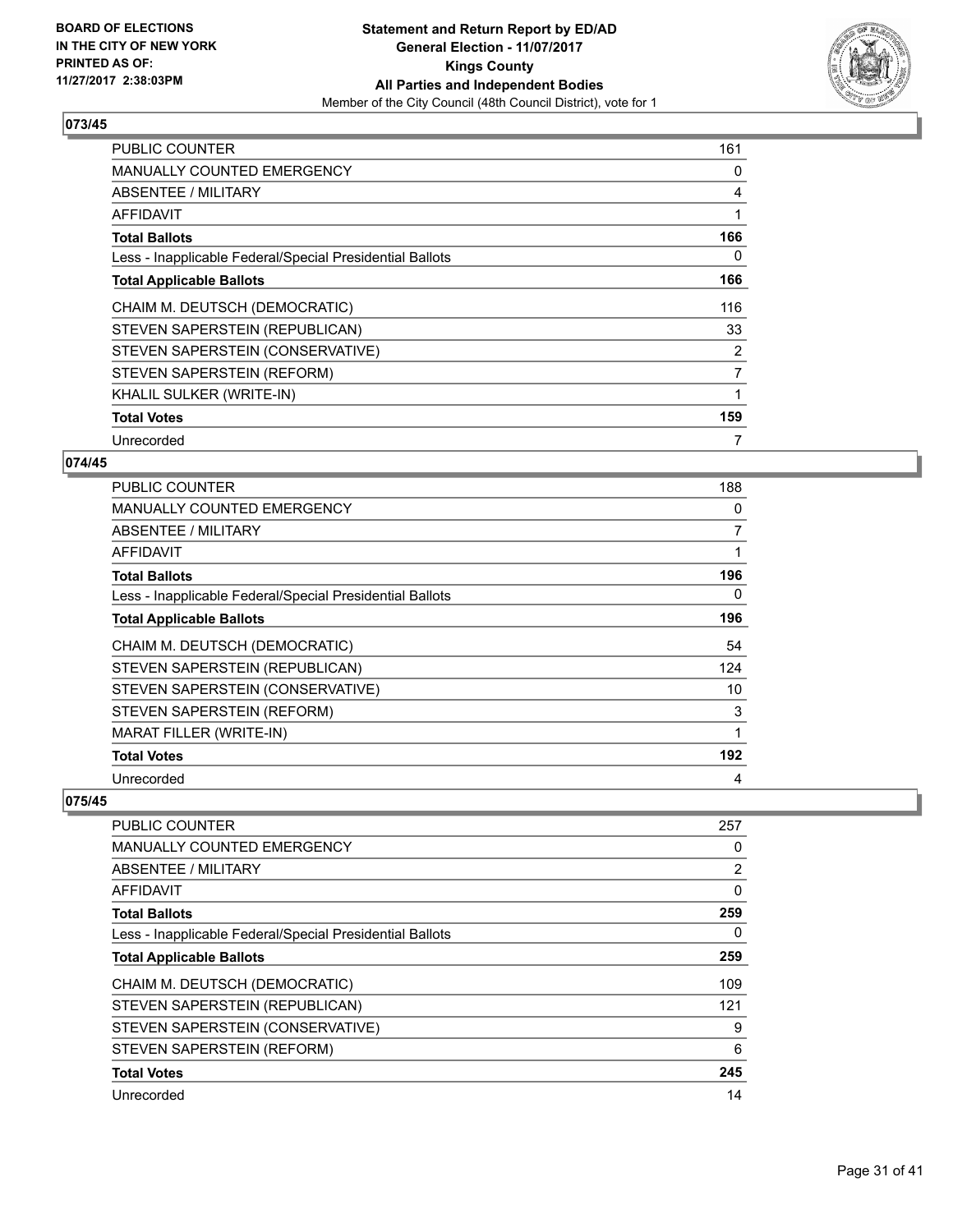

| <b>PUBLIC COUNTER</b>                                    | 115 |
|----------------------------------------------------------|-----|
| <b>MANUALLY COUNTED EMERGENCY</b>                        | 0   |
| ABSENTEE / MILITARY                                      | 1   |
| AFFIDAVIT                                                | 0   |
| <b>Total Ballots</b>                                     | 116 |
| Less - Inapplicable Federal/Special Presidential Ballots | 0   |
| <b>Total Applicable Ballots</b>                          | 116 |
| CHAIM M. DEUTSCH (DEMOCRATIC)                            | 79  |
| STEVEN SAPERSTEIN (REPUBLICAN)                           | 23  |
| STEVEN SAPERSTEIN (CONSERVATIVE)                         | 7   |
| STEVEN SAPERSTEIN (REFORM)                               | 0   |
| <b>Total Votes</b>                                       | 109 |
| Unrecorded                                               | 7   |

# **077/45**

| PUBLIC COUNTER                                           | 133 |
|----------------------------------------------------------|-----|
| <b>MANUALLY COUNTED EMERGENCY</b>                        | 0   |
| ABSENTEE / MILITARY                                      | 3   |
| AFFIDAVIT                                                | 0   |
| <b>Total Ballots</b>                                     | 136 |
| Less - Inapplicable Federal/Special Presidential Ballots | 0   |
| <b>Total Applicable Ballots</b>                          | 136 |
| CHAIM M. DEUTSCH (DEMOCRATIC)                            | 76  |
| STEVEN SAPERSTEIN (REPUBLICAN)                           | 42  |
| STEVEN SAPERSTEIN (CONSERVATIVE)                         | 4   |
| STEVEN SAPERSTEIN (REFORM)                               | 4   |
| <b>Total Votes</b>                                       | 126 |
| Unrecorded                                               | 10  |

| <b>PUBLIC COUNTER</b>                                    | 171 |
|----------------------------------------------------------|-----|
| <b>MANUALLY COUNTED EMERGENCY</b>                        | 0   |
| ABSENTEE / MILITARY                                      | 6   |
| AFFIDAVIT                                                | 3   |
| <b>Total Ballots</b>                                     | 180 |
| Less - Inapplicable Federal/Special Presidential Ballots | 0   |
| <b>Total Applicable Ballots</b>                          | 180 |
| CHAIM M. DEUTSCH (DEMOCRATIC)                            | 122 |
| STEVEN SAPERSTEIN (REPUBLICAN)                           | 45  |
| STEVEN SAPERSTEIN (CONSERVATIVE)                         | 7   |
| STEVEN SAPERSTEIN (REFORM)                               | 2   |
| RAIMONDO DENARO (WRITE-IN)                               | 1   |
| <b>Total Votes</b>                                       | 177 |
| Unrecorded                                               | 3   |
| 079/45 COMBINED into: 072/45                             |     |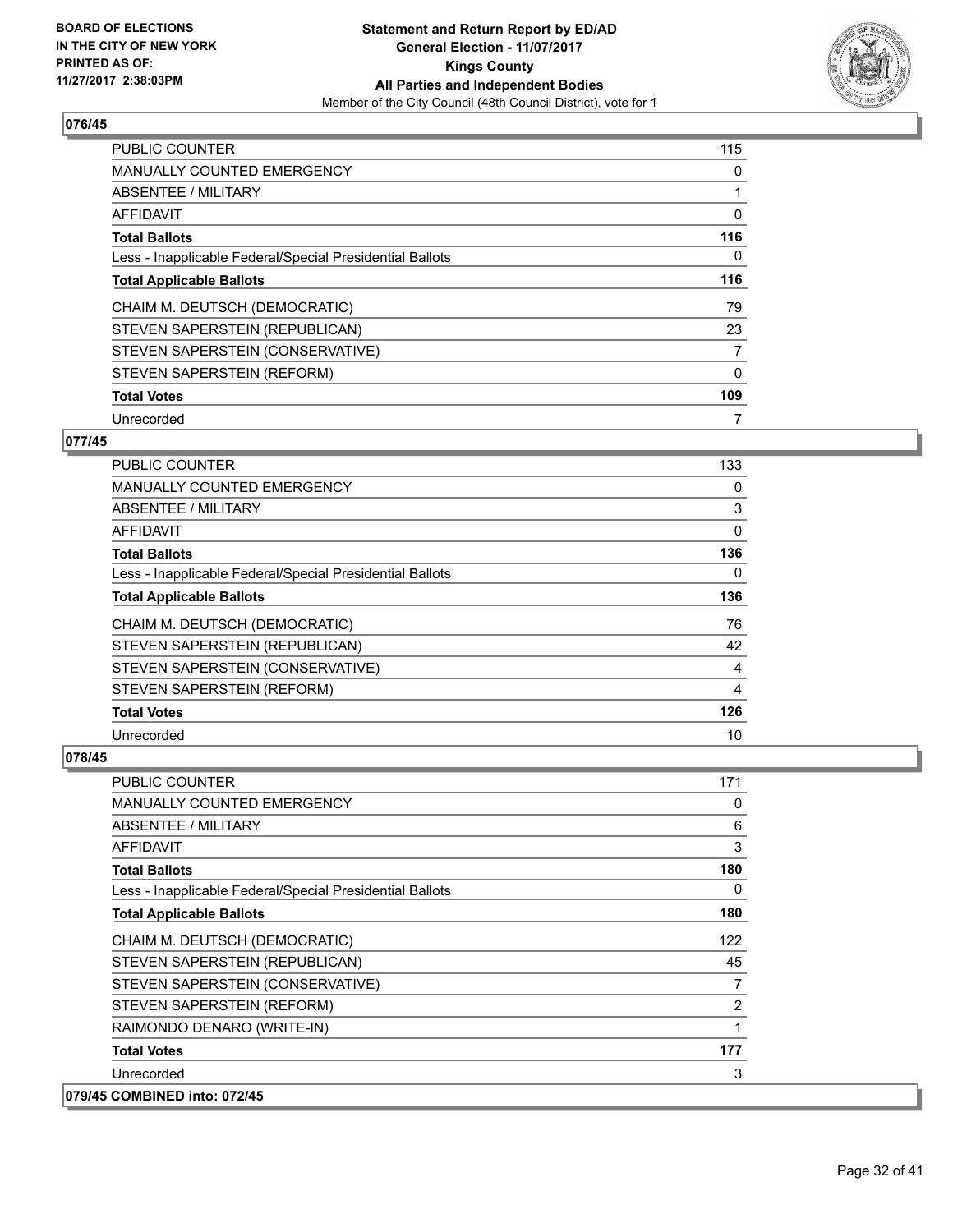

| <b>PUBLIC COUNTER</b>                                    | 0 |
|----------------------------------------------------------|---|
| <b>MANUALLY COUNTED EMERGENCY</b>                        | 0 |
| ABSENTEE / MILITARY                                      | 0 |
| AFFIDAVIT                                                | 0 |
| <b>Total Ballots</b>                                     | 0 |
| Less - Inapplicable Federal/Special Presidential Ballots | 0 |
| <b>Total Applicable Ballots</b>                          | 0 |
| CHAIM M. DEUTSCH (DEMOCRATIC)                            | 0 |
| STEVEN SAPERSTEIN (REPUBLICAN)                           | 0 |
| STEVEN SAPERSTEIN (CONSERVATIVE)                         | 0 |
| STEVEN SAPERSTEIN (REFORM)                               | 0 |
|                                                          |   |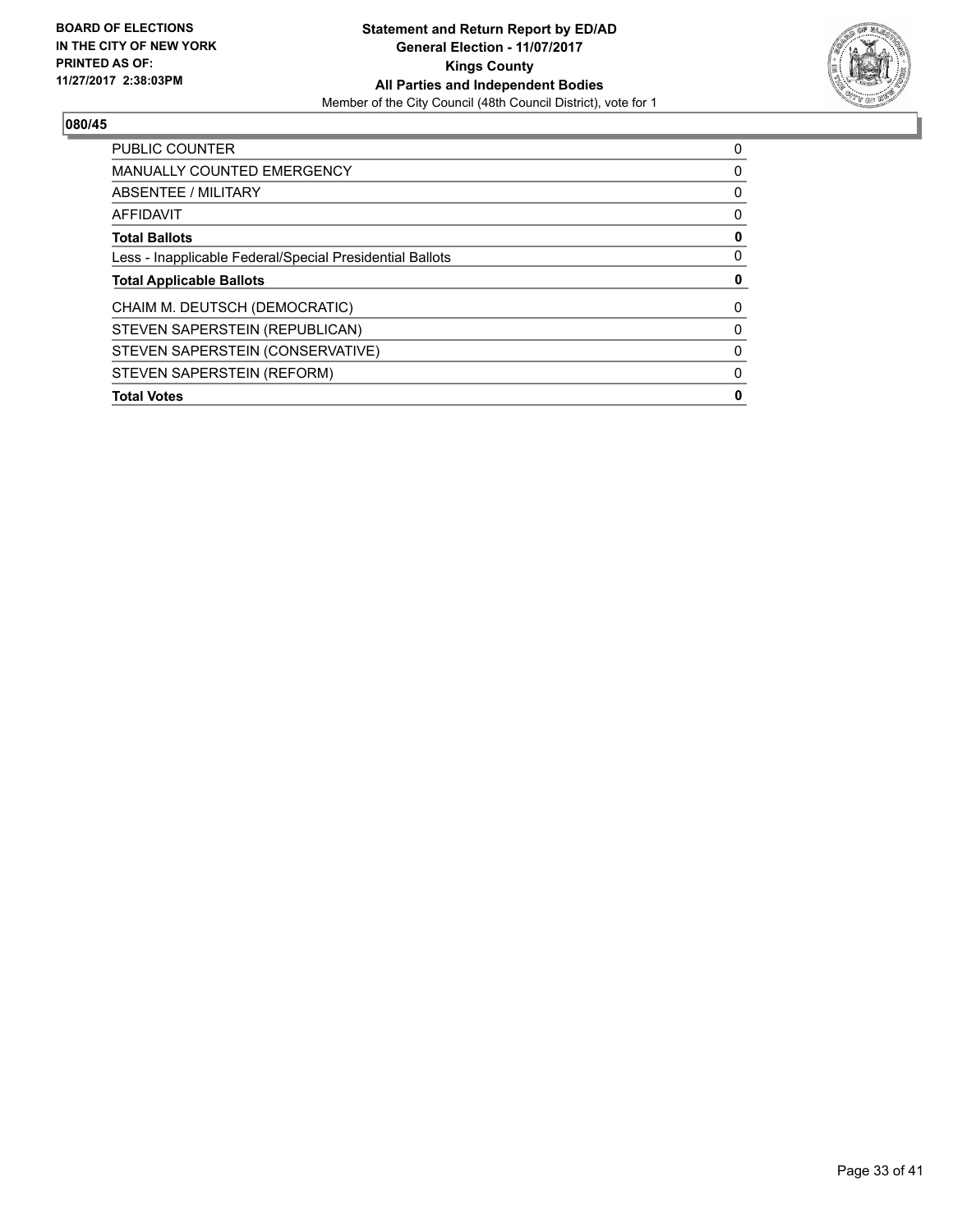

| <b>PUBLIC COUNTER</b>                                    | 161 |
|----------------------------------------------------------|-----|
| <b>MANUALLY COUNTED EMERGENCY</b>                        | 0   |
| ABSENTEE / MILITARY                                      |     |
| <b>AFFIDAVIT</b>                                         | 5   |
| <b>Total Ballots</b>                                     | 167 |
| Less - Inapplicable Federal/Special Presidential Ballots | 0   |
| <b>Total Applicable Ballots</b>                          | 167 |
| CHAIM M. DEUTSCH (DEMOCRATIC)                            | 53  |
| STEVEN SAPERSTEIN (REPUBLICAN)                           | 91  |
| STEVEN SAPERSTEIN (CONSERVATIVE)                         | 7   |
| STEVEN SAPERSTEIN (REFORM)                               | 5   |
| <b>Total Votes</b>                                       | 156 |
| Unrecorded                                               | 11  |

#### **018/46**

| <b>PUBLIC COUNTER</b>                                    | 144 |
|----------------------------------------------------------|-----|
| <b>MANUALLY COUNTED EMERGENCY</b>                        | 0   |
| ABSENTEE / MILITARY                                      |     |
| AFFIDAVIT                                                | 0   |
| <b>Total Ballots</b>                                     | 145 |
| Less - Inapplicable Federal/Special Presidential Ballots | 0   |
| <b>Total Applicable Ballots</b>                          | 145 |
| CHAIM M. DEUTSCH (DEMOCRATIC)                            | 41  |
| STEVEN SAPERSTEIN (REPUBLICAN)                           | 84  |
| STEVEN SAPERSTEIN (CONSERVATIVE)                         | 10  |
| STEVEN SAPERSTEIN (REFORM)                               | 0   |
| <b>Total Votes</b>                                       | 135 |
| Unrecorded                                               | 10  |

| <b>PUBLIC COUNTER</b>                                    | 279 |
|----------------------------------------------------------|-----|
| MANUALLY COUNTED EMERGENCY                               | 0   |
| ABSENTEE / MILITARY                                      | 6   |
| AFFIDAVIT                                                | 0   |
| <b>Total Ballots</b>                                     | 285 |
| Less - Inapplicable Federal/Special Presidential Ballots | 0   |
| <b>Total Applicable Ballots</b>                          | 285 |
| CHAIM M. DEUTSCH (DEMOCRATIC)                            | 121 |
| STEVEN SAPERSTEIN (REPUBLICAN)                           | 132 |
| STEVEN SAPERSTEIN (CONSERVATIVE)                         | 8   |
| STEVEN SAPERSTEIN (REFORM)                               | 8   |
| <b>Total Votes</b>                                       | 269 |
| Unrecorded                                               | 16  |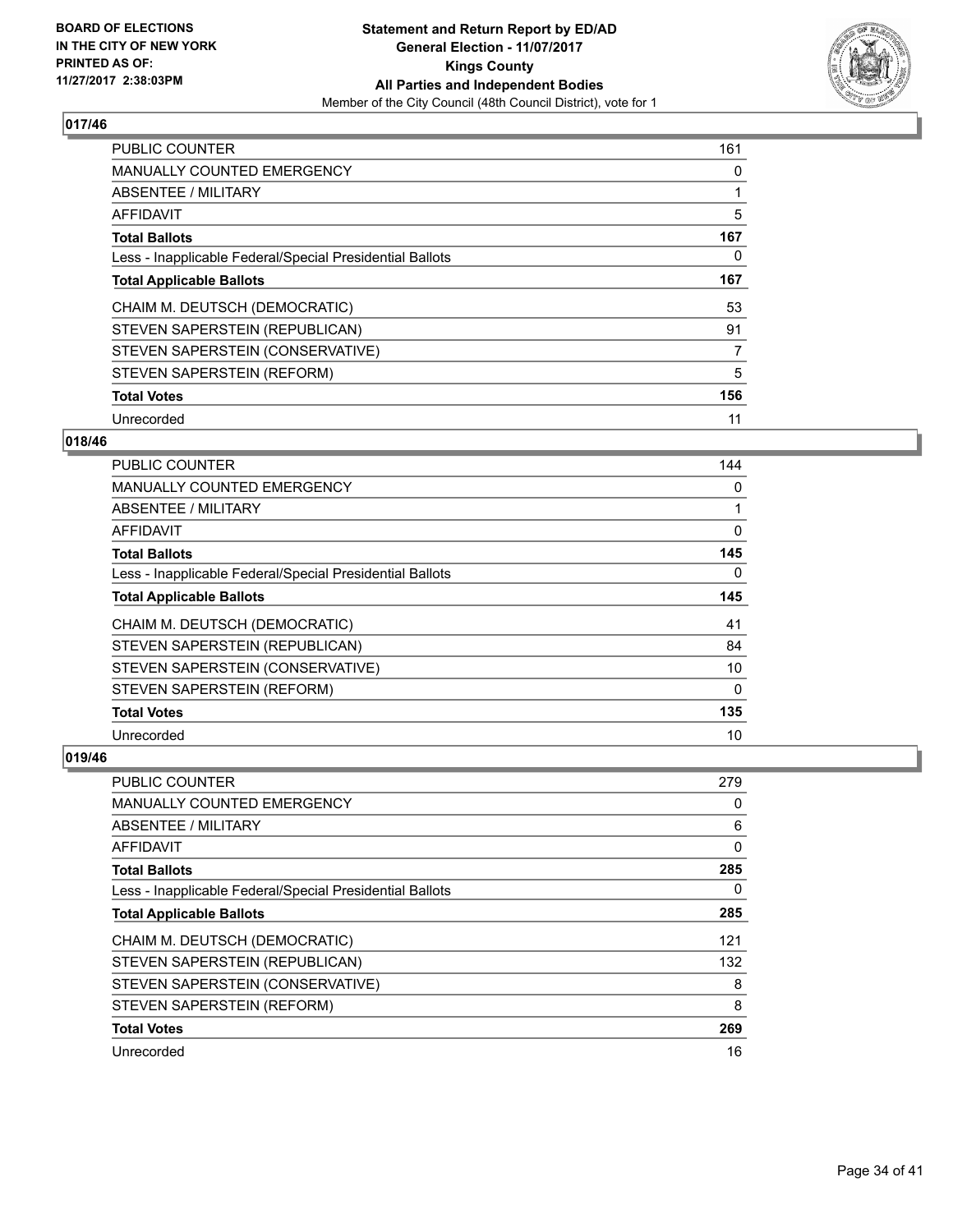

| <b>PUBLIC COUNTER</b>                                    | 134      |
|----------------------------------------------------------|----------|
| MANUALLY COUNTED EMERGENCY                               | 0        |
| ABSENTEE / MILITARY                                      | 10       |
| AFFIDAVIT                                                | 0        |
| <b>Total Ballots</b>                                     | 144      |
| Less - Inapplicable Federal/Special Presidential Ballots | 0        |
| <b>Total Applicable Ballots</b>                          | 144      |
| CHAIM M. DEUTSCH (DEMOCRATIC)                            | 77       |
| STEVEN SAPERSTEIN (REPUBLICAN)                           | 58       |
| STEVEN SAPERSTEIN (CONSERVATIVE)                         | 4        |
| STEVEN SAPERSTEIN (REFORM)                               | $\Omega$ |
| <b>Total Votes</b>                                       | 139      |
| Unrecorded                                               | 5        |

# **021/46**

| <b>PUBLIC COUNTER</b>                                    | 259 |
|----------------------------------------------------------|-----|
| <b>MANUALLY COUNTED EMERGENCY</b>                        | 0   |
| ABSENTEE / MILITARY                                      | 2   |
| AFFIDAVIT                                                |     |
| <b>Total Ballots</b>                                     | 262 |
| Less - Inapplicable Federal/Special Presidential Ballots | 0   |
| <b>Total Applicable Ballots</b>                          | 262 |
| CHAIM M. DEUTSCH (DEMOCRATIC)                            | 120 |
| STEVEN SAPERSTEIN (REPUBLICAN)                           | 116 |
| STEVEN SAPERSTEIN (CONSERVATIVE)                         | 7   |
| STEVEN SAPERSTEIN (REFORM)                               | 2   |
| UNATTRIBUTABLE WRITE-IN (WRITE-IN)                       | 1   |
| <b>Total Votes</b>                                       | 246 |
| Unrecorded                                               | 16  |

| <b>PUBLIC COUNTER</b>                                    | 232 |
|----------------------------------------------------------|-----|
| <b>MANUALLY COUNTED EMERGENCY</b>                        | 0   |
| <b>ABSENTEE / MILITARY</b>                               |     |
| AFFIDAVIT                                                |     |
| <b>Total Ballots</b>                                     | 234 |
| Less - Inapplicable Federal/Special Presidential Ballots | 0   |
| <b>Total Applicable Ballots</b>                          | 234 |
| CHAIM M. DEUTSCH (DEMOCRATIC)                            | 110 |
| STEVEN SAPERSTEIN (REPUBLICAN)                           | 97  |
| STEVEN SAPERSTEIN (CONSERVATIVE)                         | 8   |
| STEVEN SAPERSTEIN (REFORM)                               | 2   |
| <b>Total Votes</b>                                       | 217 |
| Unrecorded                                               | 17  |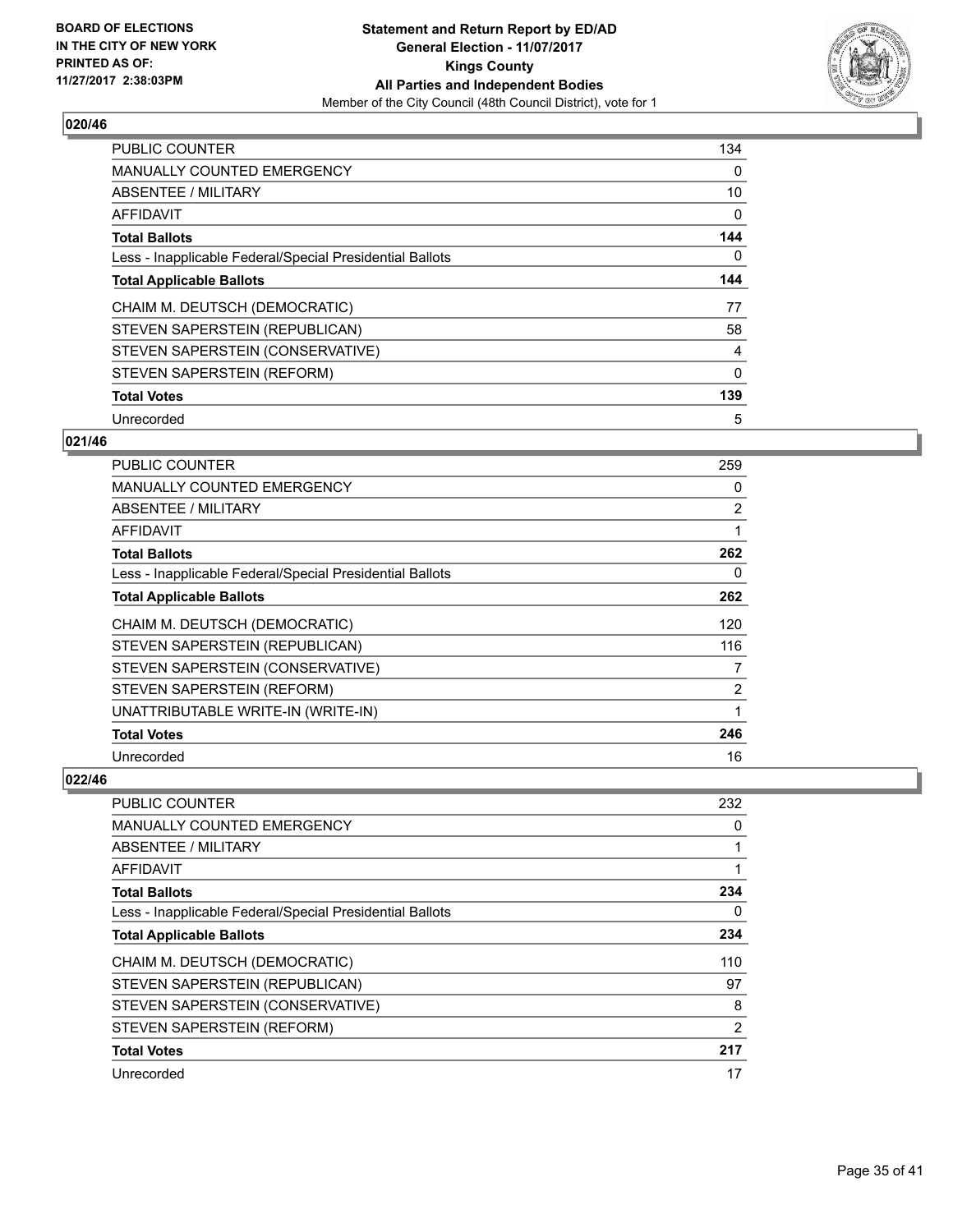

| PUBLIC COUNTER                                           | 225 |
|----------------------------------------------------------|-----|
| <b>MANUALLY COUNTED EMERGENCY</b>                        | 0   |
| <b>ABSENTEE / MILITARY</b>                               | 0   |
| <b>AFFIDAVIT</b>                                         |     |
| <b>Total Ballots</b>                                     | 226 |
| Less - Inapplicable Federal/Special Presidential Ballots | 0   |
| <b>Total Applicable Ballots</b>                          | 226 |
| CHAIM M. DEUTSCH (DEMOCRATIC)                            | 93  |
| STEVEN SAPERSTEIN (REPUBLICAN)                           | 102 |
| STEVEN SAPERSTEIN (CONSERVATIVE)                         | 7   |
| STEVEN SAPERSTEIN (REFORM)                               | 5   |
| <b>Total Votes</b>                                       | 207 |
| Unrecorded                                               | 19  |

# **024/46**

| <b>PUBLIC COUNTER</b>                                    | 243 |
|----------------------------------------------------------|-----|
| <b>MANUALLY COUNTED EMERGENCY</b>                        | 0   |
| ABSENTEE / MILITARY                                      |     |
| AFFIDAVIT                                                |     |
| <b>Total Ballots</b>                                     | 245 |
| Less - Inapplicable Federal/Special Presidential Ballots | 0   |
| <b>Total Applicable Ballots</b>                          | 245 |
| CHAIM M. DEUTSCH (DEMOCRATIC)                            | 134 |
| STEVEN SAPERSTEIN (REPUBLICAN)                           | 80  |
| STEVEN SAPERSTEIN (CONSERVATIVE)                         | 8   |
| STEVEN SAPERSTEIN (REFORM)                               | 8   |
| <b>Total Votes</b>                                       | 230 |
| Unrecorded                                               | 15  |

| <b>PUBLIC COUNTER</b>                                    | 283 |
|----------------------------------------------------------|-----|
| <b>MANUALLY COUNTED EMERGENCY</b>                        | 0   |
| ABSENTEE / MILITARY                                      | 0   |
| AFFIDAVIT                                                |     |
| <b>Total Ballots</b>                                     | 284 |
| Less - Inapplicable Federal/Special Presidential Ballots | 0   |
| <b>Total Applicable Ballots</b>                          | 284 |
| CHAIM M. DEUTSCH (DEMOCRATIC)                            | 151 |
| STEVEN SAPERSTEIN (REPUBLICAN)                           | 100 |
| STEVEN SAPERSTEIN (CONSERVATIVE)                         | 19  |
| STEVEN SAPERSTEIN (REFORM)                               | 6   |
| UNATTRIBUTABLE WRITE-IN (WRITE-IN)                       |     |
| <b>Total Votes</b>                                       | 277 |
| Unrecorded                                               | 7   |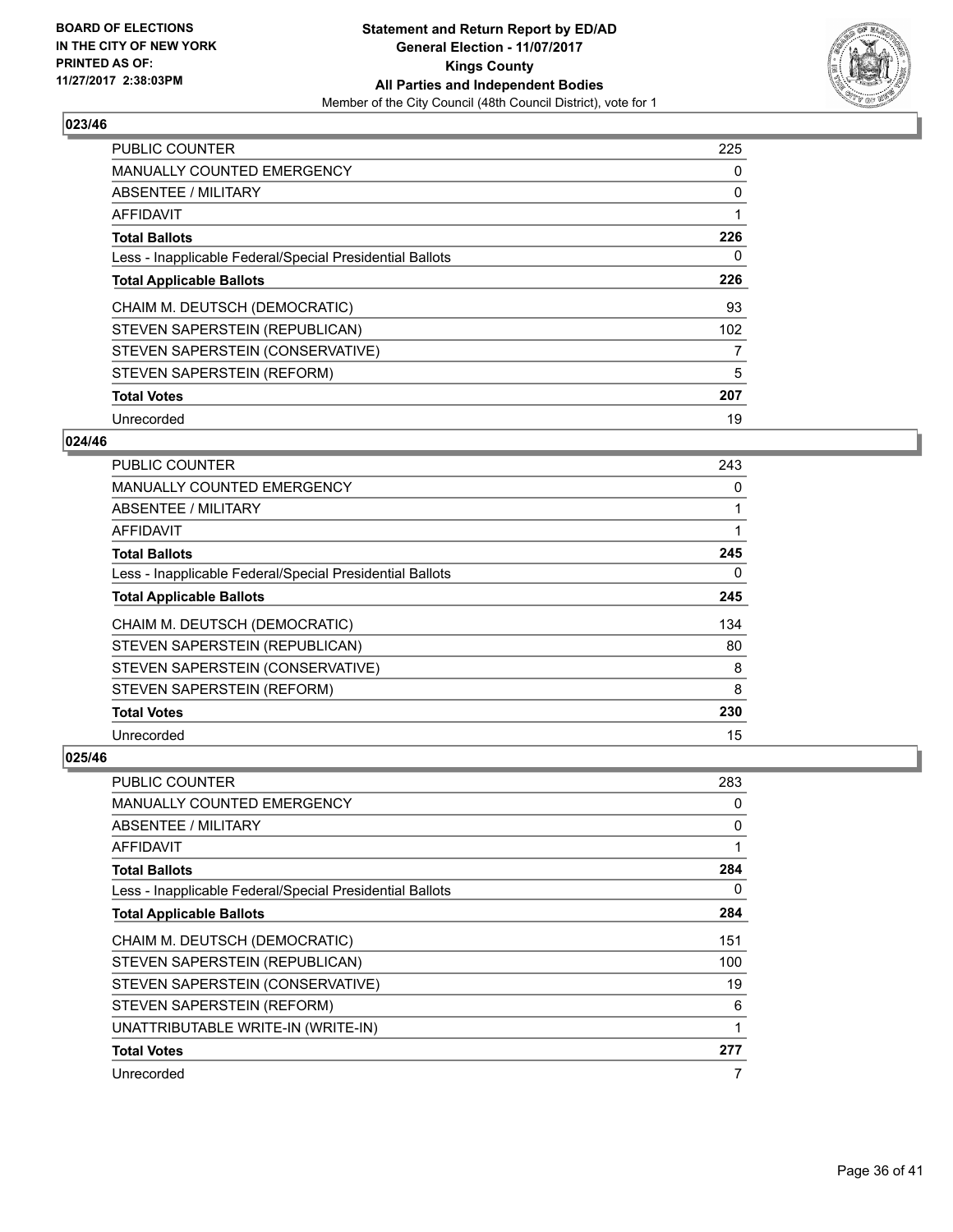

| <b>PUBLIC COUNTER</b>                                    | 122 |
|----------------------------------------------------------|-----|
| <b>MANUALLY COUNTED EMERGENCY</b>                        | 0   |
| ABSENTEE / MILITARY                                      | 3   |
| <b>AFFIDAVIT</b>                                         | 1   |
| <b>Total Ballots</b>                                     | 126 |
| Less - Inapplicable Federal/Special Presidential Ballots | 0   |
| <b>Total Applicable Ballots</b>                          | 126 |
| CHAIM M. DEUTSCH (DEMOCRATIC)                            | 55  |
| STEVEN SAPERSTEIN (REPUBLICAN)                           | 54  |
| STEVEN SAPERSTEIN (CONSERVATIVE)                         | 4   |
| STEVEN SAPERSTEIN (REFORM)                               | 2   |
| <b>Total Votes</b>                                       | 115 |
| Unrecorded                                               | 11  |

## **044/46**

| <b>PUBLIC COUNTER</b>                                    | 98    |
|----------------------------------------------------------|-------|
| <b>MANUALLY COUNTED EMERGENCY</b>                        | 0     |
| ABSENTEE / MILITARY                                      | 21    |
| AFFIDAVIT                                                |       |
| <b>Total Ballots</b>                                     | 120   |
| Less - Inapplicable Federal/Special Presidential Ballots | 0     |
| <b>Total Applicable Ballots</b>                          | 120   |
| CHAIM M. DEUTSCH (DEMOCRATIC)                            | 60    |
| STEVEN SAPERSTEIN (REPUBLICAN)                           | 47    |
| STEVEN SAPERSTEIN (CONSERVATIVE)                         | 3     |
| STEVEN SAPERSTEIN (REFORM)                               | 2     |
| <b>Total Votes</b>                                       | $112$ |
| Unrecorded                                               | 8     |

| <b>PUBLIC COUNTER</b>                                    | 152 |
|----------------------------------------------------------|-----|
| <b>MANUALLY COUNTED EMERGENCY</b>                        | 0   |
| ABSENTEE / MILITARY                                      | 7   |
| AFFIDAVIT                                                | 4   |
| <b>Total Ballots</b>                                     | 163 |
| Less - Inapplicable Federal/Special Presidential Ballots | 0   |
| <b>Total Applicable Ballots</b>                          | 163 |
| CHAIM M. DEUTSCH (DEMOCRATIC)                            | 101 |
| STEVEN SAPERSTEIN (REPUBLICAN)                           | 42  |
| STEVEN SAPERSTEIN (CONSERVATIVE)                         | 3   |
| STEVEN SAPERSTEIN (REFORM)                               | 6   |
| <b>Total Votes</b>                                       | 152 |
| Unrecorded                                               | 11  |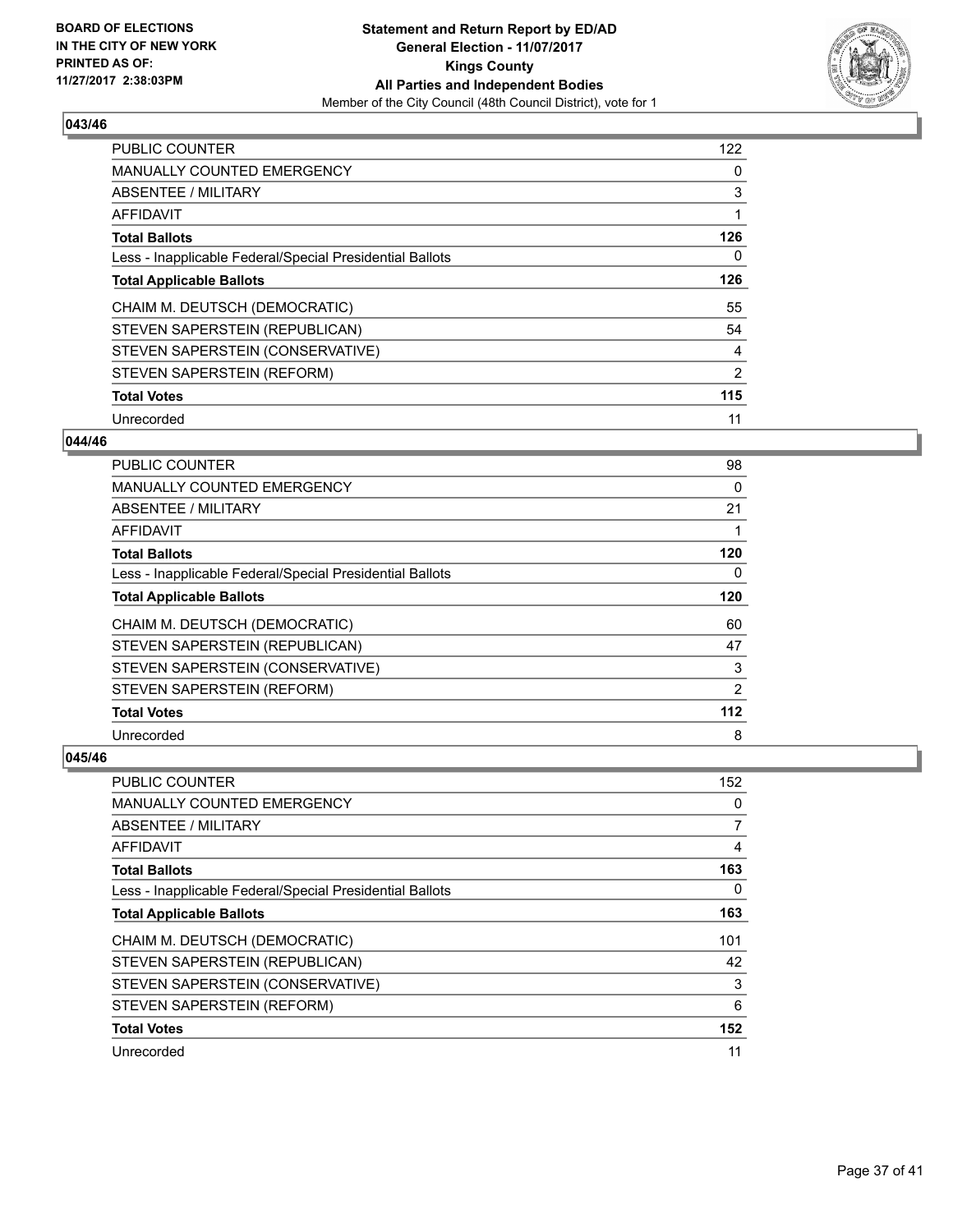

| <b>PUBLIC COUNTER</b>                                    | 148 |
|----------------------------------------------------------|-----|
| <b>MANUALLY COUNTED EMERGENCY</b>                        | 0   |
| ABSENTEE / MILITARY                                      | 7   |
| <b>AFFIDAVIT</b>                                         | 1   |
| <b>Total Ballots</b>                                     | 156 |
| Less - Inapplicable Federal/Special Presidential Ballots | 0   |
| <b>Total Applicable Ballots</b>                          | 156 |
| CHAIM M. DEUTSCH (DEMOCRATIC)                            | 89  |
| STEVEN SAPERSTEIN (REPUBLICAN)                           | 59  |
| STEVEN SAPERSTEIN (CONSERVATIVE)                         | 2   |
| STEVEN SAPERSTEIN (REFORM)                               | 1   |
| <b>Total Votes</b>                                       | 151 |
| Unrecorded                                               | 5   |

# **073/46**

| PUBLIC COUNTER                                           | 106 |
|----------------------------------------------------------|-----|
| <b>MANUALLY COUNTED EMERGENCY</b>                        | 0   |
| ABSENTEE / MILITARY                                      |     |
| AFFIDAVIT                                                | 0   |
| <b>Total Ballots</b>                                     | 107 |
| Less - Inapplicable Federal/Special Presidential Ballots | 0   |
| <b>Total Applicable Ballots</b>                          | 107 |
| CHAIM M. DEUTSCH (DEMOCRATIC)                            | 58  |
| STEVEN SAPERSTEIN (REPUBLICAN)                           | 29  |
| STEVEN SAPERSTEIN (CONSERVATIVE)                         | 6   |
| STEVEN SAPERSTEIN (REFORM)                               | 1   |
| DAVID BALL (WRITE-IN)                                    | 1   |
| <b>Total Votes</b>                                       | 95  |
| Unrecorded                                               | 12  |

| <b>PUBLIC COUNTER</b>                                    | 85 |
|----------------------------------------------------------|----|
| <b>MANUALLY COUNTED EMERGENCY</b>                        | 0  |
| ABSENTEE / MILITARY                                      | 0  |
| AFFIDAVIT                                                | 2  |
| <b>Total Ballots</b>                                     | 87 |
| Less - Inapplicable Federal/Special Presidential Ballots | 0  |
| <b>Total Applicable Ballots</b>                          | 87 |
| CHAIM M. DEUTSCH (DEMOCRATIC)                            | 27 |
| STEVEN SAPERSTEIN (REPUBLICAN)                           | 50 |
| STEVEN SAPERSTEIN (CONSERVATIVE)                         |    |
| STEVEN SAPERSTEIN (REFORM)                               | 2  |
| <b>Total Votes</b>                                       | 80 |
| Unrecorded                                               | 7  |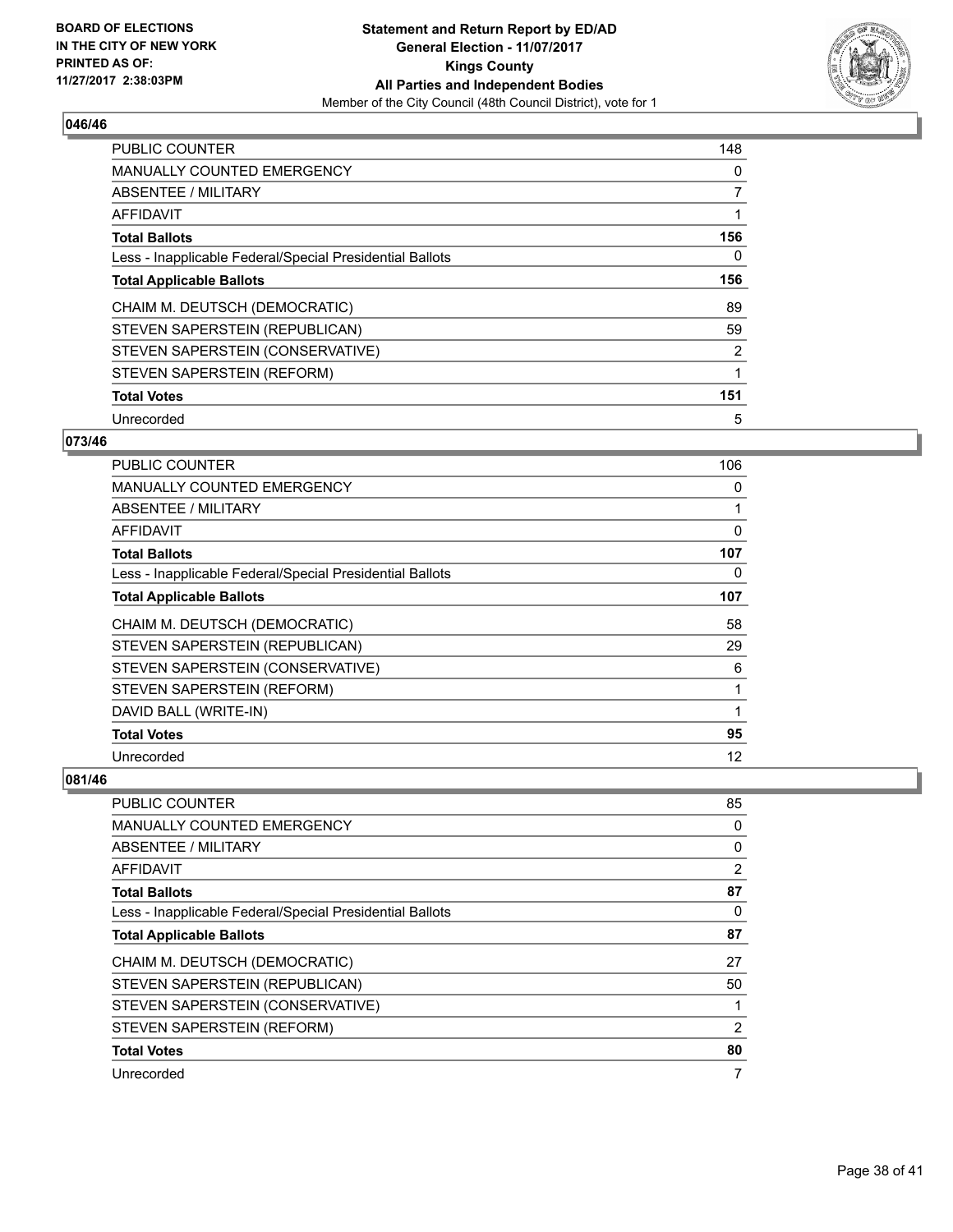

| <b>PUBLIC COUNTER</b>                                    | 50           |
|----------------------------------------------------------|--------------|
| <b>MANUALLY COUNTED EMERGENCY</b>                        | 0            |
| ABSENTEE / MILITARY                                      | 3            |
| AFFIDAVIT                                                | 0            |
| <b>Total Ballots</b>                                     | 53           |
| Less - Inapplicable Federal/Special Presidential Ballots | 0            |
| <b>Total Applicable Ballots</b>                          | 53           |
| CHAIM M. DEUTSCH (DEMOCRATIC)                            | 44           |
| STEVEN SAPERSTEIN (REPUBLICAN)                           | 7            |
| STEVEN SAPERSTEIN (CONSERVATIVE)                         |              |
| STEVEN SAPERSTEIN (REFORM)                               | $\mathbf{0}$ |
| <b>Total Votes</b>                                       | 52           |
| Unrecorded                                               | 1            |
|                                                          |              |

# **053/48 COMBINED into: 049/48**

| <b>PUBLIC COUNTER</b>                                    | 235            |
|----------------------------------------------------------|----------------|
| <b>MANUALLY COUNTED EMERGENCY</b>                        | 0              |
| <b>ABSENTEE / MILITARY</b>                               | 6              |
| <b>AFFIDAVIT</b>                                         |                |
| <b>Total Ballots</b>                                     | 242            |
| Less - Inapplicable Federal/Special Presidential Ballots | 0              |
| <b>Total Applicable Ballots</b>                          | 242            |
| CHAIM M. DEUTSCH (DEMOCRATIC)                            | 189            |
| STEVEN SAPERSTEIN (REPUBLICAN)                           | 34             |
|                                                          |                |
| STEVEN SAPERSTEIN (CONSERVATIVE)                         | 6              |
| STEVEN SAPERSTEIN (REFORM)                               | 1              |
| MAX WOLF (WRITE-IN)                                      | $\overline{2}$ |
| <b>Total Votes</b>                                       | 232            |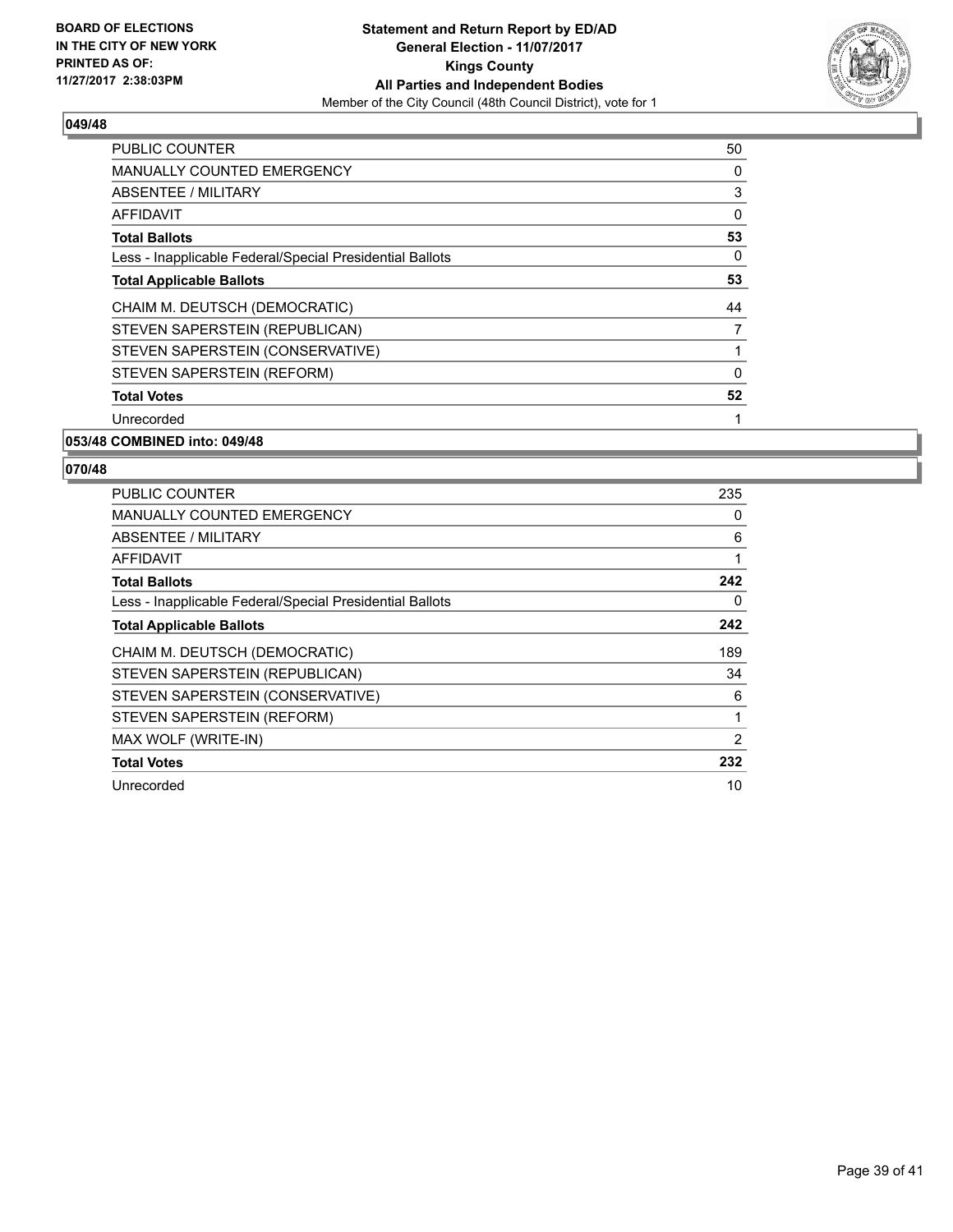

| <b>PUBLIC COUNTER</b>                                    | 6 |
|----------------------------------------------------------|---|
| <b>MANUALLY COUNTED EMERGENCY</b>                        | 0 |
| ABSENTEE / MILITARY                                      | 0 |
| <b>AFFIDAVIT</b>                                         | 2 |
| <b>Total Ballots</b>                                     | 8 |
| Less - Inapplicable Federal/Special Presidential Ballots | 0 |
| <b>Total Applicable Ballots</b>                          | 8 |
| CHAIM M. DEUTSCH (DEMOCRATIC)                            | 2 |
| STEVEN SAPERSTEIN (REPUBLICAN)                           | 5 |
| STEVEN SAPERSTEIN (CONSERVATIVE)                         | 0 |
| STEVEN SAPERSTEIN (REFORM)                               | 0 |
| <b>Total Votes</b>                                       |   |
| Unrecorded                                               |   |

| <b>PUBLIC COUNTER</b>                                    | 3              |
|----------------------------------------------------------|----------------|
| <b>MANUALLY COUNTED EMERGENCY</b>                        | $\Omega$       |
| ABSENTEE / MILITARY                                      | 19             |
| <b>AFFIDAVIT</b>                                         | 0              |
| <b>Total Ballots</b>                                     | 22             |
| Less - Inapplicable Federal/Special Presidential Ballots | 0              |
| <b>Total Applicable Ballots</b>                          | 22             |
| CHAIM M. DEUTSCH (DEMOCRATIC)                            | 13             |
| STEVEN SAPERSTEIN (REPUBLICAN)                           | 5              |
| STEVEN SAPERSTEIN (CONSERVATIVE)                         | 0              |
| STEVEN SAPERSTEIN (REFORM)                               | 2              |
| <b>Total Votes</b>                                       | 20             |
| Unrecorded                                               | $\overline{2}$ |